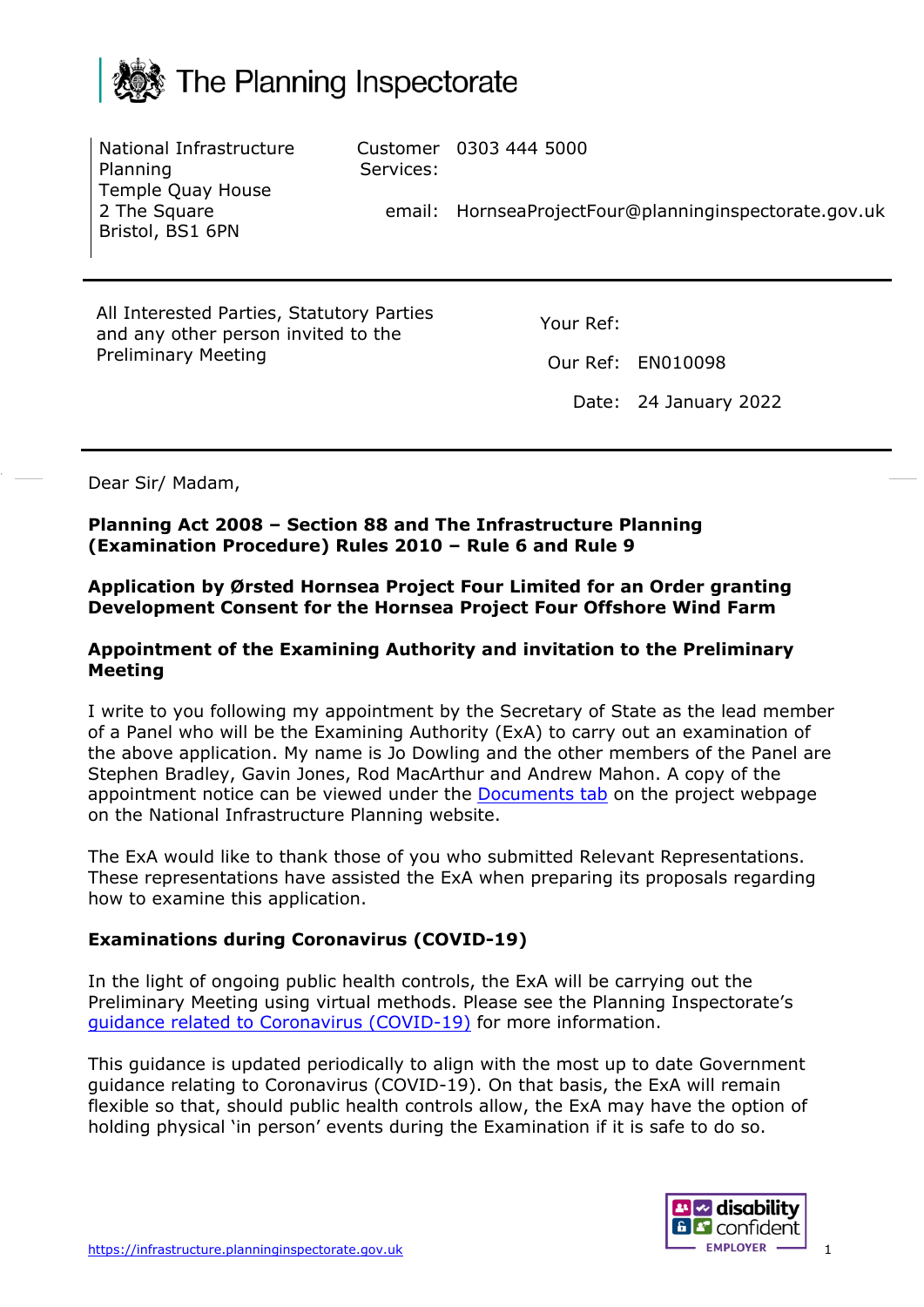If you have received this letter and intend to participate in virtual events held during this Examination, including the virtual Preliminary Meeting, please read the Planning Inspectorate's [Advice Note 8.6: Virtual Examination events](https://infrastructure.planninginspectorate.gov.uk/legislation-and-advice/advice-notes/advice-note-8-6-virtual-examination-events/) carefully. Advice Note 8.6 contains important information about how virtual events will be held and how you can participate.

If you wish to make representations to the ExA about the use of virtual procedures to carry out this Examination, please make them by the **Procedural Deadline** (**Friday 11 February 2022**) established before the Preliminary Meeting takes place (see **Annex D** to this letter).

# **Invitation to the Preliminary Meeting**

This letter is an invitation to the Preliminary Meeting to discuss examination procedures for the **Hornsea Project Four Offshore Wind Farm**. It contains a number of important annexes, including **Annex A** (the agenda). **Annex B**, introduces the Preliminary Meeting, explains how it is conducted and how you can participate.

| Date of meeting:                     | Tuesday 22 February 2022               |
|--------------------------------------|----------------------------------------|
| Arrangements Conference: From 9.30am |                                        |
| <b>Meeting begins:</b>               | 10.00am                                |
| <b>Venue:</b>                        | <b>Virtual event (Microsoft Teams)</b> |

#### **Purpose of the Preliminary Meeting**

The purpose of the Preliminary Meeting is to enable views to be put to the ExA about how the application should be examined. At this stage, the ExA is looking at how it proposes to examine the application and not the merits or concerns about the application. The merits or concerns about the application will only be considered once the Examination starts, which is after the Preliminary Meeting has closed. See **Annex B** to this letter and the Planning Inspectorate's [Advice Note 8.3: the](https://infrastructure.planninginspectorate.gov.uk/legislation-and-advice/advice-notes/advice-note-8-3-influencing-how-an-application-is-examined-the-preliminary-meeting/) Preliminary [Meeting](https://infrastructure.planninginspectorate.gov.uk/legislation-and-advice/advice-notes/advice-note-8-3-influencing-how-an-application-is-examined-the-preliminary-meeting/) for more information.

The agenda for the meeting is at **Annex A**. This has been set following the ExA's Initial Assessment of Principal Issues arising from its reading of the application documents and the Relevant Representations received. That assessment is set out in **Annex C**.

As a result of this assessment, the ExA wishes to hear from the Applicant, Interested Parties, Statutory Parties and Local Authorities where they consider that changes might be needed to the draft Examination Timetable set out at **Annex D** to this letter.

#### **Attendance at the Preliminary Meeting**

Because participation in a virtual Preliminary Meeting relies on the Planning Inspectorate providing you with a joining link or telephone number in advance, **if you intend to participate you must register by 11 February 2022** (see **Procedural Deadline** at Annex D to this letter).

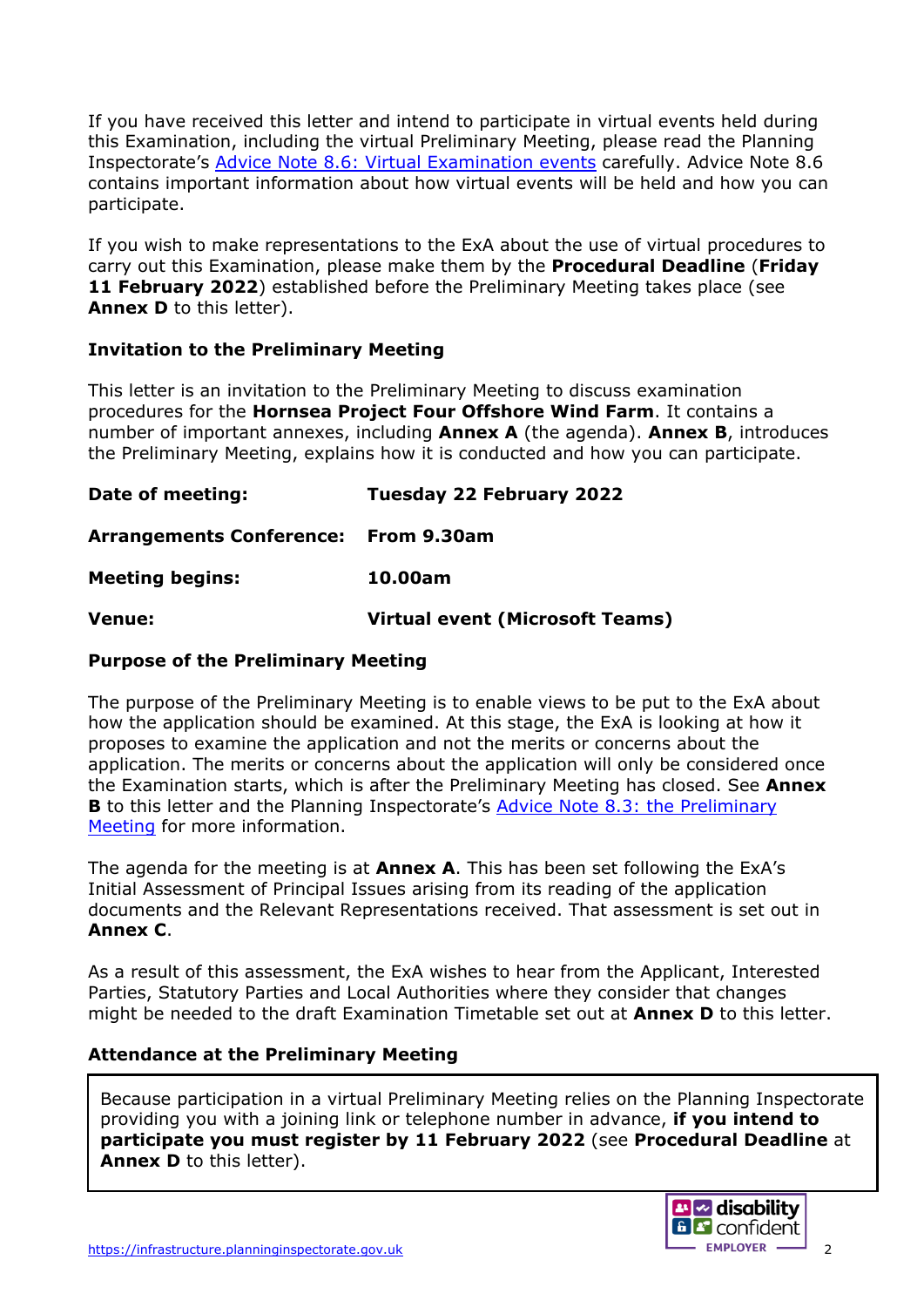To assist the management of the Preliminary Meeting, those registering to participate must indicate which agenda items they wish to speak on, listing the points that they intend to make.

Please note that **you are not required to attend the Preliminary Meeting in order to participate in the Examination**. If you are unable to attend the Preliminary Meeting you can make your submissions in writing. All submissions, whether made orally at the Preliminary Meeting or submitted in writing, will be given the same weight by the ExA. If you have already made a written submission you do not need to repeat it through speaking at the Preliminary Meeting.

Whether or not you attend the Preliminary Meeting, if you are an Interested Party you can make a Written Representation and comment on the Written Representations made by other Interested Parties during the Examination. You will also be able to participate in any hearings that are arranged. Should you no longer wish to be an Interested Party and do not wish to be involved in the Examination process, you can notify the Case Team of this in writing using the contact details at the top of this letter.

Those wishing to observe will be able to access a public livestream of the event that will be made available on the [project webpage on the National Infrastructure Planning](https://infrastructure.planninginspectorate.gov.uk/projects/yorkshire-and-the-humber/hornsea-project-four-offshore-wind-farm/)  [website](https://infrastructure.planninginspectorate.gov.uk/projects/yorkshire-and-the-humber/hornsea-project-four-offshore-wind-farm/) shortly before it is scheduled to begin. A recording of the meeting will also be published on the website as soon as practicable after the event takes place. **The livestream and recording are publicly accessible and you do not need to register with the Planning Inspectorate in order to view them**.

# **After the Preliminary Meeting**

After the Preliminary Meeting you will be sent a letter, known as the Rule 8 letter, setting out the finalised Examination Timetable. A note and recording of the meeting will also be published on the project webpage on [the National Infrastructure Planning](https://infrastructure.planninginspectorate.gov.uk/projects/yorkshire-and-the-humber/hornsea-project-four-offshore-wind-farm/) [website.](https://infrastructure.planninginspectorate.gov.uk/projects/yorkshire-and-the-humber/hornsea-project-four-offshore-wind-farm/)

The Examination will principally be a written process (see Advice Note 8.4: The [Examination\)](https://infrastructure.planninginspectorate.gov.uk/legislation-and-advice/advice-notes/advice-note-8-4-the-examination/), supplemented where necessary by various types of hearings (see Advice Note 8.5: [Hearings and site inspections](https://infrastructure.planninginspectorate.gov.uk/legislation-and-advice/advice-notes/advice-note-8-5-the-examination-hearings-and-site-inspections/) and [Advice Note 8.6: Virtual](https://infrastructure.planninginspectorate.gov.uk/legislation-and-advice/advice-notes/advice-note-8-6-virtual-examination-events/)  [Examination events\)](https://infrastructure.planninginspectorate.gov.uk/legislation-and-advice/advice-notes/advice-note-8-6-virtual-examination-events/).

The Planning Act 2008 establishes a principally written process for the examination of applications for Development Consent Orders and **representations made in writing carry equal weight to oral representations** at all stages of the process.

All relevant and important matters will be taken into account when the ExA makes a recommendation to the Secretary of State for Business, Energy and Industrial Strategy, who will take the final decision in this case.

#### **Procedural Decisions made by the Examining Authority**

The ExA has made some further Procedural Decisions. These are set out in detail at **Annex E** to this letter. They are summarised as follows:

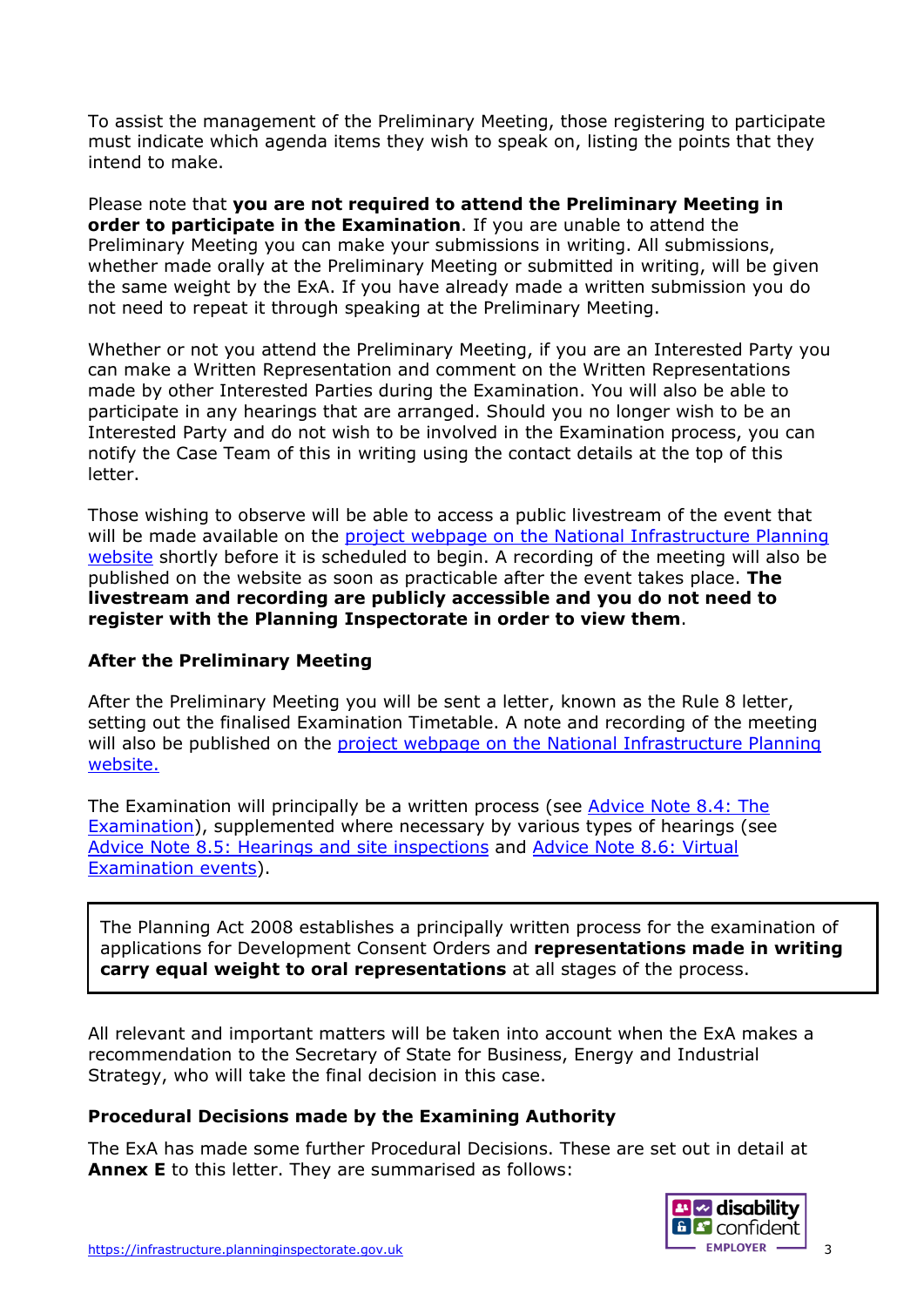- requests for Statements of Common Ground;
- requests for regular updated documents throughout the Examination including an updated Guide to the Application and a Compulsory Acquisition schedule;
- requests for Local Impact Reports by Deadline 1; and
- the acceptance of Additional Submissions into the Examination.

#### **Your status in the Examination**

You have received this letter because you fall within one of the groups described in the Planning Inspectorate's document [What is My Status in the Examination?.](https://infrastructure.planninginspectorate.gov.uk/application-process/frequently-asked-questions/status-in-examination-faq/)

If your reference number begins with '2002', 'HORN-0', 'H4WF-AFP', 'H4WF-S57' 'H4WF-APP' you are in Group A. If your reference number begins with 'H4WF-SP' you are in Group B. If your reference number begins with 'H4WF-OP' you are in Group C.

The meaning and purpose of these groups is explained in the document published at the link above. If, however, having read this document you are still unsure about your status, please contact the Case Team using the details at the top of this letter.

# **Managing Examination correspondence**

Given the volume and frequency of letters the Planning Inspectorate needs to send to Interested Parties during an Examination, we aim to communicate with people by email as electronic communication is more environmentally friendly and cost effective for the taxpayer.

If you have received a postcard or letter but are able to receive communications by email, please inform the Case Team using the contact details at the top of this letter as soon as possible.

Up-to-date information, all the application documents and correspondence about the project and the Examination will be provided on the [project webpage on the National](https://infrastructure.planninginspectorate.gov.uk/projects/yorkshire-and-the-humber/hornsea-project-four-offshore-wind-farm/)  [Infrastructure Planning website.](https://infrastructure.planninginspectorate.gov.uk/projects/yorkshire-and-the-humber/hornsea-project-four-offshore-wind-farm/) As the Examination process predominantly uses electronic documents it will be useful for you to become familiar with this resource.

A 'Make a submission' tab will be available on the website which provides a portal through which parties will be able to make written submissions at relevant deadlines during the Examination. Further information about the 'Make a submission' portal is provided at **Annex G** to this letter.

Please note that there is also a function on the right-hand side of the project webpage called 'E-mail updates'. This provides you with an opportunity to register to receive automatic e-mail updates on the Application and the Examination. You are encouraged to make use of this. If you do so, you will receive an email every time the project page is updated and at key stages during the Examination.

#### **Deadlines**

Please note that with the exception of Deadline 8, which is midday, all deadlines in the draft Examination Timetable and as referred to in this letter are at 23:59 on the deadline day.

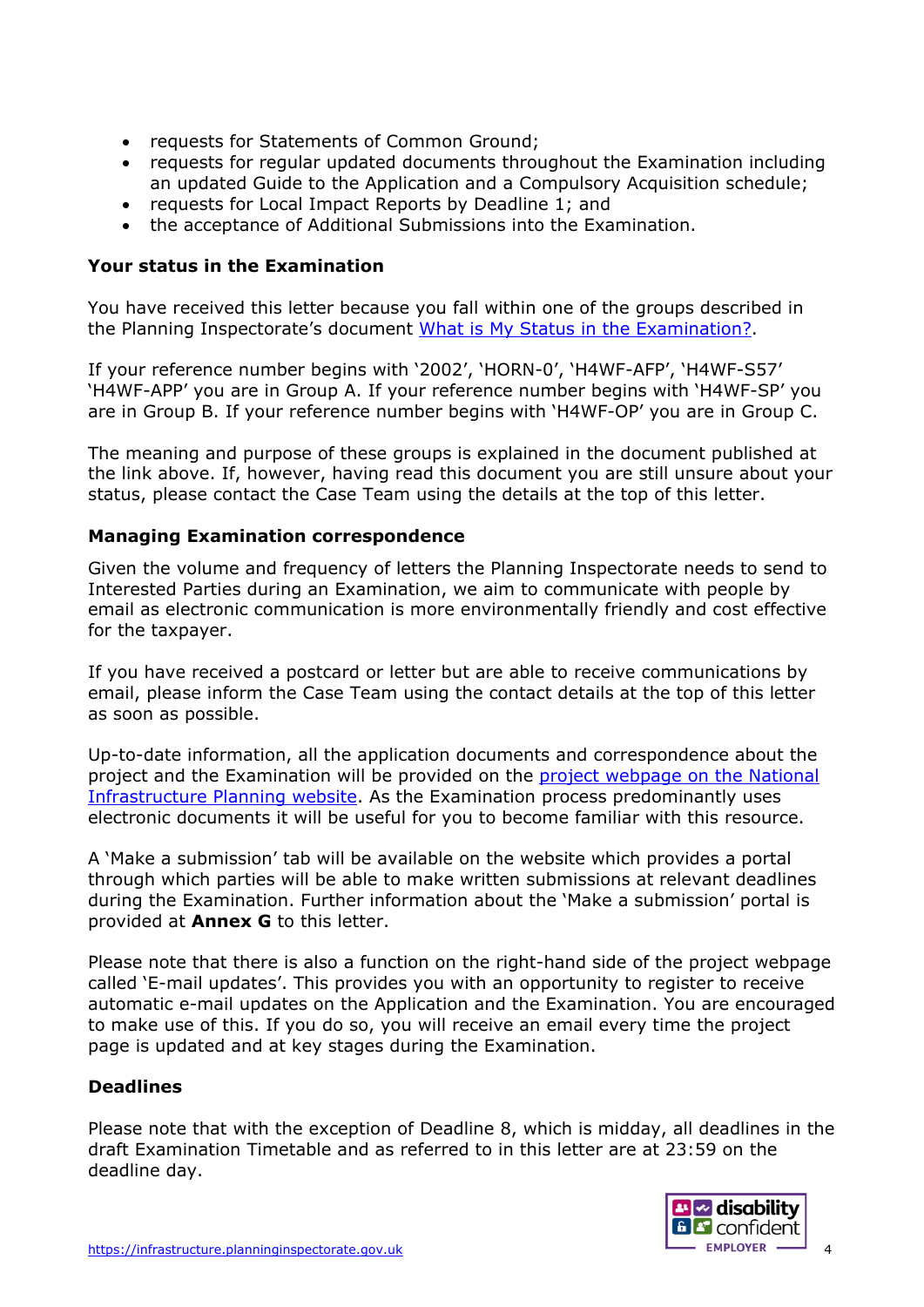#### **Awards of costs**

All parties will normally be expected to meet their own costs. Costs can be awarded against a party who has acted unreasonably and has caused the party applying for the award of costs to incur unnecessary or wasted expense during the Examination. You should be aware of the relevant costs guidance **Awards of costs: examinations of** [applications for development consent orders.](https://gbr01.safelinks.protection.outlook.com/?url=https%3A%2F%2Fwww.gov.uk%2Fgovernment%2Fpublications%2Fawards-of-costs-examinations-of-applications-for-development-consent-orders&data=04%7C01%7CRICHARD.PRICE%40planninginspectorate.gov.uk%7Cfc81c4c6bbd04358bc2008d9aa79c1c8%7C5878df986f8848ab9322998ce557088d%7C0%7C0%7C637728262186167163%7CUnknown%7CTWFpbGZsb3d8eyJWIjoiMC4wLjAwMDAiLCJQIjoiV2luMzIiLCJBTiI6Ik1haWwiLCJXVCI6Mn0%3D%7C3000&sdata=yOCuwuV1FTrlNy%2BJ7MbNqMdnXdFQxYAQLvAiMWMK32o%3D&reserved=0)

#### **Management of information**

Information, including representations, submitted in respect of this examination (if accepted by the ExA) and a record of any advice which has been provided by the Planning Inspectorate is published on the project [webpage on the National](https://infrastructure.planninginspectorate.gov.uk/projects/yorkshire-and-the-humber/hornsea-project-four-offshore-wind-farm/)  [Infrastructure Planning website.](https://infrastructure.planninginspectorate.gov.uk/projects/yorkshire-and-the-humber/hornsea-project-four-offshore-wind-farm/)

All Examination Documents can also be viewed electronically at the locations listed in **Annex F** to this letter.

Please note that in the interest of facilitating an effective and fair Examination, it is necessary to publish some personal information. To find out how we handle your personal information please view our [Privacy Notice.](https://www.gov.uk/government/publications/planning-inspectorate-privacy-notices/customer-privacy-notice)

The ExA looks forward to working with all parties in the examination of this application.

Yours faithfully

# *Jo Dowling*

#### **Lead Member of the Examining Authority**

#### **Annexes**

- **A** Agenda for the Preliminary Meeting
- **B** Introduction to the Preliminary Meeting
- **C** Initial Assessment of Principal Issues
- **D** Draft Examination Timetable
- **E** Other Procedural Decisions made by the Examining Authority<br>**F** Availability of Examination Documents
- **F** Availability of Examination Documents<br>**G** Electronic Make a submission' portal
- **G** Electronic 'Make a submission' portal

This communication does not constitute legal advice. Please view our [Privacy Notice](https://www.gov.uk/government/publications/planning-inspectorate-privacy-notices/customer-privacy-notice) before sending information to the Planning Inspectorate.

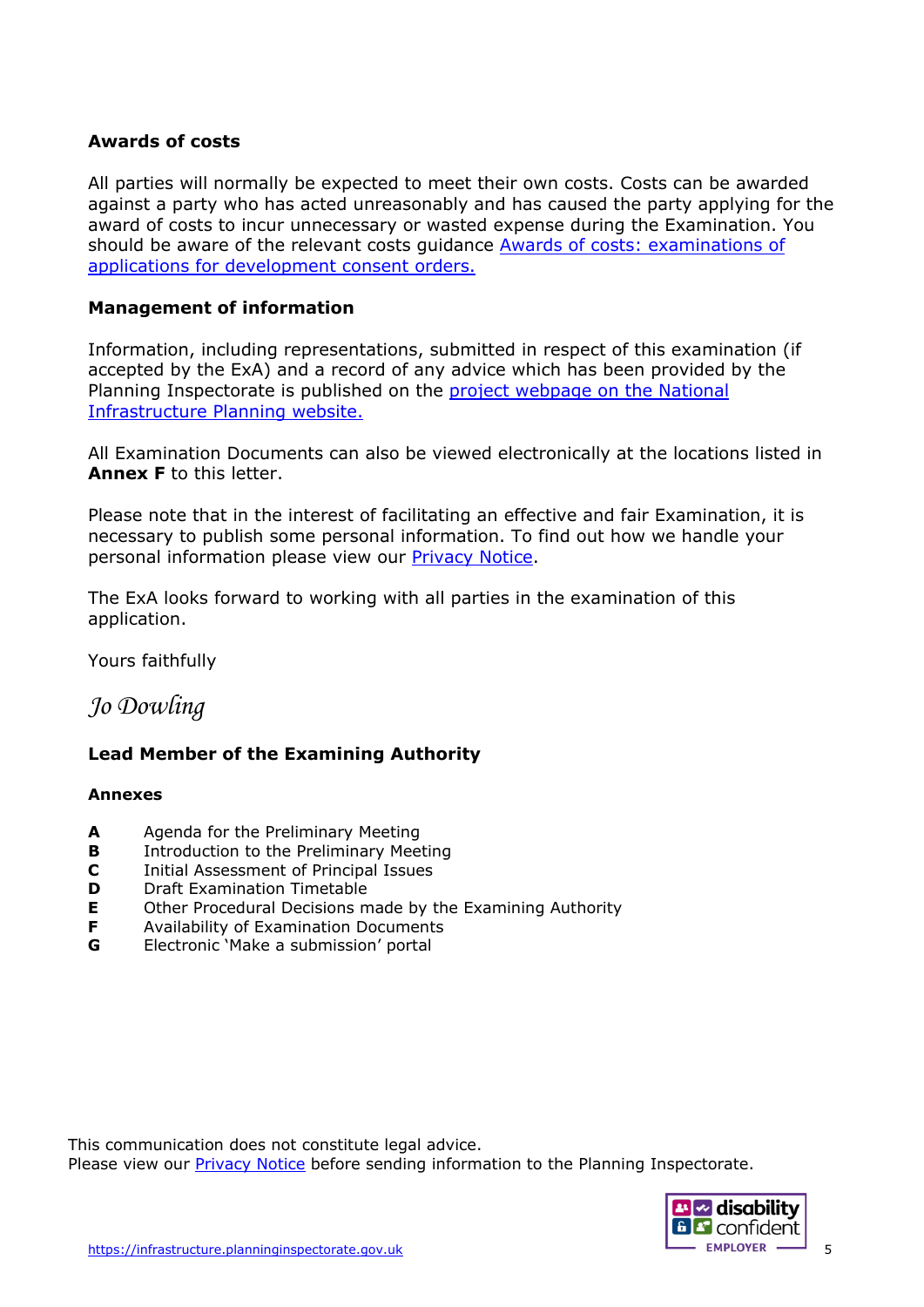# **Agenda for the Preliminary Meeting**

Because participation in a virtual Preliminary Meeting relies on the Planning Inspectorate providing you with a joining link or telephone number in advance, **if you intend to participate you must register by 11 February 2022.** (See **Procedural Deadline** at **Annex D** to this letter.)

| Date:                      | <b>Tuesday 22 February 2022</b>                                                                                                                                                     |  |
|----------------------------|-------------------------------------------------------------------------------------------------------------------------------------------------------------------------------------|--|
| <b>Event lobby:</b>        | 9.30am                                                                                                                                                                              |  |
| <b>Meeting start time:</b> | $10.00$ am <sup>1</sup>                                                                                                                                                             |  |
| <b>Venue:</b>              | <b>Virtual event (Microsoft Teams)</b><br>Full instructions on how to join online or by<br>phone will be provided in advance of the<br>meeting to those who register to participate |  |
| <b>Attendees:</b>          | Invited parties who have pre-registered                                                                                                                                             |  |

A public livestream of the meeting will be made available on the [project](https://infrastructure.planninginspectorate.gov.uk/projects/yorkshire-and-the-humber/hornsea-project-four-offshore-wind-farm/) [webpage](https://infrastructure.planninginspectorate.gov.uk/projects/yorkshire-and-the-humber/hornsea-project-four-offshore-wind-farm/) shortly before the meeting is due to open. The livestream is available to anybody who wishes to observe the meeting.

| 9.30am                                                                                                                                                                    | <b>Event lobby</b>                                                                                                                                                                                                                                         |
|---------------------------------------------------------------------------------------------------------------------------------------------------------------------------|------------------------------------------------------------------------------------------------------------------------------------------------------------------------------------------------------------------------------------------------------------|
| Please arrive at 9.30am to enter the lobby. From here you will be admitted to<br>the Arrangements Conference by the Case Team, greeted and given further<br>instructions. |                                                                                                                                                                                                                                                            |
| 9.40am                                                                                                                                                                    | <b>Arrangements Conference</b>                                                                                                                                                                                                                             |
|                                                                                                                                                                           | The Arrangements Conference will commence at 9.40am. This will be hosted<br>by the Case Team and cover the housekeeping arrangements for the<br>Preliminary Meeting and allow for any questions to be asked about how to<br>take part.                     |
| 10.00am<br><b>Preliminary Meeting</b>                                                                                                                                     |                                                                                                                                                                                                                                                            |
| Item 1                                                                                                                                                                    | The Preliminary Meeting will formally open at 10.00am. The Examining<br>Authority (ExA) will join, welcome participants and lead introductions.                                                                                                            |
| Item 2                                                                                                                                                                    | The ExA's remarks about the Examination process including reference, where<br>appropriate, to any procedural requests to this item that have been<br>submitted to the Planning Inspectorate in writing by the Procedural Deadline<br>$(11$ February 2022). |

<span id="page-5-0"></span><sup>&</sup>lt;sup>1</sup> If you are joining as an active participant of the Preliminary Meeting, please join the Event lobby promptly using the instructions that are sent to you. In common with Preliminary Meetings held in physical locations, the event will start at 10.00am irrespective of any late arrivals, for whom access may not be possible.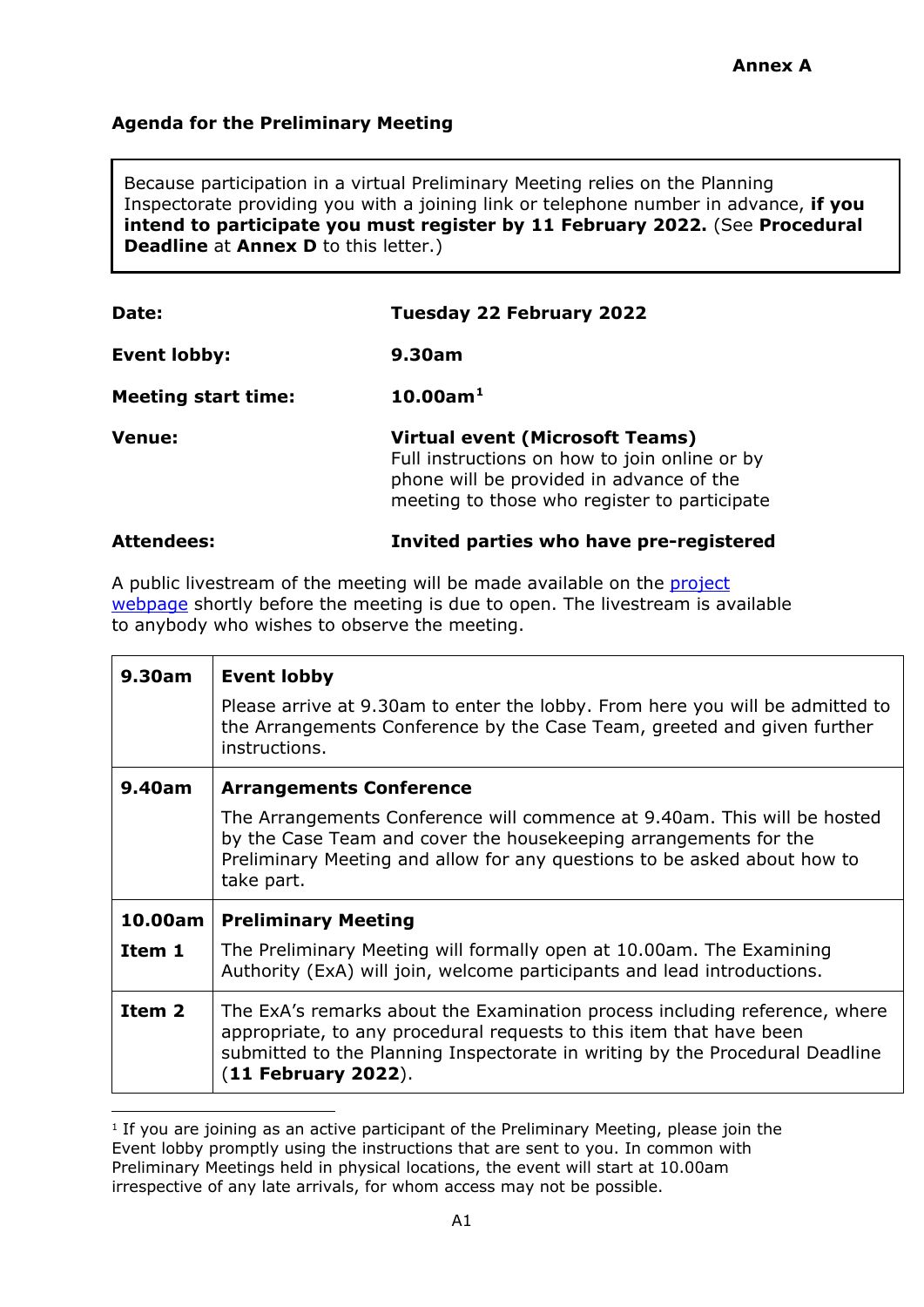| Item <sub>3</sub>                       | Initial Assessment of Principal Issues - see <b>Annex C</b> to the Rule 6 letter.                                                                                                                                                                                                                                                                                                                                                                                                                                                                                                                                                                                                                                                                                                                                                                                                                                                                                                                          |  |  |
|-----------------------------------------|------------------------------------------------------------------------------------------------------------------------------------------------------------------------------------------------------------------------------------------------------------------------------------------------------------------------------------------------------------------------------------------------------------------------------------------------------------------------------------------------------------------------------------------------------------------------------------------------------------------------------------------------------------------------------------------------------------------------------------------------------------------------------------------------------------------------------------------------------------------------------------------------------------------------------------------------------------------------------------------------------------|--|--|
| Item 4                                  | Procedural Decisions taken by the ExA - see <b>Annex E</b> to the Rule 6 letter.                                                                                                                                                                                                                                                                                                                                                                                                                                                                                                                                                                                                                                                                                                                                                                                                                                                                                                                           |  |  |
| Item 5                                  | Draft Examination Timetable - see <b>Annex D</b> to the Rule 6 letter.<br>Including the deadlines for submission of:<br>Written Representations;<br>$\bullet$<br>Local Impact Reports;<br>$\bullet$<br>Responses to the ExA's Written Questions;<br>$\bullet$<br>Statements of Common Ground; and<br>$\bullet$<br>Procedural requests relating to these items that have been submitted<br>$\bullet$<br>to the Planning Inspectorate in writing by the Procedural Deadline (11<br>February 2022).                                                                                                                                                                                                                                                                                                                                                                                                                                                                                                           |  |  |
| Item 6                                  | Dates and formats of Hearings and Accompanied Site Inspection (ASI):<br>Date and format of Open Floor Hearing;<br>$\bullet$<br>Date and format of Compulsory Acquisition Hearing;<br>$\bullet$<br>Date and format of Issue Specific Hearing on draft Development<br>$\bullet$<br>Consent Order;<br>Time period and format reserved for Issue Specific Hearings;<br>$\bullet$<br>Date and format reserved for further Open Floor Hearing(s) (if<br>$\bullet$<br>required);<br>Time period and format reserved for a further Compulsory Acquisition<br>$\bullet$<br>Hearing(s) (if required);<br>Time period and format reserved for further Issue Specific Hearing(s)<br>$\bullet$<br>(if required);<br>Date of ASI to application site and surrounding area (including draft<br>$\bullet$<br>itinerary) (if required); and<br>Procedural requests relating to this item that have been submitted to<br>$\bullet$<br>the Planning Inspectorate in writing by the Procedural Deadline (11<br>February 2022). |  |  |
| Item 7                                  | Any other matters.                                                                                                                                                                                                                                                                                                                                                                                                                                                                                                                                                                                                                                                                                                                                                                                                                                                                                                                                                                                         |  |  |
| <b>Close of the Preliminary Meeting</b> |                                                                                                                                                                                                                                                                                                                                                                                                                                                                                                                                                                                                                                                                                                                                                                                                                                                                                                                                                                                                            |  |  |

**Please note**: Please be available from the start and throughout the meeting. The agenda is subject to change at the discretion of the ExA, although in making changes the ExA will be mindful of the need to provide opportunities for fair involvement to all Interested Parties. The ExA will conclude the meeting as soon as all relevant contributions have been made. If there are any additional matters to be dealt with or submissions take a considerable amount of time, the ExA may change the order of the agenda items and may introduce breaks in the proceedings. Whilst it is envisaged that the meeting will not last more than a few hours, please make sure you are available all day in case it overruns or technical issues arise with running the meeting virtually.

Please make sure that you read the National Infrastructure Planning/ Planning Inspectorate Privacy notice before attending the Preliminary Meeting:

**[https://www.gov.uk/government/publications/planning-inspectorate-privacy](https://www.gov.uk/government/publications/planning-inspectorate-privacy-notices/customer-privacy-notice)[notices/customer-privacy-notice](https://www.gov.uk/government/publications/planning-inspectorate-privacy-notices/customer-privacy-notice)**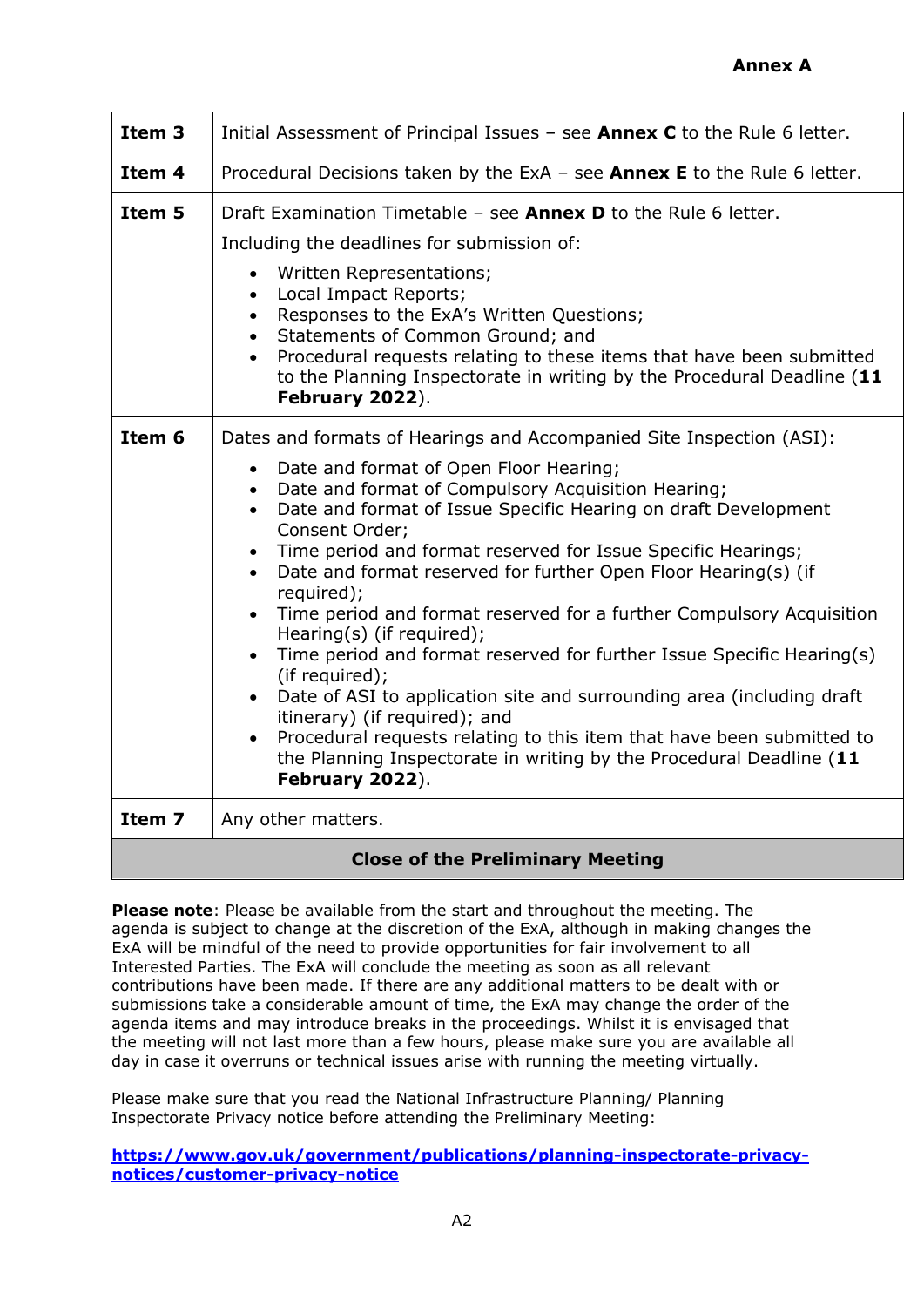# **Introduction to the Preliminary Meeting**

# **Background**

The Preliminary Meeting (PM) for the Hornsea Project Four Offshore Wind Farm will take place virtually using Microsoft Teams, but the format, content and procedure will be very similar to the physical, face-to-face PMs that have been held for other National Infrastructure Examinations.

The Examining Authority (ExA) is conscious of videoconferencing fatigue and will aim to keep the proceedings focussed and as efficient as possible. This annex provides advance access to information that would usually be included in the ExA's introductory remarks following the opening of the PM. Please read this carefully. The ExA will only present a summary of the key points set out here at the Preliminary Meeting, in order to ensure that the time available for participants to speak is maximised.

# **The Examining Authority**

The members of the ExA appointed by the Secretary of State, led by Jo Dowling and comprising Stephen Bradley, Gavin Jones, Rod MacArthur and Andrew Mahon, will introduce themselves at the start of the PM. The ExA's appointment letter can be found in the Examination Library under reference [\[PD-004\]](https://infrastructure.planninginspectorate.gov.uk/wp-content/ipc/uploads/projects/EN010098/EN010098-000856-Hornsea%204%20Rule%204%20Appointment%20of%20ExA.pdf).

# **The Case Team**

The ExA will be supported by the Planning Inspectorate Case Team. Liam Fedden is the Case Manager and Caroline Hopewell is the Case Officer. During the Arrangements Conference, a member of the Case Team will welcome and admit participants into the virtual PM, and will be available to answer questions by email before and after the PM. The contact email address is: [HornseaProjectFour@planninginspectorate.gov.uk.](mailto:HornseaProjectFour@planninginspectorate.gov.uk)

#### **The purpose of the Preliminary Meeting**

The PM is being held to discuss the arrangements for the examination of the application for a Development Consent Order (DCO) for the Hornsea Project Four Offshore Wind Farm, which is a Nationally Significant Infrastructure Project (NSIP), and which will generally be referred to in the PM and Examination as the 'Proposed Development'. The application has been made by Ørsted Hornsea Four Project Limited, which will be referred to as 'the Applicant'.

You will find information about the application and, in due course, documents produced for the Examination on the Planning Inspectorate's National Infrastructure Planning website ('NI Planning website'). This has a dedicated landing page for the project with links to Examination procedure, the Examination Timetable, Relevant Representations and Examination documents. The relevant NI Planning website landing page is:

[https://infrastructure.planninginspectorate.gov.uk/projects/yorkshire-and-the](https://infrastructure.planninginspectorate.gov.uk/projects/yorkshire-and-the-humber/hornsea-project-four-offshore-wind-farm/)[humber/hornsea-project-four-offshore-wind-farm/](https://infrastructure.planninginspectorate.gov.uk/projects/yorkshire-and-the-humber/hornsea-project-four-offshore-wind-farm/)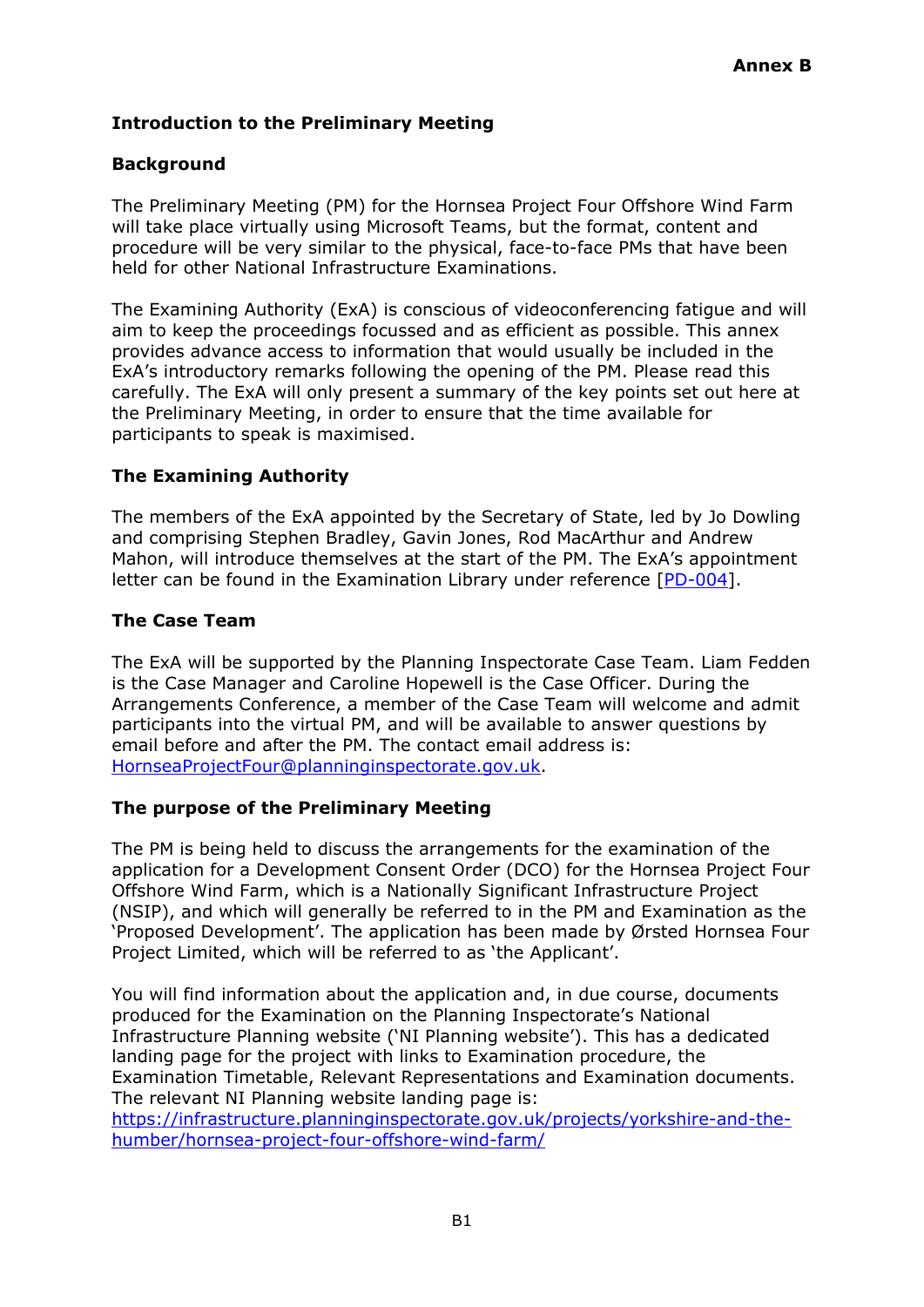You are encouraged to explore the NI Planning website project landing page if you haven't already done so, because it will be used to communicate with you and to provide access to documents throughout the Examination. There is the option on the project page to register to receive updates and you are encouraged to do this so that you will receive a notification via e-mail at key stages during the Examination.

The main purpose of the PM is to discuss how the application should be examined. It focuses on the process only, and it will not be looking at the substance of the proposals: questions, discussions and representations about the merits or disadvantages of the Proposed Development are for the Examination itself, which will begin the day after the close of the PM.

The PM will be your opportunity to influence the process that the ExA intends to follow, and you should read this Rule 6 letter and all accompanying annexes thoroughly beforehand. The agenda for the PM is attached to this Rule 6 letter at **Annex A**. It is important to have the letter and the agenda in front of you and to refer to them during the course of the PM. If you are not experienced with videoconferencing and using multiple documents on screen, you may wish to print these in advance of the PM for reference.

# **Government guidance and policy**

The proposed Development is a NSIP under the Planning Act 2008 (PA2008) as a consequence of sections 14(1)(a) and 15(3) as the application is for the construction, operation and maintenance of an offshore wind farm together with associated offshore and onshore infrastructure and all associated development. The offshore wind farm would have a capacity of greater than 100 megawatts. The designated National Policy Statements (NPS) for Energy Infrastructure, specifically the Overarching NPS for Energy (NPS EN-1), Renewable Energy Infrastructure (NPS EN-3) and Electricity Networks Infrastructure (NPS EN-5) apply to this Examination and to decision-making relating to this application.

The ExA will consider the Proposed Development in accordance with the NPSs and any other applicable policy or considerations the ExA deems to be important and relevant. The PA2008 makes it clear that, in making a decision, the relevant Secretary of State (SoS) "*must decide the application in accordance with any relevant NPS*" (s104(3)), subject to certain provisos. Essentially, the provisos are that the application must not breach legal or treaty obligations, and that any adverse impact of the Proposed Development would not outweigh its benefits.

The SoS is entitled to disregard any representations that relate to the merits of the designated NPS. In practice, this means that the ExA will not spend time examining representations that challenge policy set out in NPSs, or the validity of NPSs themselves. The focus will be on the merits or disadvantages of the Proposed Development, tested to the appropriate extent using the tests set out in relevant designated NPSs that are in force.

Other important and relevant planning policies that the ExA may consider include policies in the relevant local authorities' development plans. However, if these conflict with policy in a NPS, then the NPS will take precedence.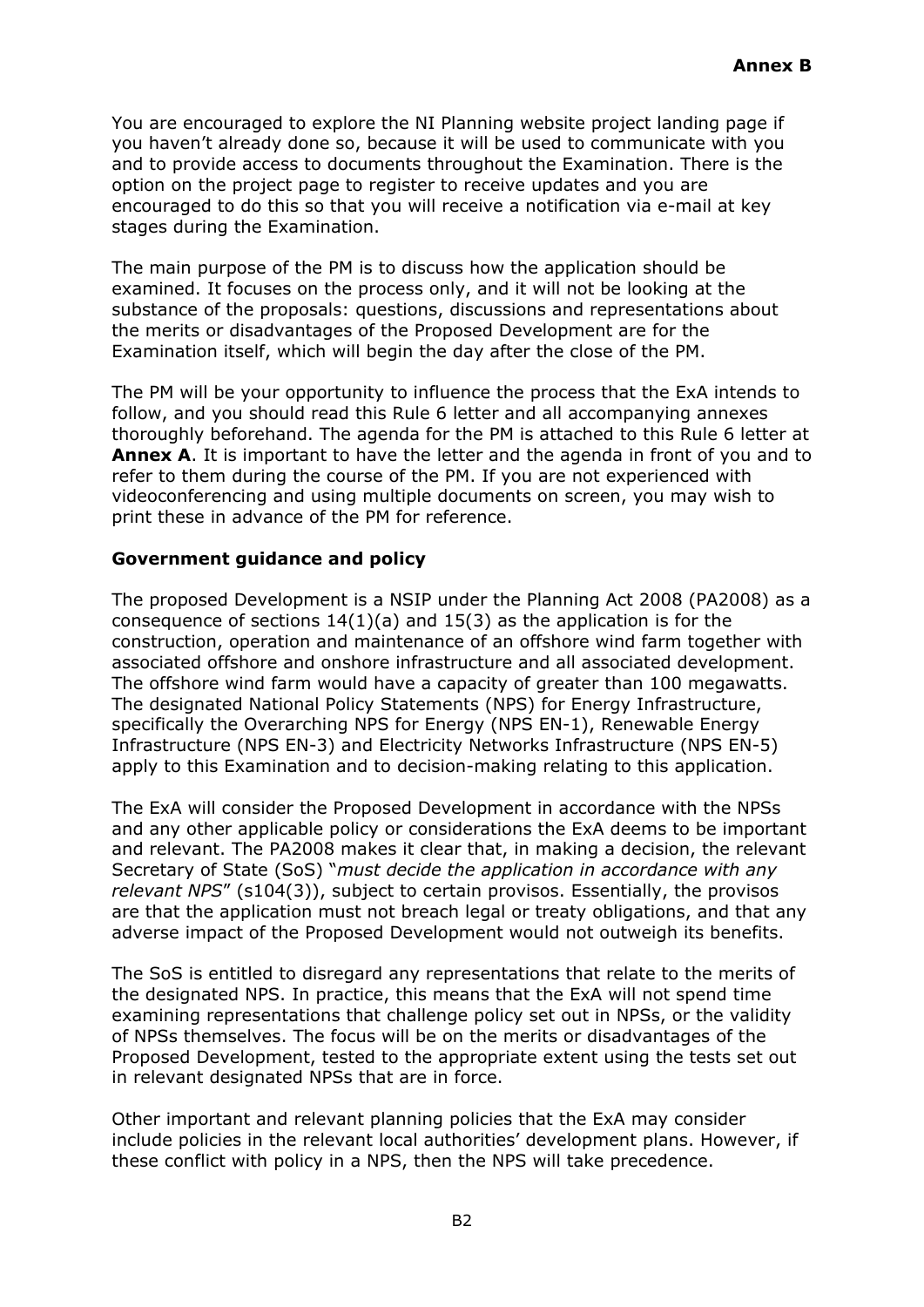In summary, the PM will establish the procedures and timetable for the Examination of the Proposed Development. It will set a framework for the ExA to enable the SoS to consider and decide the application, by identifying relevant policy and examining the application in the light of it. In doing so, the ExA will have regard to:

- the positions and representations of all Interested Parties (IPs);
- any Local Impact Reports (LIRs) prepared and provided by relevant local authorities;
- other prescribed matters; and
- any other matters that appear to be both relevant and important to the relevant SoS's decision.

#### **Preliminary Meeting invitees**

The Applicant is invited to the PM and is generally given the opportunity to reply to any representations made, either orally at the time or in writing after the close of the PM.

Everyone who has made a Relevant Representation has been registered as an IP and has been sent a copy of this Rule 6 letter. Each IP is entitled to participate in this Examination.

Each person or organisation with an interest in land or rights that are affected by a Compulsory Acquisition request in this application is an Affected Person (AP). In addition to a general entitlement to involvement in the Examination, APs have a right to be heard in relation to any objection about the effects of Compulsory Acquisition on their interests in land, and a right to be notified of any Compulsory Acquisition Hearing. APs are IPs, whether or not they have made a Relevant Representation.

Certain bodies are Statutory Parties. Statutory Parties can elect to become IPs without having made a Relevant Representation.

The ExA has the power to involve people who are not IPs in the Examination as though they are IPs, including by inviting them to the PM. However, this is only done in exceptional circumstances. For example, if it was clear that the application would materially affect a person who was not automatically an IP, or eligible to elect to become an IP and they had been unable to take the necessary action to register as an IP.

#### **Conduct of the Preliminary Meeting**

Past experience suggests that a PM for a project of this size and complexity could take up to a few hours to complete. However, in running the event virtually there are limitations on the number of people who can speak at any one time. Therefore, in order to ensure that everyone who wishes to speak can do so, a full day has been timetabled for the meeting.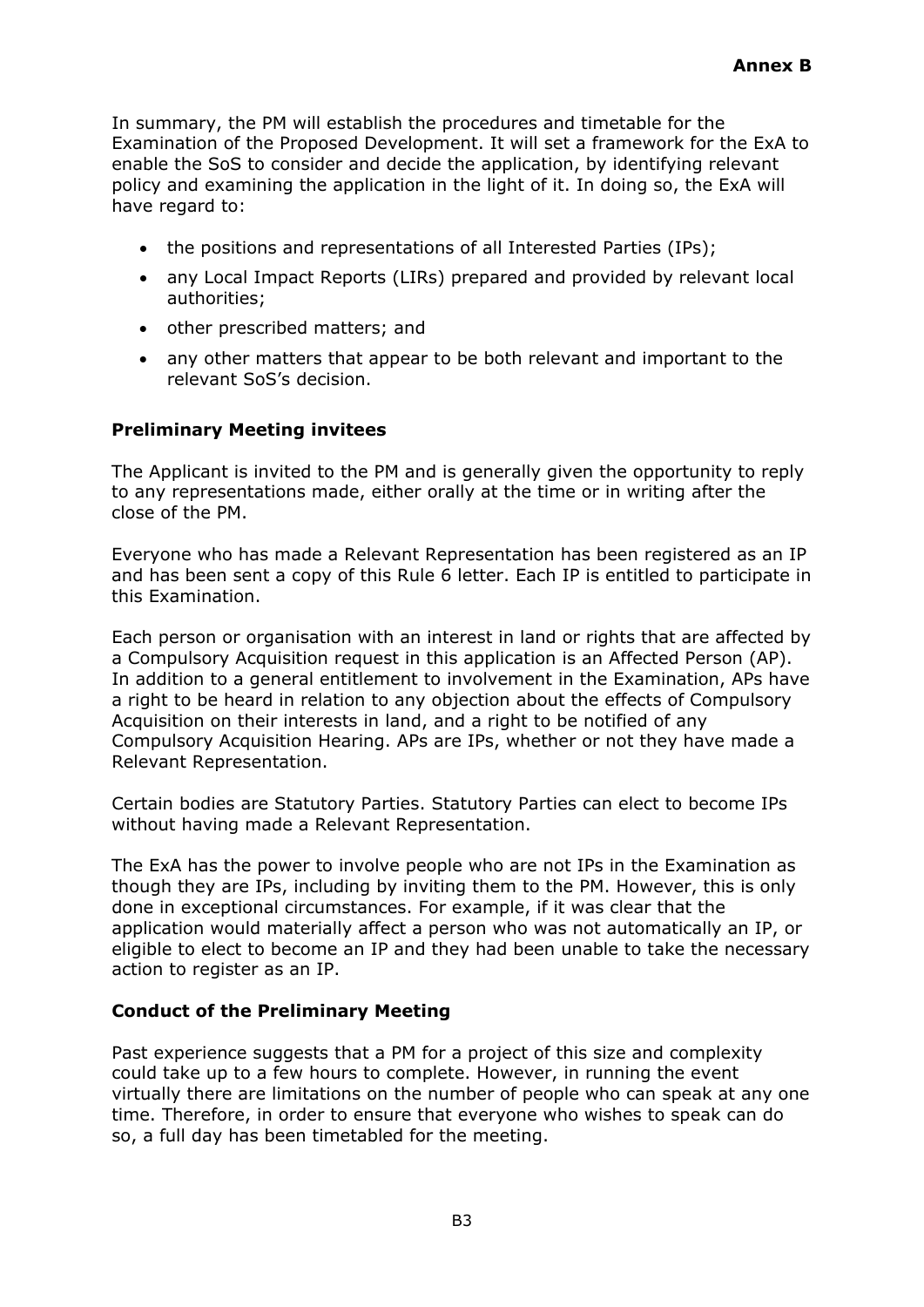During the PM, participants may have to make allowances and be patient if there are delays associated with the technology used. In recognition of the fatigue associated with on-screen communication, the ExA will provide breaks during the PM as appropriate. For those who pre-register to be involved, your joining instructions will provide more information about this.

A digital recording will be made available on the project page of the NI Planning website as soon as practicable following the PM. The digital recording allows any member of the public who is interested in the application and the Examination to find out what has been discussed at the PM, whether they are able to attend or observe the meeting or not. The making and publication of these recordings is a means by which the Planning Inspectorate meets the legal requirement to hold these events in public. In this regard, anyone speaking at the PM will need to introduce themselves each time they speak, to ensure that someone listening to the recording after the event is clear who was speaking. A written note of the PM will be produced and published as soon as practicable following the closure of the PM.

As the digital recordings are retained and published, they form a public record that can contain personal information to which the UK General Data Protection Regulation (UK GDPR) applies. Participants must do their best to avoid making public any information which they would otherwise wish to be kept private and confidential. If there is a need to refer to such information, it should be in written form. Although this will also be published, personal and private content can be redacted or removed before it is made publicly available. Any person who is unclear on this point should ask the Case Team for guidance before they include personal and private information in any submissions.

The Planning Inspectorate's practice is to publish the recordings and retain them for a period of five years from the SoS's decision on the DCO. If you actively participate in the PM, it is important that you understand that you will be recorded and that the recording will be made available in the public domain. Please see our [Privacy Notice](https://www.gov.uk/government/publications/planning-inspectorate-privacy-notices/customer-privacy-notice) for more information about how we handle your data.

Following the ExA's introductions, each participant who has been registered to speak will be asked to introduce themselves, including any organisations or groups that they represent. The ExA will then conduct the meeting in accordance with the agenda. If you prefer not to have your image recorded, you can switch off your camera at any point.

#### **The Examination process**

The examination of NSIPs follows different processes to those, for example, of a Public Inquiry into a planning appeal following the refusal of planning permission. The main differences are that the examination of NSIPs is primarily a written process and hearings take on an inquisitorial approach as opposed to an adversarial one.

This means that the ExA will probe, test and assess the evidence primarily using written questions. While some hearings are held to provide supplementary evidence, questions to the Applicant or to witnesses will come from the ExA.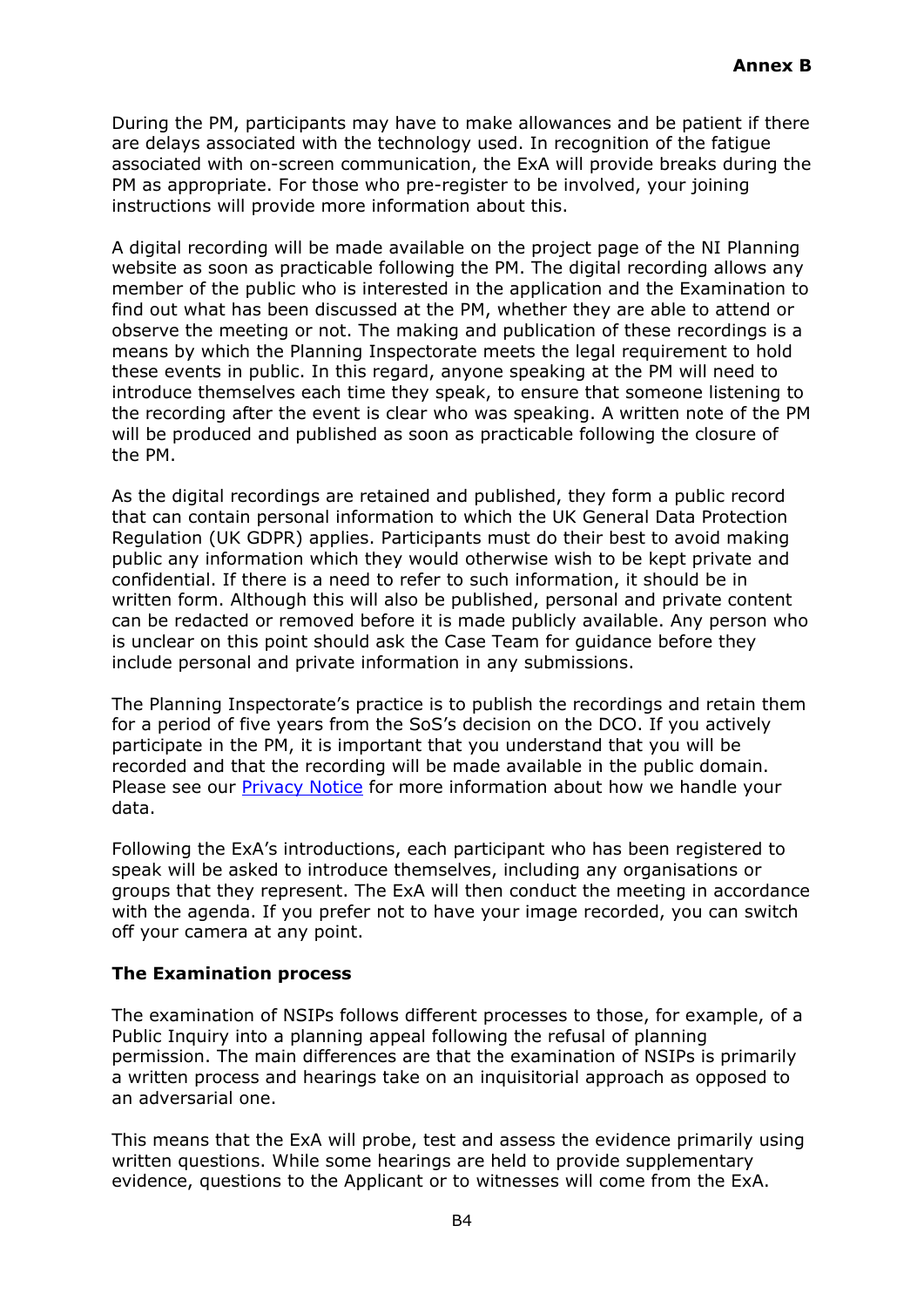Questioning or cross-examination of witnesses by other parties will not generally be allowed.

In terms of opportunities to provide evidence in writing, the draft Examination Timetable makes provision for the following written processes:

- Local authorities can submit LIRs if they wish. Whilst these are voluntary, the PA2008 requires that if they are provided, they must be considered by the SoS in reaching a decision. Consequently, LIRs are a very important method for local authorities to communicate issues of concern to the ExA, the SoS and their residents.
- IPs can make Written Representations (WRs) and comment on WRs made by other parties.
- IPs can respond to the ExA's written questions (ExQs) and comment on responses to these written questions provided by others.
- IPs may be asked to contribute to the making of Statements of Common Ground (SoCGs) if it appears that there are matters on which they and the Applicant agree, and if it would be useful for this to be clarified. SoCGs most usefully extend to catalogue matters that are not agreed or are outstanding.

The draft Examination Timetable includes a series of numbered deadlines for receipt of written submissions. Timely submissions received by the relevant deadline and that address its purpose will be accepted. Documents received after the relevant deadline are only accepted at the discretion of the ExA and may not be accepted to ensure fairness to all parties. Circumstances where documents are submitted late without good reason, causing inconvenience or delay to other parties can amount to unreasonable behaviour.

These written processes will be the principal means used by the ExA to gather information, evidence and views about the application. However, the Examination will only be effective if all parties resolve to give timely, full, frank, clear and evidenced answers to every question that is relevant to their interests and to engage fully with any other related processes such as the completion of WRs and SoCGs.

There is no merit in withholding or delaying information, or in failing to cooperate, and, should it occur, any unreasonable behaviour that caused another party to incur wasted expenditure could lead to an [award of costs](https://infrastructure.planninginspectorate.gov.uk/application-process/costs/) against the offending party.

The ExA has discretion to make amendments to the Examination Timetable for the wider benefit of the Examination. If possible, events will be arranged for times when all relevant parties are available, but the ExA is under a duty to complete the Examination by the end of the six-month period beginning with the day after the close of the PM. This requirement is set by legislation, and while the ExA will try to rearrange event dates to accommodate all relevant parties, in practice there will be limited scope to alter dates set out in the draft Examination Timetable.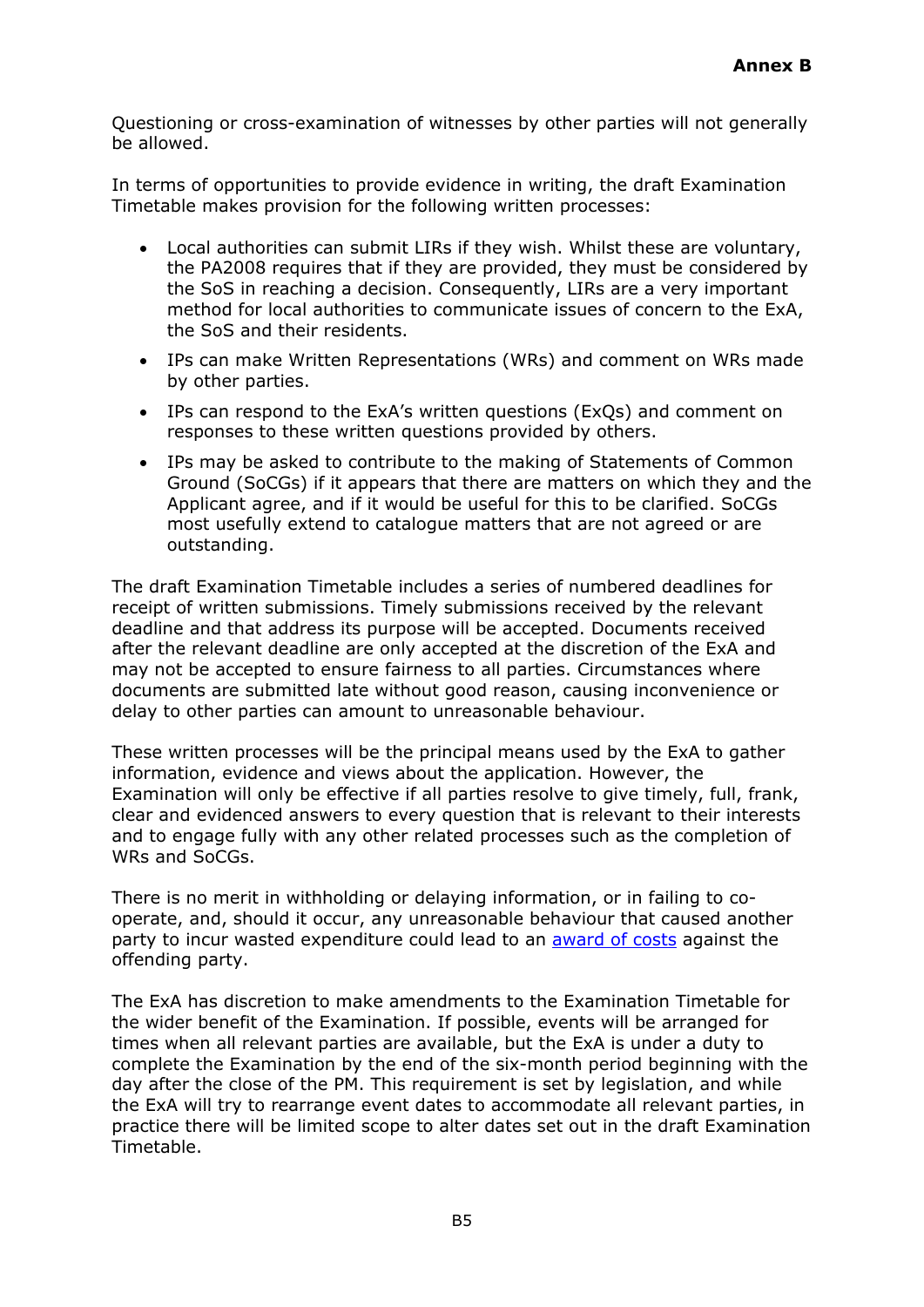The statutory time limit for the Examination means that where there are matters that still need to be discussed and agreed between the Applicant and IPs, it will be very helpful to the ExA if these could be progressed as early as possible.

#### **Hearings**

The draft Examination Timetable includes provision for hearings, at which the ExA takes oral evidence from the various parties.

Any registered IP may request an Open Floor Hearing (OFH) to make oral representations about the application if they believe this to be preferable to relying on their written representation, though both carry equal weight. Oral submissions should be based on representations previously made in writing, but they should not simply repeat matters previously covered in the written submission. Rather, they should focus on specific detail and explanation to help inform the ExA. There should be no new or unexpected material in oral representations. A written summary note with any supporting evidence or references will be requested of each speaker following the hearing.

As with all Examination events, OFHs are subject to the powers of control of the ExA, as set out in the PA2008 and supporting legislation. Participants must register in advance by the deadline shown in the Examination Timetable and in accordance with the instructions. An agenda may be circulated. It is common practice for the ExA to set a time limit for each speaker and speakers with common points are asked to come together to nominate a spokesperson or representative speakers to cover specific topics, so as to avoid repetition. Speakers representing public authorities, community and membership organisations or multiple IPs are normally provided with an additional time allowance, recognising their representative role.

The Applicant's draft DCO provides for the Compulsory Acquisition of land and rights, and the Temporary Possession of land. Affected Persons (ie those whose land or rights over land are affected) have a right to request and be heard at a Compulsory Acquisition Hearing (CAH). If one or more APs request to be heard then a CAH must be held. Provisional dates for CAHs are included in the draft Examination Timetable along with deadlines by which requests to be heard must be submitted.

The ExA has the discretion to hold Issue Specific Hearings (ISHs) if it would aid the Examination and there is a specific reason this would be more helpful than reliance on written evidence only. The lack of an ISH on one or more topics does not imply that those topics are less important than others which are subject to a hearing. Rather, it is an indication that the ExA is satisfied that the issues can be fully considered through written submissions and responses to its written questions and that each party has had a fair opportunity to put its case.

The draft Examination Timetable includes a number of dates reserved for ISHs and IPs may make suggestions for topics in their written or oral representations to the PM.

It may be necessary for the ExA to hold more than one ISH on the draft DCO. This is normal practice, and they are held on a without prejudice basis. Parties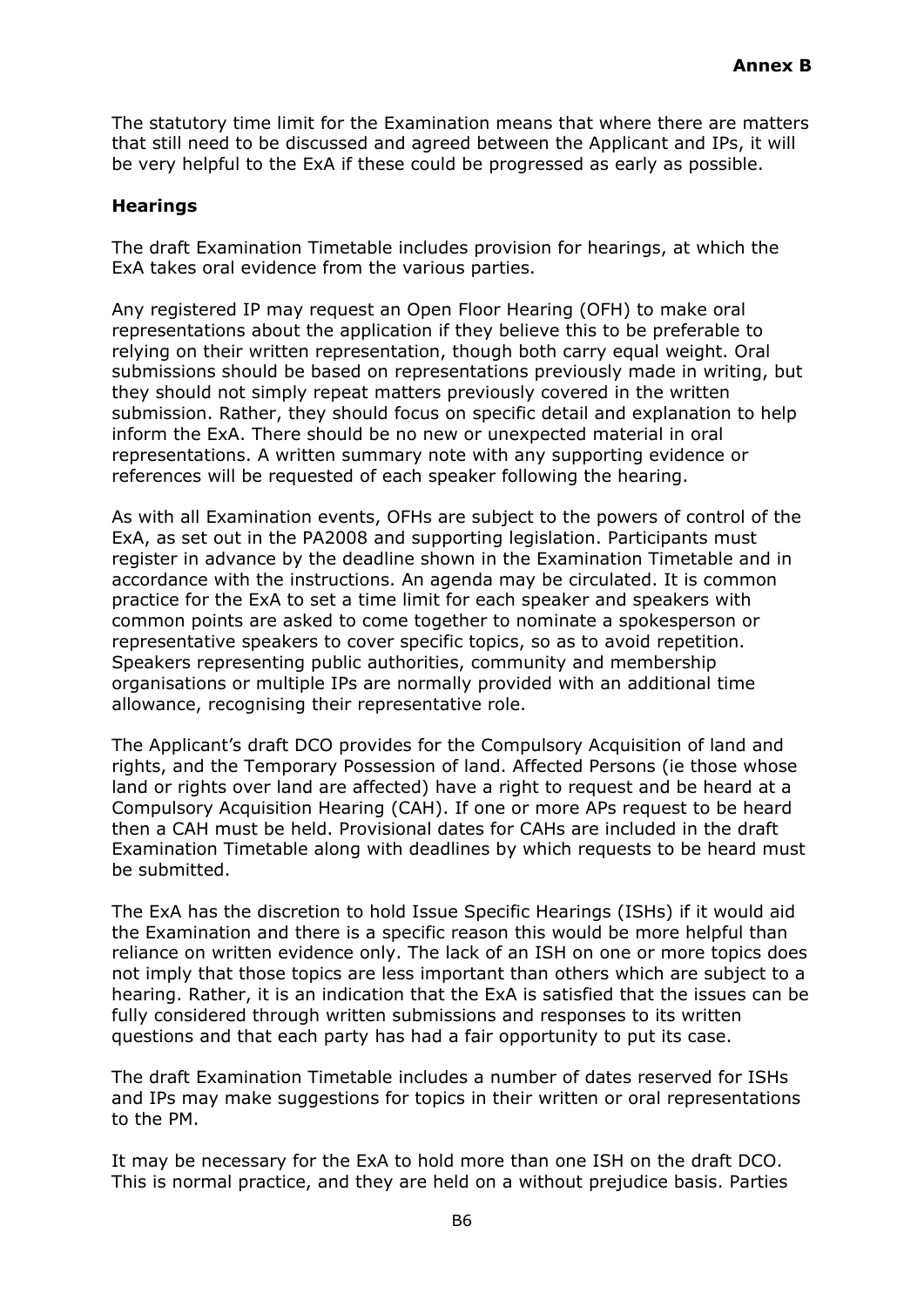can suggest modifications and amendments to the draft DCO provided with the Proposed Development applications by the Applicant, without prejudicing their overall position on the application.

Holding such hearings does not imply that the ExA has reached any judgements on the merits of the application. Whatever the ultimate recommendation is, the ExA must make sure that the draft DCO is fit for purpose if the SoS decides to grant consent, as any consent will be subject to Requirements (ie conditions) set out in the DCO.

At hearings it will not normally be necessary for parties to make long and detailed submissions that require (for example) PowerPoint presentations. Any supporting detail/information can be provided in writing following the event by the relevant deadline.

The draft Examination Timetable includes a deadline (**8 March 2022**) for participants to notify the ExA that they wish to speak at an OFH or a CAH.

#### **Site inspections**

The ExA may undertake site inspections as part of the Examination process. These can be either unaccompanied or accompanied, though all would be subject to any Government restrictions relating to COVID-19 in force at the time.

The purpose of these is for the ExA to see features of the proposals within the context of the evidence put forward. Notes of Unaccompanied Site Inspections (USIs) are published on the project webpage on the NI Planning website.

Accompanied Site Inspections (ASIs) will only be necessary to view land to which there is no public right of access, or with no clear view from nearby locations with open public access. The purpose of ASIs is familiarisation only and no discussion of the merits of the Proposed Development will be entertained during an ASI.

The draft Examination Timetable includes a deadline for IPs to make submissions suggesting sites and locations that the ExA should visit. These will be used to inform further USIs as well as a possible ASI. It should be noted that public health restrictions may limit the scope for ASIs and, if these have not lifted by the end of the Examination, the ExA may decide that holding USIs to relevant nominated locations, supported by the submission of additional written, photographic, video or even drone material would be preferable to not visiting sites or holding an ASI in circumstances which could make it difficult and unduly time-consuming to conduct.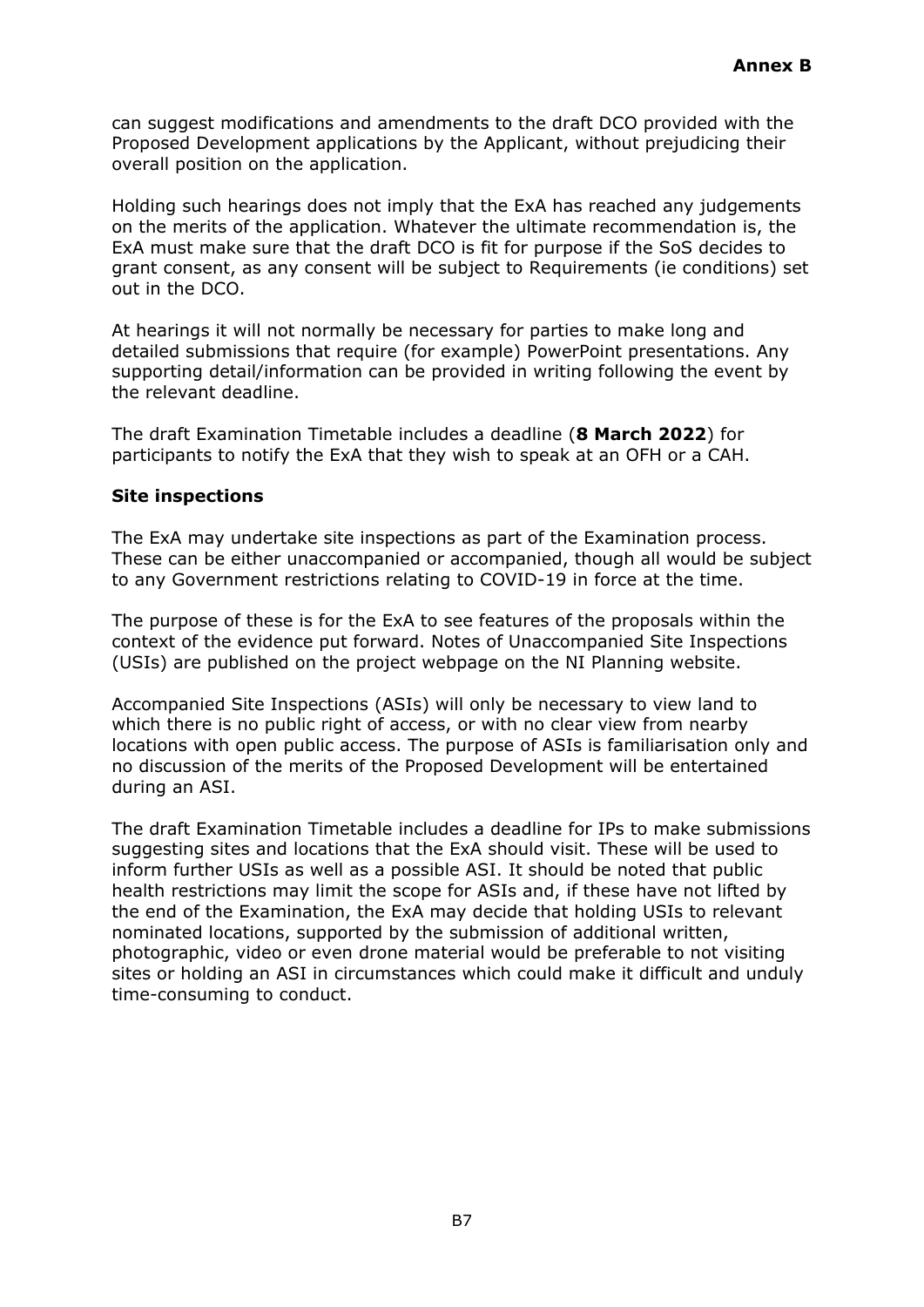# **Initial Assessment of Principal Issues**

This is the Initial Assessment of Principal Issues prepared under s88(1) of the Planning Act 2008 (PA2008). It has been prepared by the Examining Authority (ExA) following its reading of the application documents and the Relevant Representations received in respect of the application and its consideration of any other important and relevant matters.

It is not a comprehensive or exclusive list of the issues that will be subject to examination and inevitably some issues will overlap or interrelate. The ExA will have regard to all important and relevant matters during the Examination and when it writes its Recommendation Report to the Secretary of State for Business, Energy and Industrial Strategy after the Examination has concluded.

The order of the issues listed is alphabetic and does not imply any order of prioritisation or importance.

The policy and consenting requirements and documents associated with the PA2008 are an integral part of the Examination and are therefore not listed as a principal issue.

It should also be noted that whilst the effects of the proposal in relation to climate change and human rights and equalities duties are not listed as main issues, the ExA will conduct all aspects of the Examination with these in mind.

| <b>Principal Issue</b>                     | <b>Brief Amplification</b><br>To include but not be limited to:                                                                                                                                                                                                                                                                                                                                                                                                                                                                                                                                                                                                                                                                                                                                  |  |
|--------------------------------------------|--------------------------------------------------------------------------------------------------------------------------------------------------------------------------------------------------------------------------------------------------------------------------------------------------------------------------------------------------------------------------------------------------------------------------------------------------------------------------------------------------------------------------------------------------------------------------------------------------------------------------------------------------------------------------------------------------------------------------------------------------------------------------------------------------|--|
| <b>Commercial Fishing</b><br>and Fisheries | Effects on commercial fishing and fisheries,<br>$\bullet$<br>including access to fishing grounds and safety.                                                                                                                                                                                                                                                                                                                                                                                                                                                                                                                                                                                                                                                                                     |  |
| Compulsory<br>Acquisition                  | Whether the extent of the land, rights and powers<br>$\bullet$<br>sought to be compulsorily acquired is required for<br>the proposed development.<br>Whether the Temporary Possession powers sought<br>$\bullet$<br>are justified and proportionate.<br>Whether there is a compelling case in the public<br>interest for the compulsory acquisition of the land,<br>rights and powers sought by the draft<br>Development Consent Order.<br>Whether all reasonable alternatives to Compulsory<br>Acquisition and Temporary Possession have been<br>explored.<br>Whether adequate funding is likely to be available<br>to enable the Applicant to carry out the<br>Compulsory Acquisition within the statutory period.<br>Approach adopted by Applicant to identifying<br>٠<br>Category 3 parties. |  |
| Design                                     | Extent, justification and definition of design<br>$\bullet$<br>parameters and maximum design scenario (MDS).<br>Aesthetic design strategy.<br>Sensitivity to place, including the consideration of<br>existing landscape character, landform and                                                                                                                                                                                                                                                                                                                                                                                                                                                                                                                                                 |  |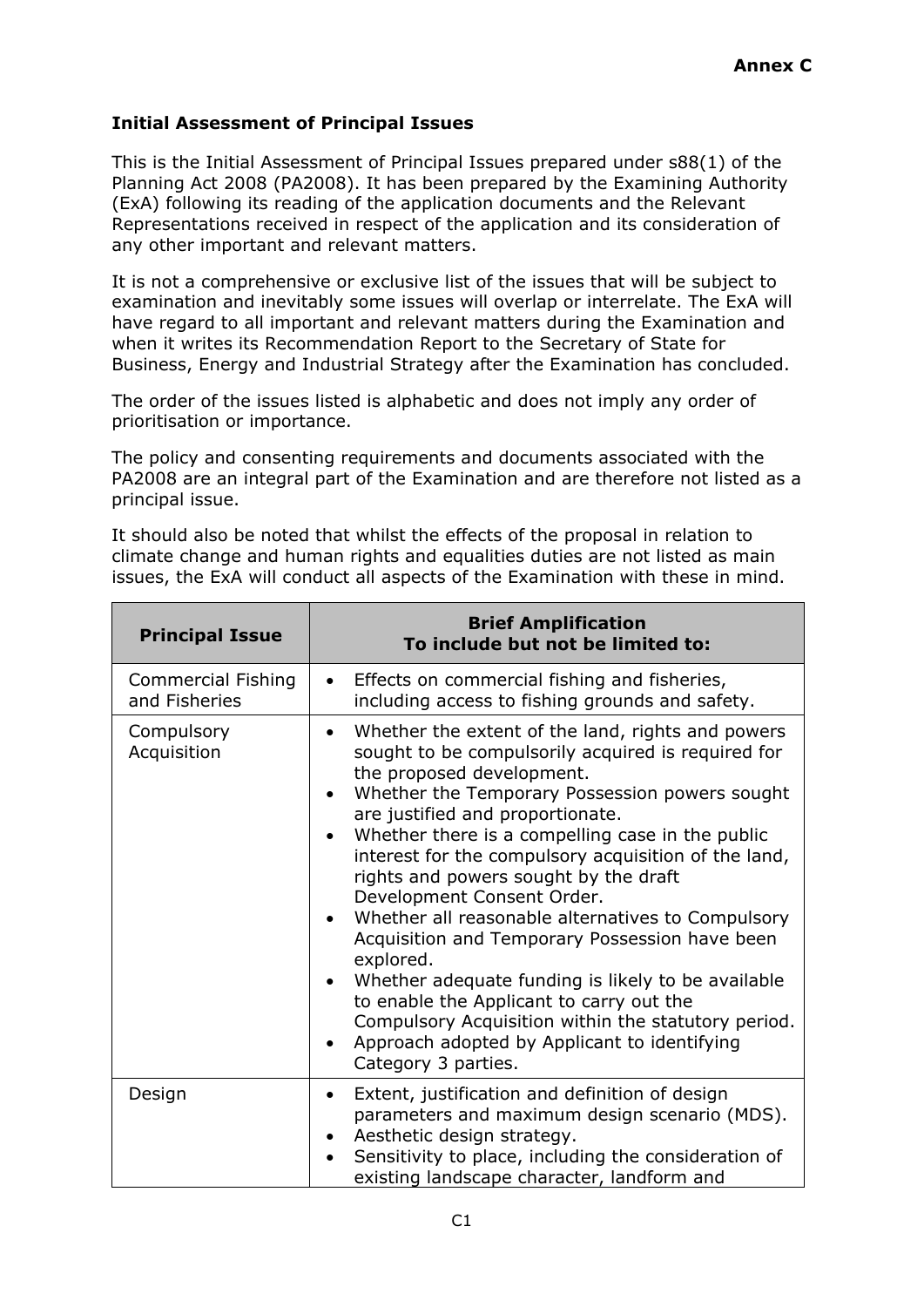| <b>Principal Issue</b>                                                                    | <b>Brief Amplification</b><br>To include but not be limited to:                                                                                                                                                                                                                                                                                                                                                                                                                                                                                                                                                                                                                                                                                                                                            |  |  |
|-------------------------------------------------------------------------------------------|------------------------------------------------------------------------------------------------------------------------------------------------------------------------------------------------------------------------------------------------------------------------------------------------------------------------------------------------------------------------------------------------------------------------------------------------------------------------------------------------------------------------------------------------------------------------------------------------------------------------------------------------------------------------------------------------------------------------------------------------------------------------------------------------------------|--|--|
|                                                                                           | vegetation as well as the use of appropriate and<br>sensitive materials.<br>Sustainable design strategy.                                                                                                                                                                                                                                                                                                                                                                                                                                                                                                                                                                                                                                                                                                   |  |  |
| Draft Development<br>Consent Order<br>(draft DCO)                                         | The construction, form, extent and definitions of<br>$\bullet$<br>the draft DCO including Requirements, Protective<br>Provisions, Deemed Marine Licences and design<br>flexibility.<br>Adequacy of the draft DCO Requirements and<br>Deemed Marine Licence Conditions and associated<br>outline management plans to secure proposed<br>mitigation and monitoring.<br>Whether any additional Requirements or<br>$\bullet$<br>Conditions would be necessary.<br>The scheme for the discharge of DCO<br>$\bullet$<br>Requirements and the Deemed Marine Licence<br>Conditions and the appropriate authorities for<br>approving such discharge.<br>The proposed Protective Provisions in respect of<br>the land and equipment of Statutory Undertakers.<br>Relationship with other projects and consents.<br>٠ |  |  |
| Environmental<br><b>Impact Assessment</b><br>(EIA) and<br>Environmental<br>Statement (ES) | General matters about the approach taken to EIA<br>$\bullet$<br>and ES.<br>Outline management plans, the commitment<br>٠<br>register and the route map for mitigation,<br>monitoring and compensation.                                                                                                                                                                                                                                                                                                                                                                                                                                                                                                                                                                                                     |  |  |
| <b>Habitats</b><br>Regulations<br>Assessment (HRA)                                        | Approach to the Report to Inform the Appropriate<br>$\bullet$<br>Assessment (RIAA).<br>Adequacy of data and information on which the<br>HRA would be based.<br>Screening of protected sites, Likely Significant<br>Effects, and identification of those taken forward<br>for assessment.<br>Identification and assessment of Adverse Effects<br>on the Integrity of protected sites.<br>Without prejudice derogation case.<br>Without prejudice compensation proposals,<br>$\bullet$<br>including identification and securing of candidate<br>locations and activities.                                                                                                                                                                                                                                    |  |  |
| <b>Historic</b><br>Environment                                                            | Effects on the onshore historic environment<br>٠<br>including archaeology and designated heritage<br>assets.<br>Effects on intertidal, inshore and offshore marine<br>historic environment.<br>Archaeological investigation, monitoring and<br>supervision.                                                                                                                                                                                                                                                                                                                                                                                                                                                                                                                                                |  |  |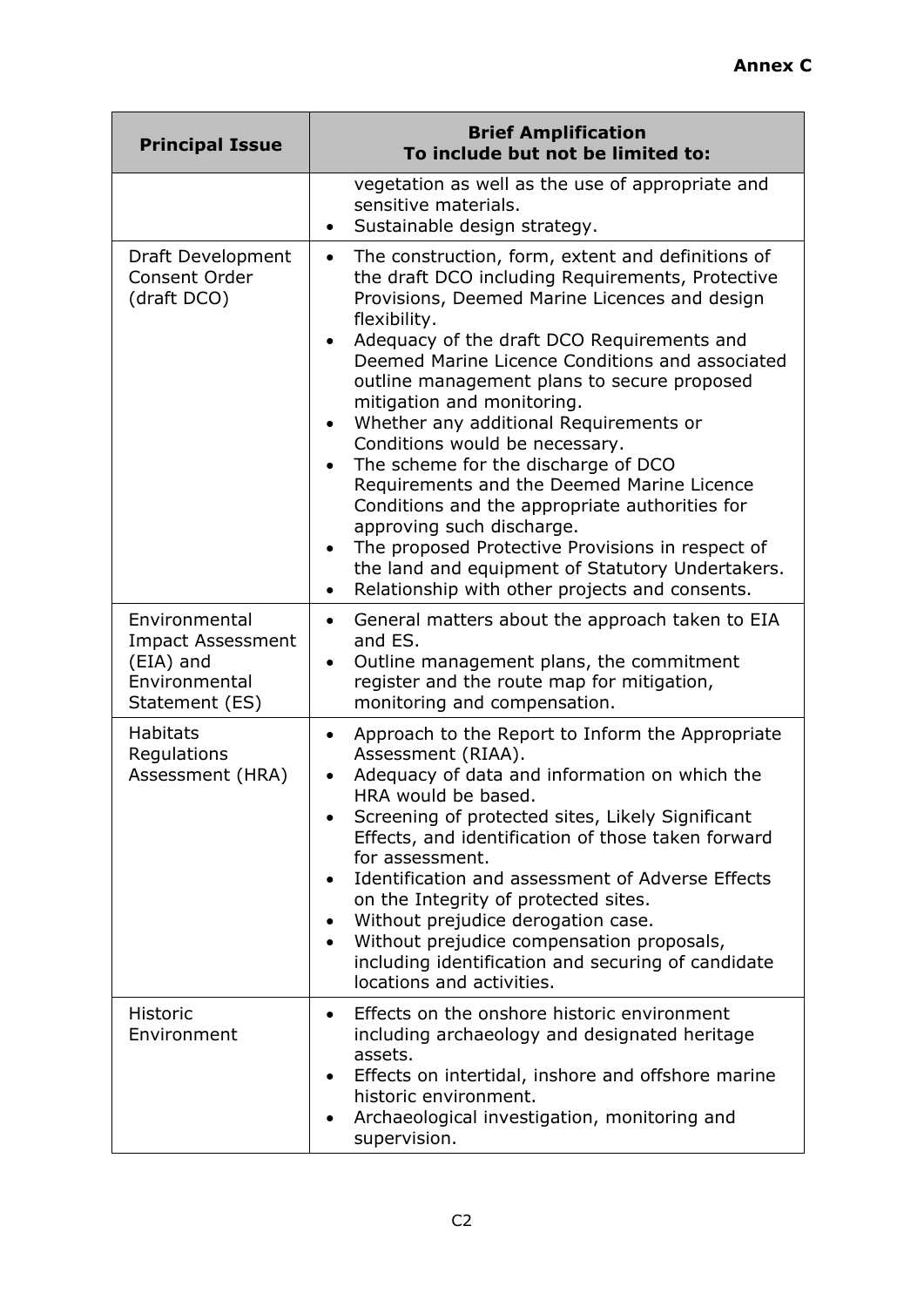| <b>Principal Issue</b>                                                          | <b>Brief Amplification</b><br>To include but not be limited to:                                                                                                                                                                                                                                                                                                                                                                                                                                                                                                                                                                                                                                                                                                                                                                                                                                                                                                              |  |  |
|---------------------------------------------------------------------------------|------------------------------------------------------------------------------------------------------------------------------------------------------------------------------------------------------------------------------------------------------------------------------------------------------------------------------------------------------------------------------------------------------------------------------------------------------------------------------------------------------------------------------------------------------------------------------------------------------------------------------------------------------------------------------------------------------------------------------------------------------------------------------------------------------------------------------------------------------------------------------------------------------------------------------------------------------------------------------|--|--|
| Infrastructure and<br><b>Other Users</b>                                        | Relationship with and implications for other<br>$\bullet$<br>constructed and proposed major development<br>including but not limited to the Endurance Aquifer<br>(and associated carbon capture and transfer) and<br>the Viking Link.<br>Cumulative and in-combination effects with other<br>major development proposals and existing<br>infrastructure and other users.<br>Effects on electricity, telecoms and oil and gas<br>infrastructure, both existing and proposed.                                                                                                                                                                                                                                                                                                                                                                                                                                                                                                  |  |  |
| Landscape and<br><b>Visual Effects</b>                                          | The adequacy of assessment methodology and<br>٠<br>approach including the extent of the study area.<br>The effects on landscape character and landscape<br>$\bullet$<br>designations.<br>Effects of lighting.<br>Construction effects.<br>Long term and short term visual effects.<br>Effect on trees and hedgerows.<br>$\bullet$<br>Landscape mitigation and replacement planting<br>and the effectiveness of mitigation measures.                                                                                                                                                                                                                                                                                                                                                                                                                                                                                                                                          |  |  |
| Marine and Coastal<br>Geology,<br>Oceanography and<br><b>Physical Processes</b> | Adequacy of geophysical, bathymetry and coastal<br>$\bullet$<br>processes baseline.<br>Appropriateness of the Applicant's MDS for the<br>$\bullet$<br>Proposed Development in the marine environment<br>Marine and intertidal process modelling and impact<br>$\bullet$<br>predictions, including identification of receptors,<br>scour prediction and protection, sand wave effects<br>and sediment transport and deposition.<br>Location, extent and impact assessment of cable<br>protection during the operational and post-<br>decommissioning phases.<br>Assessment and mitigation of cable crossings.<br>Marine and intertidal process assessment<br>implications for coastal erosion.<br>Assessment of effects on the Flamborough Front.<br>Analysis and assessment of dredged sediments<br>and their disposal.<br>Effects of marine infrastructure retained post-<br>decommissioning including the potential exposure<br>of buried infrastructure in the long term. |  |  |
| Marine Ecology                                                                  | Effects on benthic and intertidal habitats.<br>Effects on coastal and marine birds, including the<br>approach to describing and evaluating the<br>baseline.<br>Effects on fish and shellfish.<br>Effects on marine mammals.                                                                                                                                                                                                                                                                                                                                                                                                                                                                                                                                                                                                                                                                                                                                                  |  |  |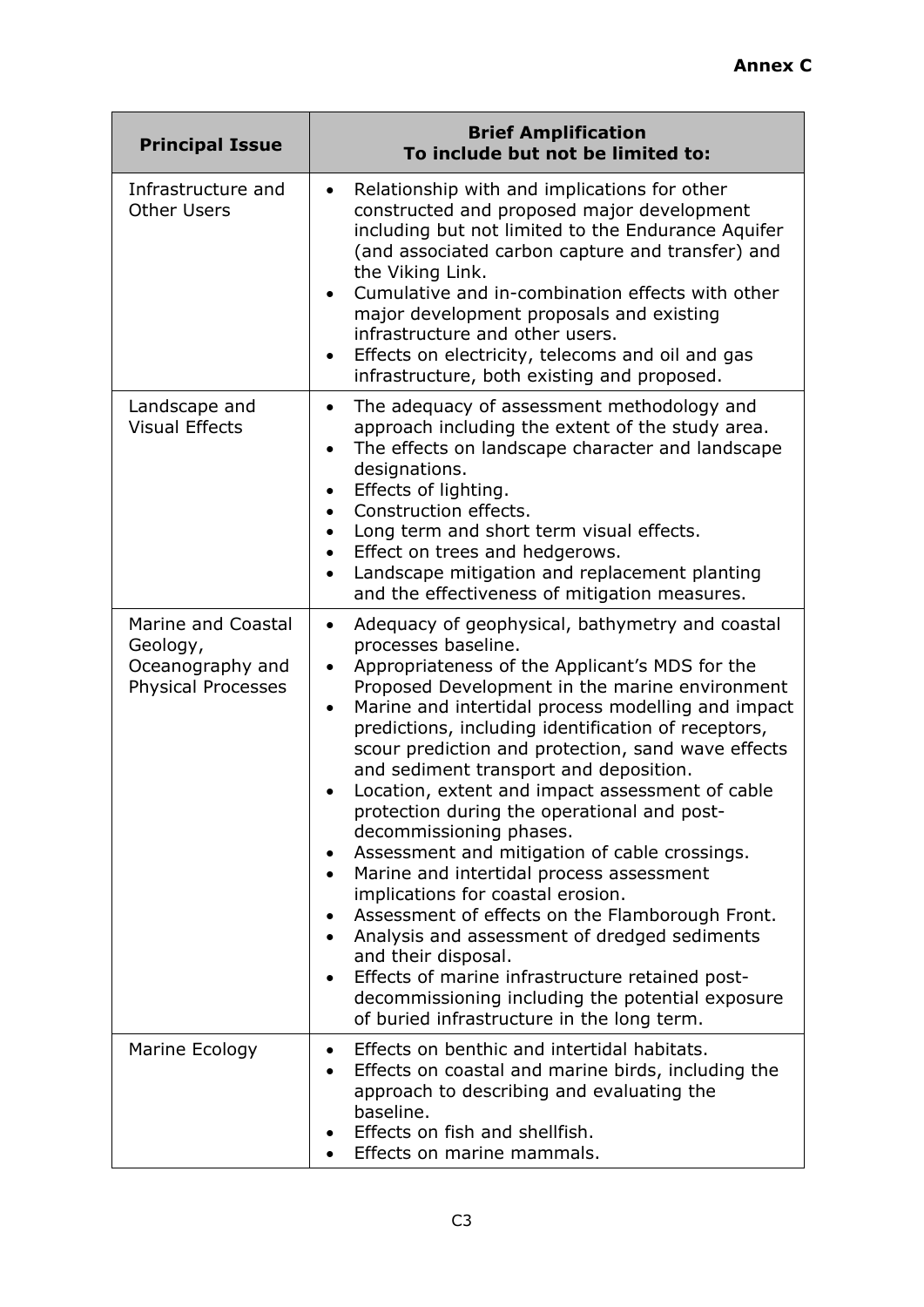| <b>Principal Issue</b>                                              | <b>Brief Amplification</b><br>To include but not be limited to:                                                                                                                                                                                                                                                                                                                                                                                                                                                                                                                                   |  |  |
|---------------------------------------------------------------------|---------------------------------------------------------------------------------------------------------------------------------------------------------------------------------------------------------------------------------------------------------------------------------------------------------------------------------------------------------------------------------------------------------------------------------------------------------------------------------------------------------------------------------------------------------------------------------------------------|--|--|
| Navigation and<br>Radar (Marine and<br>Air)                         | Maintenance of safe air and marine navigation<br>$\bullet$<br>during construction and operation, including to oil<br>and gas platforms.<br>Effects on shipping routes, ports, aircraft routes<br>$\bullet$<br>and airports including transboundary and in-<br>combination effects.<br>Effects on emergency response, search and rescue<br>$\bullet$<br>operations.<br>Effects on navigational safety.<br>$\bullet$<br>Effect on onshore and offshore radar.<br>$\bullet$                                                                                                                          |  |  |
| Noise, Vibration,<br>Electro Magnetic<br>Fields (EMFs) and<br>Light | Underwater (marine) noise.<br>$\bullet$<br>Other noise, vibration, EMFs and light effects on<br>$\bullet$<br>marine and terrestrial environments.<br>Effects of construction and operation on residential<br>$\bullet$<br>amenity.                                                                                                                                                                                                                                                                                                                                                                |  |  |
| Onshore Ecology                                                     | Effects on species and habitats.<br>$\bullet$<br>Potential for biodiversity enhancement.<br>$\bullet$                                                                                                                                                                                                                                                                                                                                                                                                                                                                                             |  |  |
| Onshore Water<br>Environment                                        | Effects on water resources and watercourses,<br>$\bullet$<br>including measures to prevent pollution of aquifers<br>and watercourses.<br>Effects on flood risk, hydrology, drainage and<br>$\bullet$<br>irrigation.<br>Compliance with the Water Environment (Water<br>$\bullet$<br>Framework Directive) (England and Wales)<br>Regulations 2017.<br>Assessment of alternatives including choice of<br>$\bullet$<br>technology.<br>Need for the development.<br>$\bullet$<br>Details of the proposed Energy Balancing<br>Infrastructure.<br>Construction methodology, phasing and<br>timetabling. |  |  |
| Proposed<br>Development and<br><b>Site Selection</b>                |                                                                                                                                                                                                                                                                                                                                                                                                                                                                                                                                                                                                   |  |  |
| Socio Economic and<br>Land Use Effects                              | Effects on agricultural land, soil quality and<br>$\bullet$<br>farming operations, fishing, tourism and<br>recreation.<br>Effects on jobs and skills with particular reference<br>to maritime and coastal industries.                                                                                                                                                                                                                                                                                                                                                                             |  |  |
| Traffic and<br>Transport and<br>Public Rights of<br>Way (PRoW)      | Effects from traffic during the construction phase.<br>٠<br>Effects on PRoW network including temporary and<br>permanent diversion and stopping up.                                                                                                                                                                                                                                                                                                                                                                                                                                               |  |  |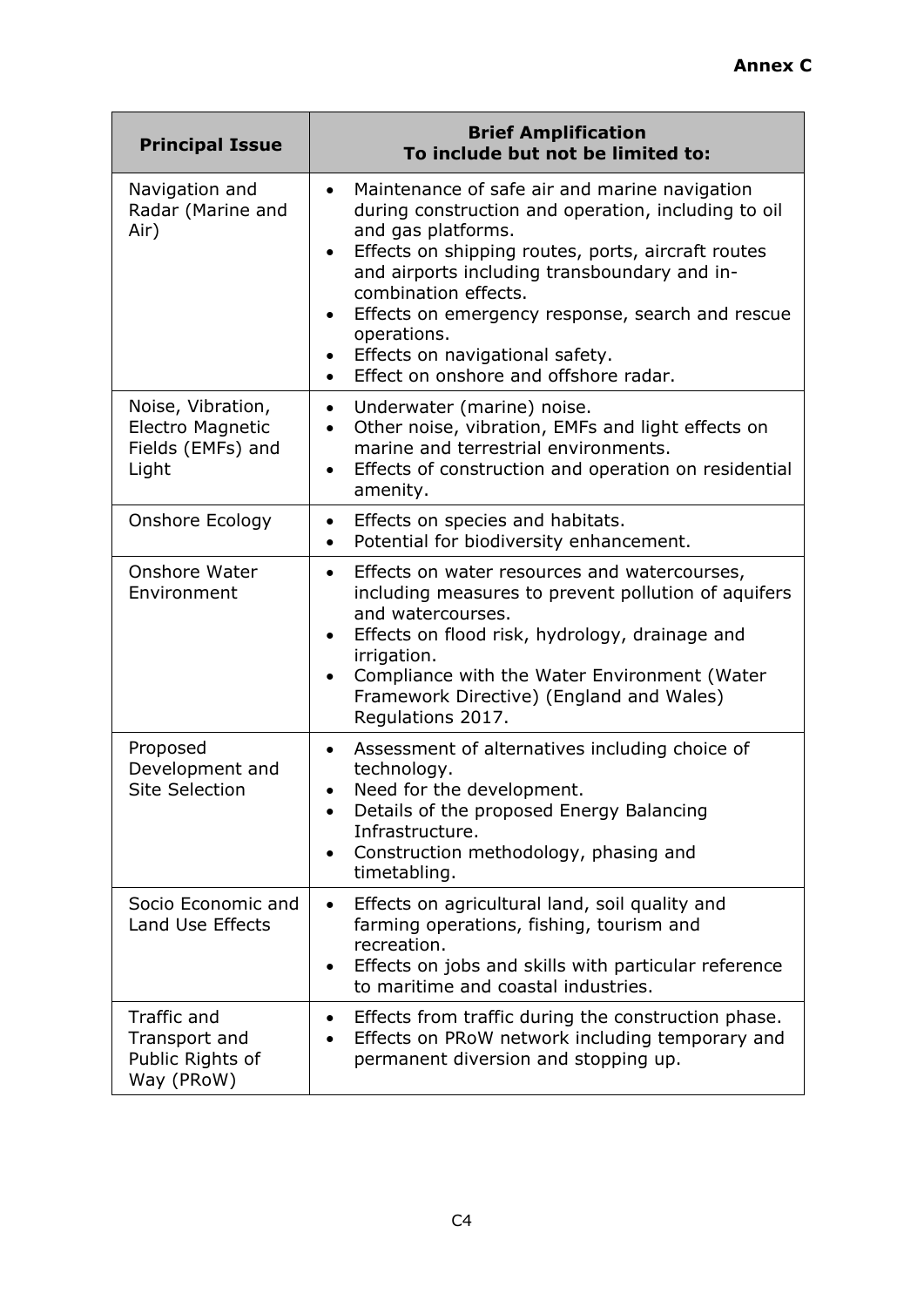# **Draft Examination Timetable**

The Examining Authority (ExA) is under a duty to complete the examination of the application by the end of the period of six months beginning with the day after the close of the Preliminary Meeting.

The examination of the application primarily takes the form of the consideration of written submissions. The ExA will also consider any oral representations made at hearings.

| <b>Item</b> | <b>Matters</b>                                                                                                                                                                                                          | <b>Date</b>                                    |
|-------------|-------------------------------------------------------------------------------------------------------------------------------------------------------------------------------------------------------------------------|------------------------------------------------|
| 1.          | <b>Procedural Deadline</b><br>Deadline for receipt by the ExA of:                                                                                                                                                       | <b>Friday 11</b><br><b>February 2022</b>       |
|             | Written submissions on the Examination<br>procedure and draft Examination Timetable<br>including any submissions about the use of<br>virtual procedures                                                                 |                                                |
|             | Requests to be heard orally at the Preliminary<br>$\bullet$<br>Meeting including which agenda items you<br>wish to speak on, points you wish to make<br>and why these need to be made orally rather<br>than in writing. |                                                |
| 2.          | <b>Preliminary Meeting</b>                                                                                                                                                                                              | <b>Tuesday 22</b><br>February 2022 at<br>10:00 |
| 3.          | Issue by the ExA of:<br>• Examination Timetable                                                                                                                                                                         | As soon as<br>practicable                      |
|             | Publication of:                                                                                                                                                                                                         | following the<br><b>Preliminary Meeting</b>    |
|             | • The ExA's First Written Questions (ExQ1)                                                                                                                                                                              |                                                |
| 4.          | <b>Deadline 1</b><br>Deadline for receipt by the ExA of:                                                                                                                                                                | <b>Tuesday 8 March</b><br>2022                 |
|             | Notification of wish to speak at a Compulsory<br>$\bullet$<br>Acquisition Hearing (CAH)                                                                                                                                 |                                                |
|             | Notification of wish to speak at an Open Floor<br>$\bullet$<br>Hearing (OFH)                                                                                                                                            |                                                |
|             | Notification of wish to speak at any of the<br>$\bullet$<br>Issue Specific Hearings (ISHs)                                                                                                                              |                                                |
|             | Submission of suggested sites to be included<br>$\bullet$<br>in any Accompanied Site Inspection (ASI)<br>including reasons why the site needs to be<br>visited on an accompanied basis and any                          |                                                |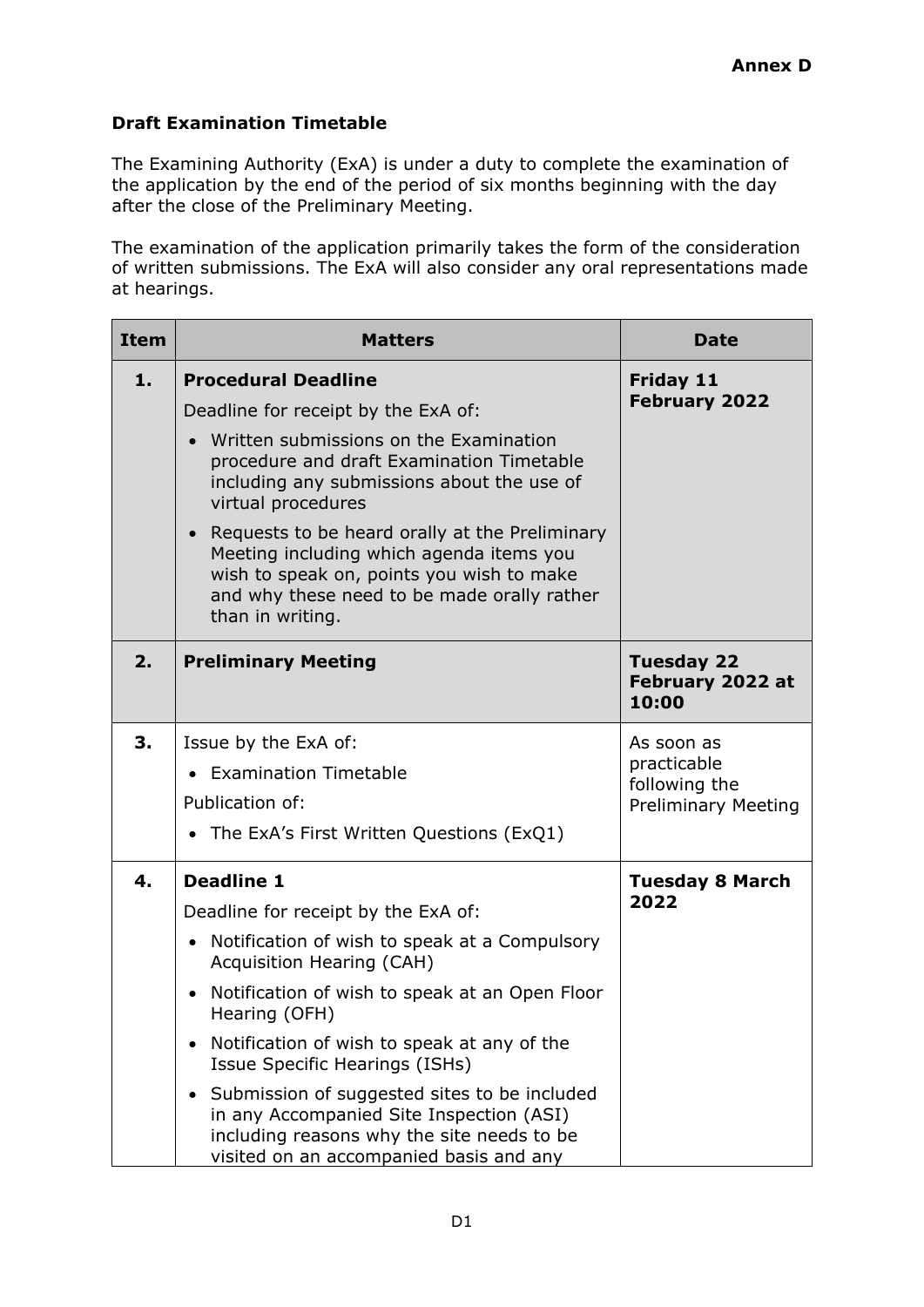|    | requirements that would be needed to<br>arrange access<br>Notification of wish to attend an ASI<br>$\bullet$<br>• Notification by Statutory Parties of their wish<br>to be considered as an Interested Party (IP)<br>by the ExA<br>Notification of wish to have future<br>$\bullet$<br>correspondence received electronically<br>• Comments on Relevant Representations (RRs)<br>• Local Impact Reports (LIRs) from local<br>authorities (see Annex E)<br>• Initial Statements of Common Ground<br>(SoCGs) requested by the ExA (see Annex E)<br>• Statement of Commonality of SoCGs<br>Any further information requested by the ExA<br>$\bullet$<br>under Rule 17 of the Examination Procedure                                           |                                 |
|----|-------------------------------------------------------------------------------------------------------------------------------------------------------------------------------------------------------------------------------------------------------------------------------------------------------------------------------------------------------------------------------------------------------------------------------------------------------------------------------------------------------------------------------------------------------------------------------------------------------------------------------------------------------------------------------------------------------------------------------------------|---------------------------------|
|    | Rules <sup>2</sup>                                                                                                                                                                                                                                                                                                                                                                                                                                                                                                                                                                                                                                                                                                                        |                                 |
| 5. | <b>Deadline 2</b><br>Deadline for receipt by the ExA of:<br>• Responses to the ExA's First Written<br>Questions (ExQ1)<br>• Written Representations (WRs)<br>• Summaries of all WRs exceeding 1500 words<br>• Comments on the LIR(s)<br>Applicant to provide a draft itinerary for the<br>ASI<br>Applicant to provide an updated Guide to the<br>$\bullet$<br>Application<br>Applicant to provide a Compulsory Acquisition<br>$\bullet$<br>Schedule (CA Schedule)<br>An updated version of the draft Development<br>$\bullet$<br>Consent Order (dDCO) in clean, tracked and<br>Word versions (if required as a result of ExQ1)<br>Schedule of changes to the dDCO (if required)<br>$\bullet$<br>Responses to comments on RRs<br>$\bullet$ | <b>Tuesday 29 March</b><br>2022 |
|    | Comments on any other submissions received<br>٠<br>at Deadline 1                                                                                                                                                                                                                                                                                                                                                                                                                                                                                                                                                                                                                                                                          |                                 |

<span id="page-19-0"></span><sup>2</sup> The Infrastructure Planning (Examination Procedure) Rules 2010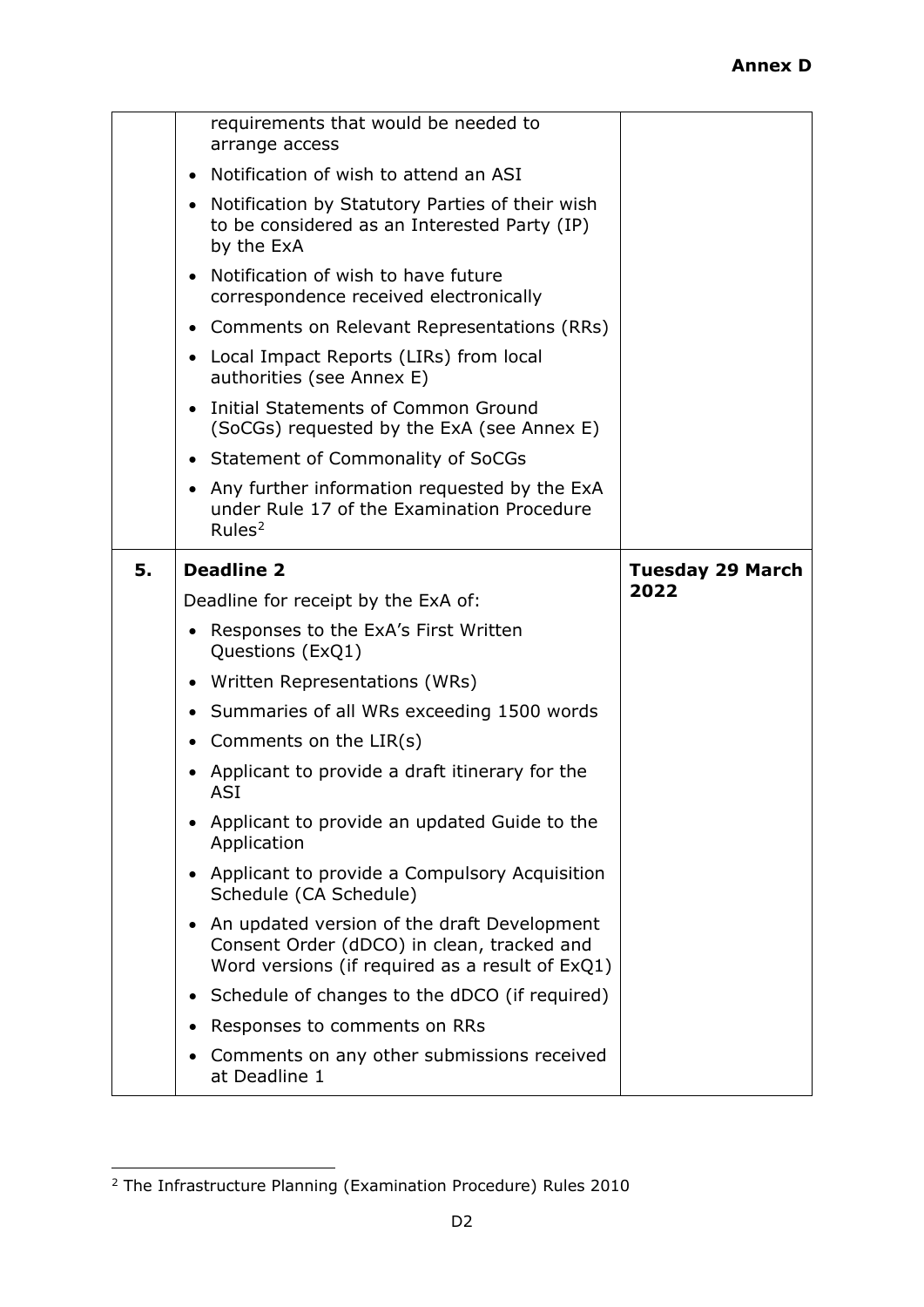|     | • Any further information requested by the ExA<br>under Rule 17 of the Examination Procedure<br>Rules                                                                 |                                                            |
|-----|-----------------------------------------------------------------------------------------------------------------------------------------------------------------------|------------------------------------------------------------|
| 6.  | <b>Open Floor Hearing</b>                                                                                                                                             | <b>Monday 11 April</b><br>2022 (evening<br>event time TBC) |
| 7.  | <b>Issue Specific Hearing (ISH1)</b>                                                                                                                                  | <b>Tuesday 12 April</b><br>2022                            |
|     | ISH1 on the draft Development Consent Order                                                                                                                           |                                                            |
| 8.  | <b>Compulsory Acquisition Hearing (CAH1)</b>                                                                                                                          | <b>Wednesday 13</b>                                        |
|     | • CAH1 on the Applicant's compulsory<br>acquisition (CA) and temporary possession<br>(TP) case and on any CA and TP objections (if<br>there are requests to be heard) | <b>April 2022</b>                                          |
| 9.  | <b>Deadline 3</b>                                                                                                                                                     | <b>Thursday 21 April</b>                                   |
|     | Deadline for receipt by the ExA of:                                                                                                                                   | 2022                                                       |
|     | • Post-hearing submissions including written<br>summaries of oral case put at any of the<br>hearings held during w/c 11 April 2022                                    |                                                            |
|     | • Comments on draft ASI itinerary produced by<br>the Applicant                                                                                                        |                                                            |
|     | • Comments on submissions received at<br>Deadline 2                                                                                                                   |                                                            |
|     | • Progressed versions of any SoCG and an<br>updated Statement of Commonality of SoCG                                                                                  |                                                            |
|     | Applicant to provide an updated Guide to the<br>$\bullet$<br>Application                                                                                              |                                                            |
|     | • Any further information requested by the ExA<br>under Rule 17 of the Examination Procedure<br><b>Rules</b>                                                          |                                                            |
| 10. | <b>Hearings</b>                                                                                                                                                       | Week                                                       |
|     | Dates reserved for Issue Specific Hearing(s) (if<br>required)                                                                                                         | commencing 25<br><b>April 2022</b>                         |
| 11. | <b>Deadline 4</b>                                                                                                                                                     | <b>Monday 9 May</b>                                        |
|     | Deadline for receipt by the ExA of:                                                                                                                                   | 2022                                                       |
|     | • Post-hearing submissions including written<br>summaries of oral case put at any of the<br>hearings during w/c 25 April 2022                                         |                                                            |
|     | • Progressed versions of any SoCG and an<br>updated Statement of Commonality of SoCG                                                                                  |                                                            |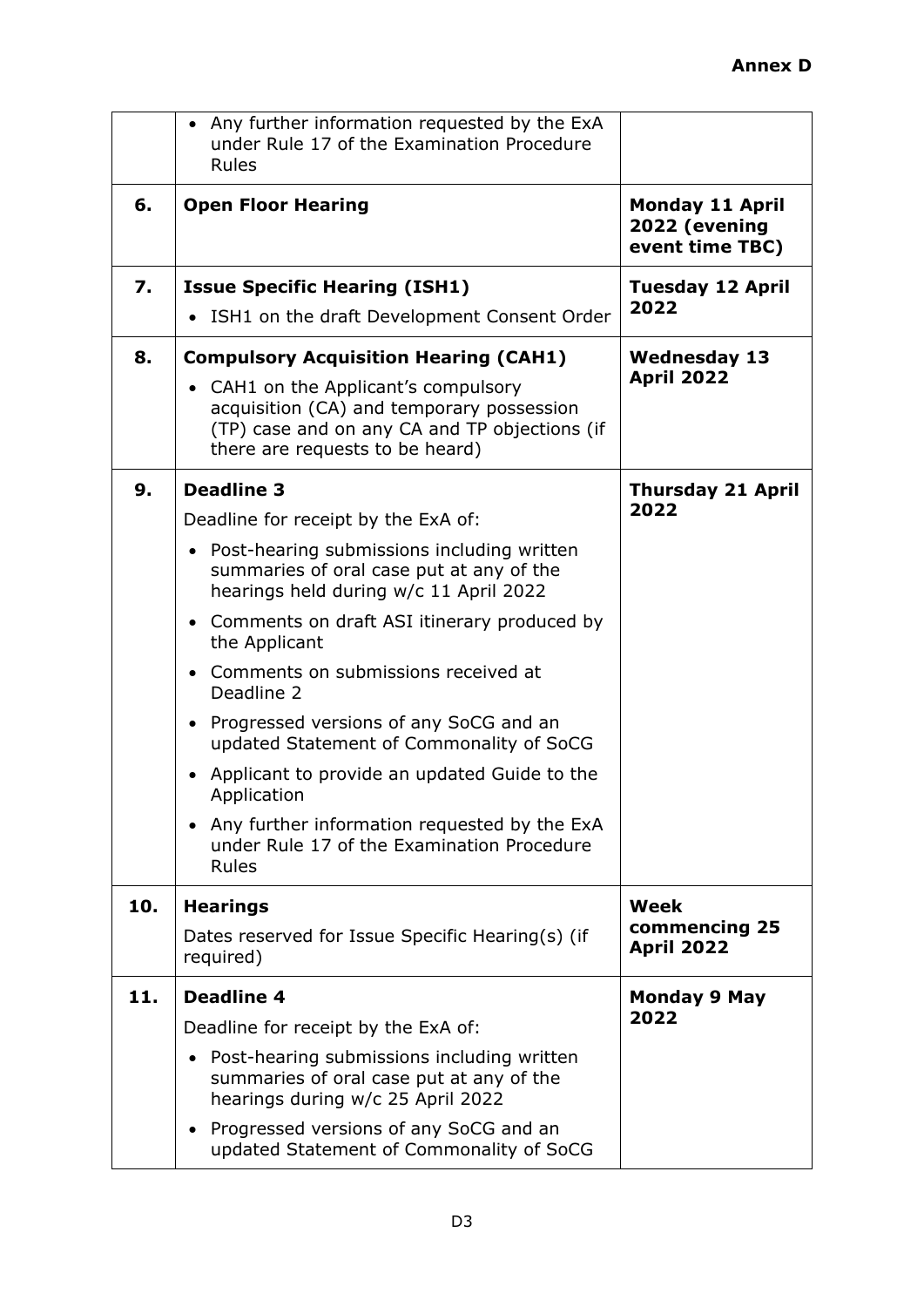|     | • An updated Guide to the Application                                                                            |                                     |
|-----|------------------------------------------------------------------------------------------------------------------|-------------------------------------|
|     | An updated CA Schedule                                                                                           |                                     |
|     | • An updated version of the dDCO in clean,<br>tracked and word versions                                          |                                     |
|     | • An updated schedule of changes to the dDCO                                                                     |                                     |
|     | • Comments on any submissions received at<br>Deadline 3                                                          |                                     |
|     | • Any further information requested by the ExA<br>under Rule 17 of the Examination Procedure<br><b>Rules</b>     |                                     |
| 12. | <b>Publication of:</b>                                                                                           | Monday 30 May                       |
|     | • ExA's Further Written Questions (ExQ2) (if<br>required)                                                        | 2022                                |
| 13. | <b>Deadline 5</b>                                                                                                | <b>Monday 20 June</b>               |
|     | Deadline for receipt by the ExA of:                                                                              | 2022                                |
|     | Responses to ExA's Further Written Questions<br>$\bullet$<br>(ExQ2) (if published)                               |                                     |
|     | • An updated Guide to the Application                                                                            |                                     |
|     | • An updated version of the dDCO in clean,<br>tracked and Word versions (if required)                            |                                     |
|     | • Schedule of changes to the dDCO (if required)                                                                  |                                     |
|     | • An updated CA Schedule in clean and tracked<br>versions                                                        |                                     |
|     | • Progressed SoCGs and an updated Statement<br>of Commonality of SoCGs                                           |                                     |
|     | Comments on any submissions received at<br>Deadline 4                                                            |                                     |
|     | Any further information requested by the ExA<br>$\bullet$<br>under Rule 17 of the Examination Procedure<br>Rules |                                     |
| 14. | Dates reserved (if required) for:                                                                                | <b>Week</b>                         |
|     | Any Compulsory Acquisition Hearing                                                                               | commencing<br><b>Monday 18 July</b> |
|     | Any Issue Specific Hearing                                                                                       | 2022                                |
|     | Any Open Floor Hearing                                                                                           |                                     |
|     | Accompanied Site Inspection $3$                                                                                  |                                     |

<span id="page-21-0"></span><sup>&</sup>lt;sup>3</sup> Please note the ExA will consider all submissions on this and if an ASI is necessary it can only go ahead if Government guidance on COVID-19 at that time permits. In the event it cannot be undertaken as a physical visit, alternative approaches (including the potential use of technology) will be explored and all participants will be notified.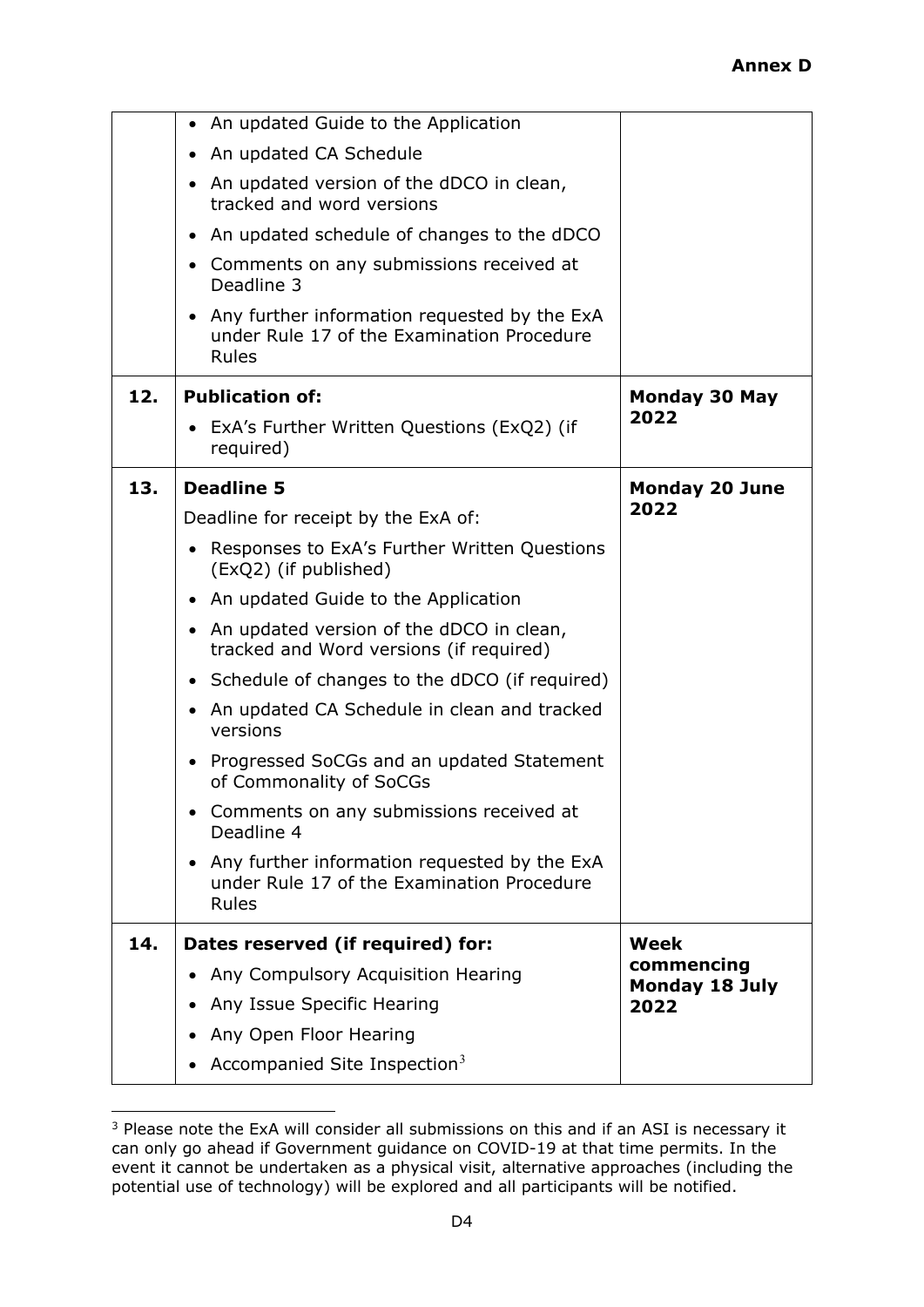| 15. | <b>Deadline 6</b>                                                                                                                                               | <b>Wednesday 27</b>     |
|-----|-----------------------------------------------------------------------------------------------------------------------------------------------------------------|-------------------------|
|     | Deadline for receipt by the ExA of:                                                                                                                             | <b>July 2022</b>        |
|     | • Post-hearing submissions including written<br>summaries of oral case put at any of the<br>hearings during w/c 18 July 2022 (if held)                          |                         |
|     | • Comments on responses to ExQ2 (if<br>published)                                                                                                               |                         |
|     | • An updated Guide to the Application                                                                                                                           |                         |
|     | An updated version of the dDCO in clean,<br>$\bullet$<br>tracked and Word versions                                                                              |                         |
|     | • Schedule of changes to the dDCO                                                                                                                               |                         |
|     | • An updated CA Schedule in clean and tracked<br>versions                                                                                                       |                         |
|     | Progressed SoCGs and an updated Statement<br>$\bullet$<br>of Commonality of SoCGs                                                                               |                         |
|     | • Comments on any other submissions received<br>at Deadline 5                                                                                                   |                         |
|     | • Any further information requested by the ExA<br>under Rule 17 of the Examination Procedure<br><b>Rules</b>                                                    |                         |
| 16. | Issue by the ExA of:                                                                                                                                            | <b>Thursday 28 July</b> |
|     | • The Report into the Implications for European<br>Sites (RIES) (if required)                                                                                   | 2022                    |
|     | • The ExA's preferred dDCO, proposed schedule<br>of changes, or commentary on the dDCO (if<br>required)                                                         |                         |
|     | Any requests for information under Rule 17 of<br>the Examination Procedure Rules (if required)                                                                  |                         |
| 17. | <b>Deadline 7</b>                                                                                                                                               | <b>Wednesday 10</b>     |
|     | Deadline for receipt by the ExA of:                                                                                                                             | August 2022             |
|     | Comments on the ExA's preferred dDCO,<br>$\bullet$<br>proposed schedule of changes, or<br>commentary on the dDCO (if issued)                                    |                         |
|     | Final SoCGs and Statement of Commonality of<br>$\bullet$<br>SoCGs, also listing matters not agreed (in<br>circumstances where a SoCG could not be<br>finalised) |                         |
|     | Final version of the dDCO in clean, tracked<br>$\bullet$<br>and Word versions                                                                                   |                         |
|     | Final schedule of changes to the dDCO (if<br>$\bullet$<br>required)                                                                                             |                         |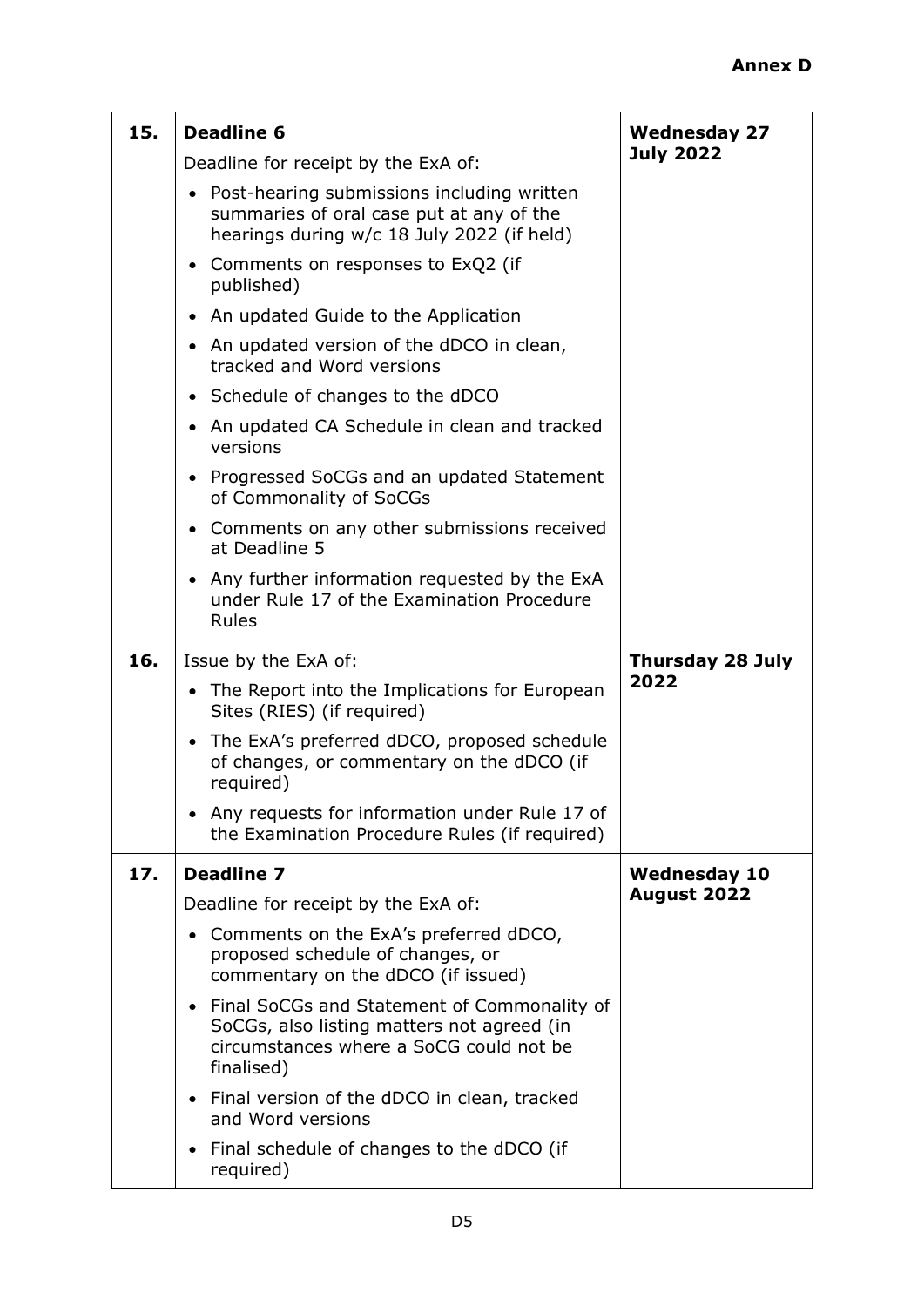|     | period of six months.<br>Please note that the ExA may close the<br>Examination before the end of the six-month<br>period if it is satisfied that all relevant matters<br>have been addressed and discussed. |                                 |
|-----|-------------------------------------------------------------------------------------------------------------------------------------------------------------------------------------------------------------|---------------------------------|
| 19. | The ExA is under a duty to complete the<br>examination of the application by the end of the                                                                                                                 | <b>Monday 22</b><br>August 2022 |
|     | • Any further information requested by the ExA<br>under Rule 17 of the Examination Procedure<br><b>Rules</b>                                                                                                |                                 |
|     | • Comments on responses submitted for<br>Deadline 7                                                                                                                                                         |                                 |
|     | • Comments on the RIES (if issued)                                                                                                                                                                          |                                 |
|     | Deadline for receipt by the ExA of:                                                                                                                                                                         | Thursday 18<br>August 2022      |
| 18. | <b>Deadline 8</b>                                                                                                                                                                                           | Midday on                       |
|     | • Any further information requested by the ExA<br>under Rule 17 of the Examination Procedure<br><b>Rules</b>                                                                                                |                                 |
|     | • Comments on any submissions received at<br>Deadline 6                                                                                                                                                     |                                 |
|     | • Signed and dated planning obligations (if<br>required)                                                                                                                                                    |                                 |
|     | • An updated Book of Reference                                                                                                                                                                              |                                 |
|     | • Final CA Schedule in clean and tracked<br>versions                                                                                                                                                        |                                 |
|     | • Final Guide to the Application                                                                                                                                                                            |                                 |
|     | • Final dDCO to be submitted by the Applicant<br>in the SI template with the SI validation<br>report                                                                                                        |                                 |

# **Submission times for deadlines**

The time for submission of documents at all deadlines **except** Deadline 8 is 23:59 on the relevant deadline date. The deadline for Deadline 8 is **midday** on Thursday 18 August 2022. The acceptance of documents received after the expiry of a deadline is subject to the exercise of discretion by the ExA.

#### **Publication dates**

All information received will be published on the project webpage on the National [Infrastructure Planning website](https://infrastructure.planninginspectorate.gov.uk/projects/yorkshire-and-the-humber/hornsea-project-four-offshore-wind-farm/) as soon as practicable after the deadlines for submissions. See **Annex F** of this letter for more information.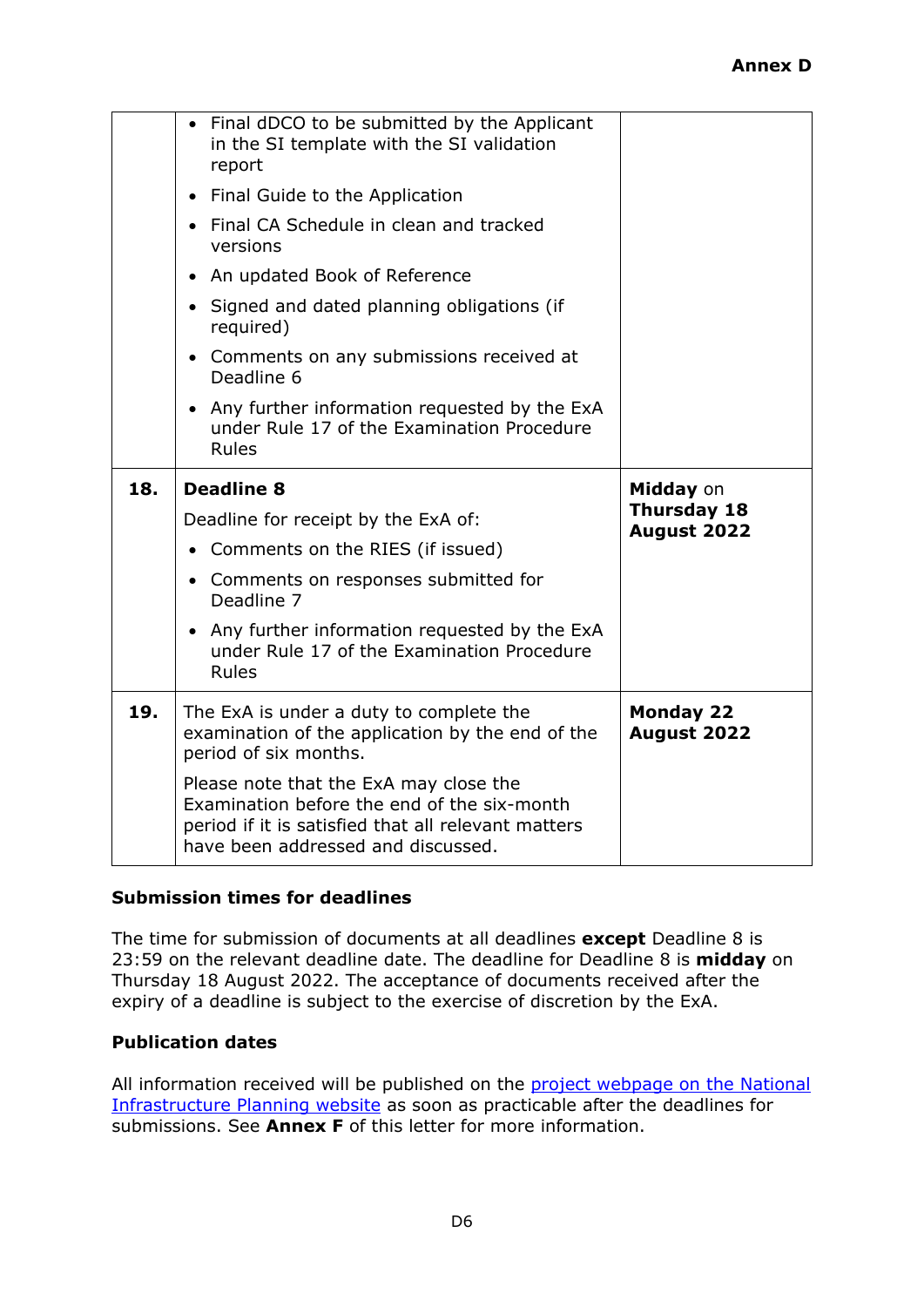#### **Hearing agendas**

Please note that for Issue Specific Hearings and Compulsory Acquisition Hearings the ExA will publish a high-level agenda alongside the notification of the hearing to help inform your decision about whether to register to participate. A detailed draft agenda will be made available on the [project webpage on the National](https://infrastructure.planninginspectorate.gov.uk/projects/yorkshire-and-the-humber/hornsea-project-four-offshore-wind-farm/)  [Infrastructure Planning website](https://infrastructure.planninginspectorate.gov.uk/projects/yorkshire-and-the-humber/hornsea-project-four-offshore-wind-farm/) at least five working days in advance of the hearing date. However, the actual agenda on the day of each hearing may be subject to change at the discretion of the ExA. Agendas may not be published for Open Floor Hearings.

# **Report on the Implications for European Sites (RIES)**

Where an applicant has provided a No Significant Effects Report or a Habitats Regulations Assessment (HRA) Report with the application, the ExA may decide to issue a RIES during the Examination. The RIES is a factual account of the information and evidence provided to the ExA on HRA matters during the Examination up to the date of the publication of the RIES, for the purposes of enabling the Secretary of State, as competent authority, to undertake the HRA. It is not the ExA's opinion on HRA matters. Comments on the RIES will be invited by the ExA and any received will be considered as part of the ExA's Recommendation to the Secretary of State.

The Secretary of State may rely on the consultation on the RIES to meet the obligations under Regulation 63(3) of The Habitats Regulations 2017 and Regulation 28 of The Offshore Marine Regulations.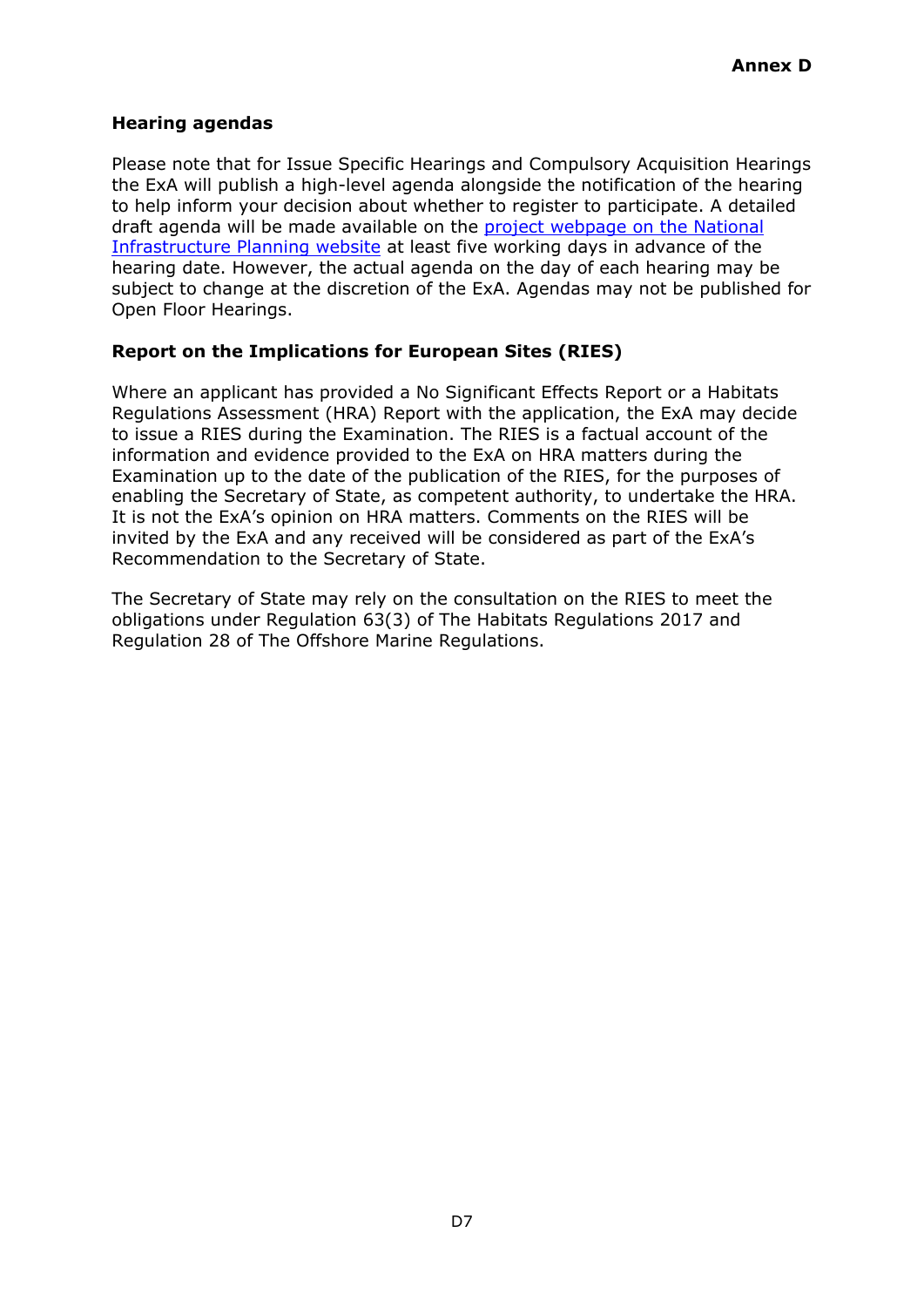# **Other Procedural Decisions made by the Examining Authority**

The Examining Authority (ExA) has made the following Procedural Decisions.

# **1. Statements of Common Ground (SoCG)**

The aim of a SoCG is to agree factual information and to inform the ExA and all other parties by identifying where there is agreement and where the differences lie at an early stage in the examination process. It should provide a focus and save time by identifying matters which are not in dispute or need not be the subject of further evidence. It can also usefully state where and why there may be disagreement about the interpretation and relevance of the information. Unless otherwise stated or agreed, the SoCG should be agreed between the Applicant and the other relevant Interested Party or parties and submitted **by the Applicant**.

In relation to some of the Principal Issues identified in **Annex C**, the ExA would be assisted by the preparation of SoCGs between the Applicant and certain Interested Parties. The draft Examination Timetable at **Annex D** therefore established **Deadline 1** for the submission of initial or updated SoCGs and the deadline for finalised signed and dated SoCGs is **Deadline 7**.

The ExA note that a number of draft SoCGs have been submitted with the Application including with the East Riding of Yorkshire Council [APP-255], National Highways [APP-256] and Natural England in relation to derogation matters [APP-257] and onshore matters [APP-258]. Where the ExA is satisfied by the matters covered in the draft they are not listed below but the ExA would expect the Applicant to continue working with the Interested Parties to finalise these by **Deadline 7**. Where the ExA consider that the draft SoCG needs to cover additional matters these are included in the list below.

| Party(ies)                                     | Topics to include but not be limited to:                                                                                                                                                                                                                                                                                                                                                                                                                                                                                                                                                         |
|------------------------------------------------|--------------------------------------------------------------------------------------------------------------------------------------------------------------------------------------------------------------------------------------------------------------------------------------------------------------------------------------------------------------------------------------------------------------------------------------------------------------------------------------------------------------------------------------------------------------------------------------------------|
| The East Riding of<br><b>Yorkshire Council</b> | scope of EIA topics and issues carried through to<br>the assessment, and the appropriateness of the<br>assessment methodologies used;<br>• planning policy;<br>• the need and principle of the Proposed<br>Development and the examination of alternatives;<br>geology and ground conditions;<br>$\bullet$<br>land use and agriculture;<br>$\bullet$<br>landscape and visual impacts;<br>ecology;<br>design;<br>water resources, flood risk and drainage;<br>$\bullet$<br>construction effects on people and communities;<br>$\bullet$<br>socio-economics;<br>$\bullet$<br>historic environment; |

SoCGs are requested to be prepared between the Applicant and the following named party(ies):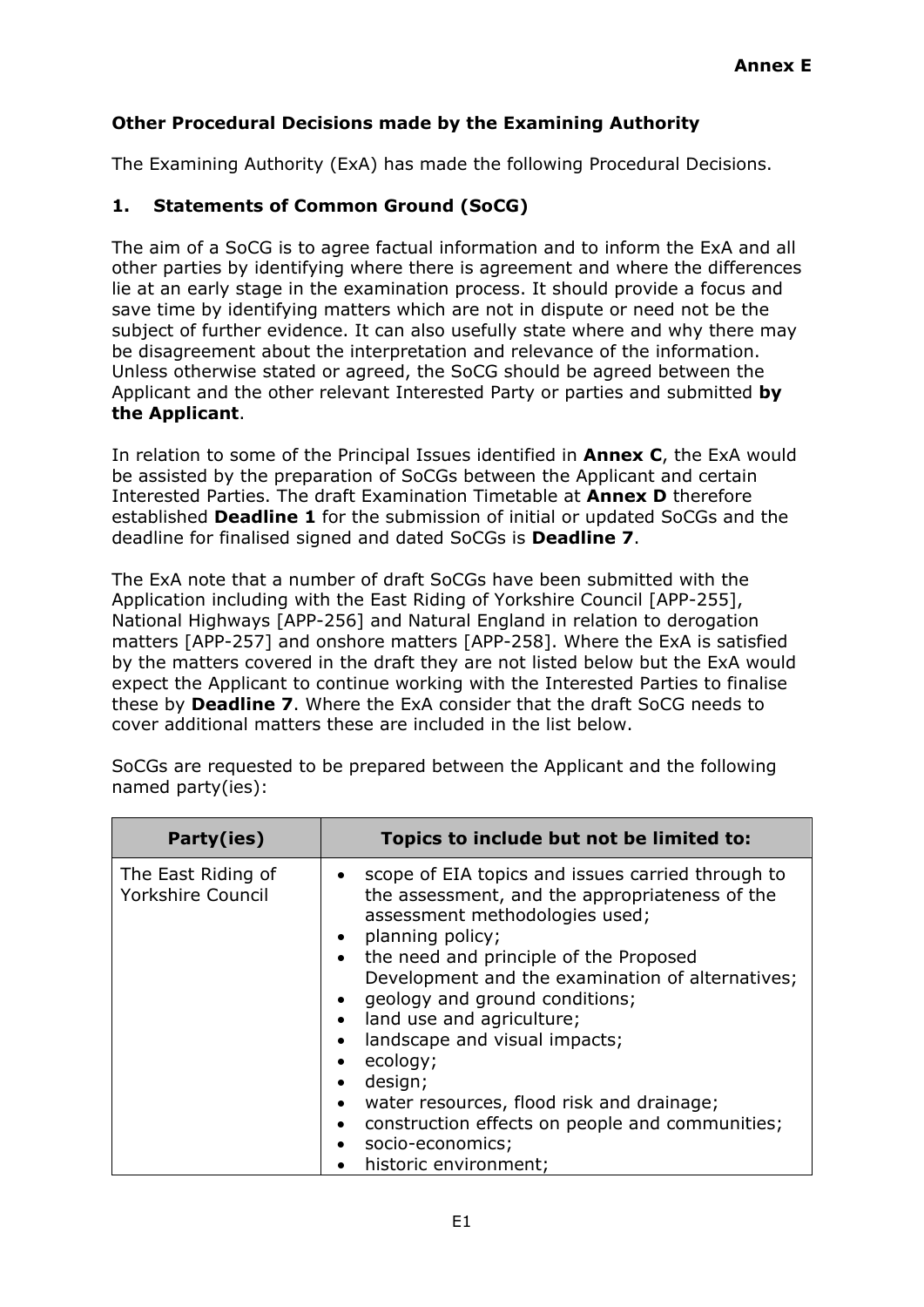| Party(ies)                | Topics to include but not be limited to:                                                                                                                                                                                                                                                                                                                                                                                                                                                                                                                                                                                                                                                                                                                                                                                                                                                                                                                                                                                                              |
|---------------------------|-------------------------------------------------------------------------------------------------------------------------------------------------------------------------------------------------------------------------------------------------------------------------------------------------------------------------------------------------------------------------------------------------------------------------------------------------------------------------------------------------------------------------------------------------------------------------------------------------------------------------------------------------------------------------------------------------------------------------------------------------------------------------------------------------------------------------------------------------------------------------------------------------------------------------------------------------------------------------------------------------------------------------------------------------------|
|                           | highways and transport including Public Rights of<br>٠<br>Way (PRoW); and<br>draft Development Consent Order (draft DCO),<br>$\bullet$<br>including an assessment of the likely effectiveness<br>of proposed mitigation measures and whether<br>they would be adequately secured by the draft<br>DCO.                                                                                                                                                                                                                                                                                                                                                                                                                                                                                                                                                                                                                                                                                                                                                 |
| The Environment<br>Agency | scope of EIA topics and issues carried through to<br>$\bullet$<br>the assessment, and the appropriateness of the<br>assessment methodologies used;<br>water environment effects, including flood risk and<br>$\bullet$<br>effects on flood alleviation and storage schemes,<br>watercourses, waterbodies and drainage matters;<br>the Applicant's Flood Risk Assessment with<br>$\bullet$<br>particular reference to climate change allowances;<br>compliance with the Water Environment (Water<br>$\bullet$<br>Framework Directive) (England and Wales)<br>Regulations 2017;<br>biodiversity and fisheries;<br>land contamination and groundwater, including<br>$\bullet$<br>source protection zones, groundwater dependent<br>ecosystems and existing landfill;<br>waste management;<br>environmental permits, consents and licences;<br>$\bullet$<br>and<br>draft DCO including an assessment of the likely<br>$\bullet$<br>effectiveness of the proposed mitigation measures<br>and whether they would be adequately secured by<br>the draft DCO. |
| Historic England          | scope of EIA topics and issues carried through to<br>the assessment, and the appropriateness of the<br>assessment methodologies used;<br>consultation adequacy;<br>existing environment;<br>assessment methodology;<br>assessment findings;<br>Cumulative Impact Assessment;<br>approach to mitigation;<br>Outline Offshore Written Scheme of Investigation<br>(WSI);<br>Outline Onshore WSI;<br>Outline Code of Construction Practice (CoCP);<br>$\bullet$<br>• onshore cultural heritage; and<br>draft DCO including an assessment of the likely<br>$\bullet$<br>effectiveness of proposed mitigation measures and<br>whether they would be adequately secured by the<br>draft DCO.                                                                                                                                                                                                                                                                                                                                                                 |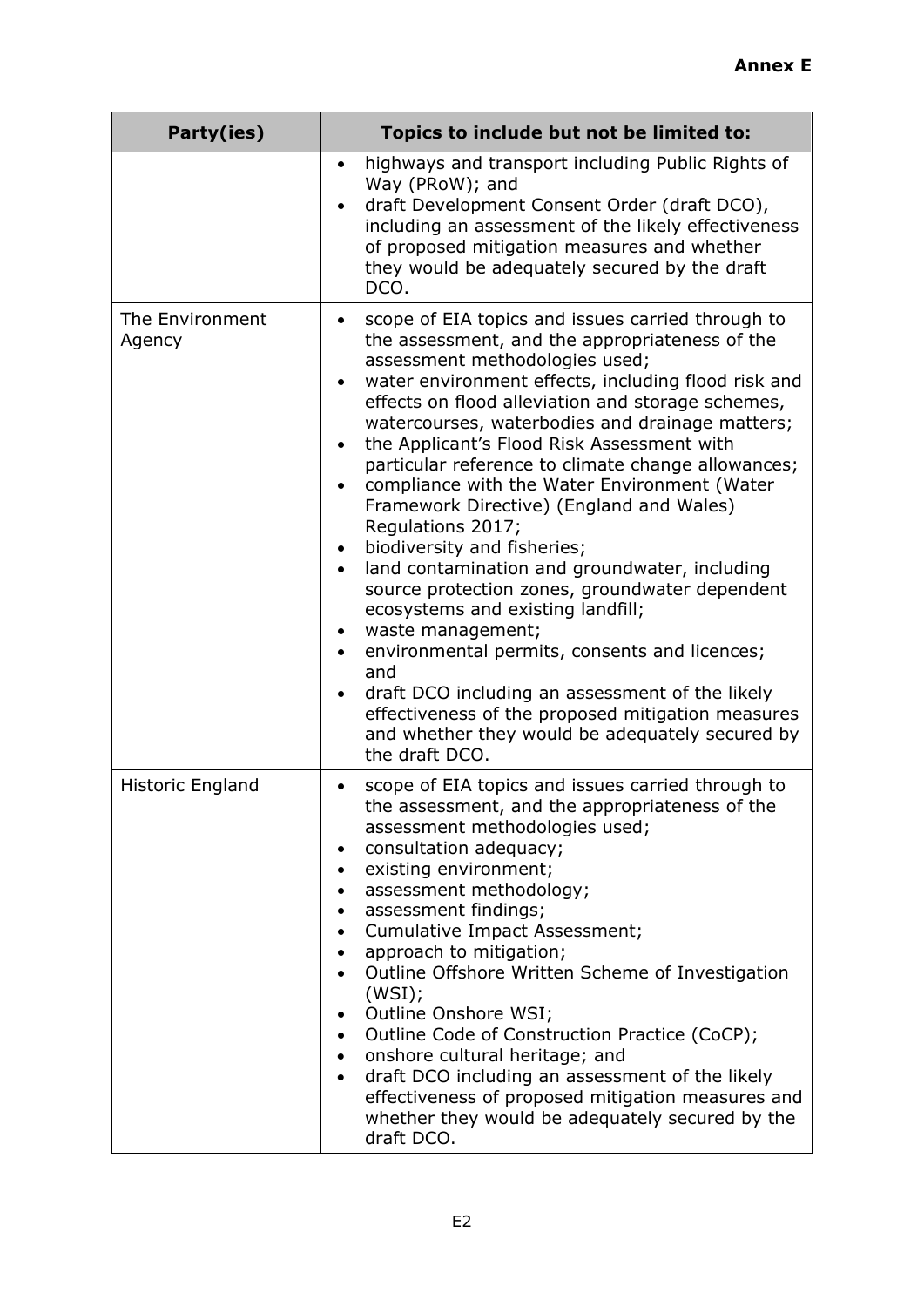| Party(ies)                                                         | Topics to include but not be limited to:                                                                                                                                                                                                                                                                                                                                                                                                                                                                                                                                                                                                                                                                                                                                                                                                                                                                                                                                                                                                                                                                                                                                                                                                |
|--------------------------------------------------------------------|-----------------------------------------------------------------------------------------------------------------------------------------------------------------------------------------------------------------------------------------------------------------------------------------------------------------------------------------------------------------------------------------------------------------------------------------------------------------------------------------------------------------------------------------------------------------------------------------------------------------------------------------------------------------------------------------------------------------------------------------------------------------------------------------------------------------------------------------------------------------------------------------------------------------------------------------------------------------------------------------------------------------------------------------------------------------------------------------------------------------------------------------------------------------------------------------------------------------------------------------|
| Marine Management<br>Organisation                                  | scope of the EIA topics and issues carried through<br>$\bullet$<br>to the assessment and the appropriateness of the<br>assessment methodologies used;<br>consultation adequacy;<br>$\bullet$<br>marine water and sediment quality;<br>$\bullet$<br>commercial fishing and fisheries;<br>shipping and navigation;<br>adequacy of marine and coastal geophysical<br>surveys and process modelling;<br>adequacy of survey and assessment of the impact<br>$\bullet$<br>of the Proposed Development on the Flamborough<br>Front;<br>characterisation of the baseline and assessment of<br>effects on benthic and intertidal habitats;<br>definition and evaluation of disposal site(s) for<br>$d$ redging $(s)$ ;<br>impacts on fish and shellfish, including the effects<br>$\bullet$<br>of marine noise on spawning herring and potential<br>transboundary effects;<br>approach to underwater noise survey, assessment<br>$\bullet$<br>and mitigation, including the Outline Marine<br>Mammal Mitigation Protocol: and<br>draft DCO and DMLs, including an assessment of<br>$\bullet$<br>the likely effectiveness of the proposed mitigation<br>measures and whether they would be adequately<br>secured by either the draft DCO or DMLs. |
| Maritime and<br>Coastguard Agency                                  | scope of EIA topics and issues carried through to<br>$\bullet$<br>the assessment, and the appropriateness of the<br>assessment methodologies used;<br>consultation adequacy;<br>Navigational Risk Assessment;<br>compliance with guidance issued by the MCA;<br>traffic routeing baseline;<br>identification of impacts and worst-case scenario;<br>cumulative impact assessments;<br>$\bullet$<br>layout design/ Single Line of Orientation of Wind<br>$\bullet$<br>Turbine Generators;<br>safety zones; and<br>$\bullet$<br>draft DCO and draft DMLs, including an<br>$\bullet$<br>assessment of the likely effectiveness of the<br>proposed mitigation measures and whether they<br>would be adequately secured by either the draft<br>DCO or DMLs.                                                                                                                                                                                                                                                                                                                                                                                                                                                                                  |
| <b>National Air Traffic</b><br>Services and Ministry<br>of Defence | scope of EIA topics and issues carried through to<br>$\bullet$<br>the assessment, and the appropriateness of the<br>assessment methodologies used; and<br>aviation and radar.                                                                                                                                                                                                                                                                                                                                                                                                                                                                                                                                                                                                                                                                                                                                                                                                                                                                                                                                                                                                                                                           |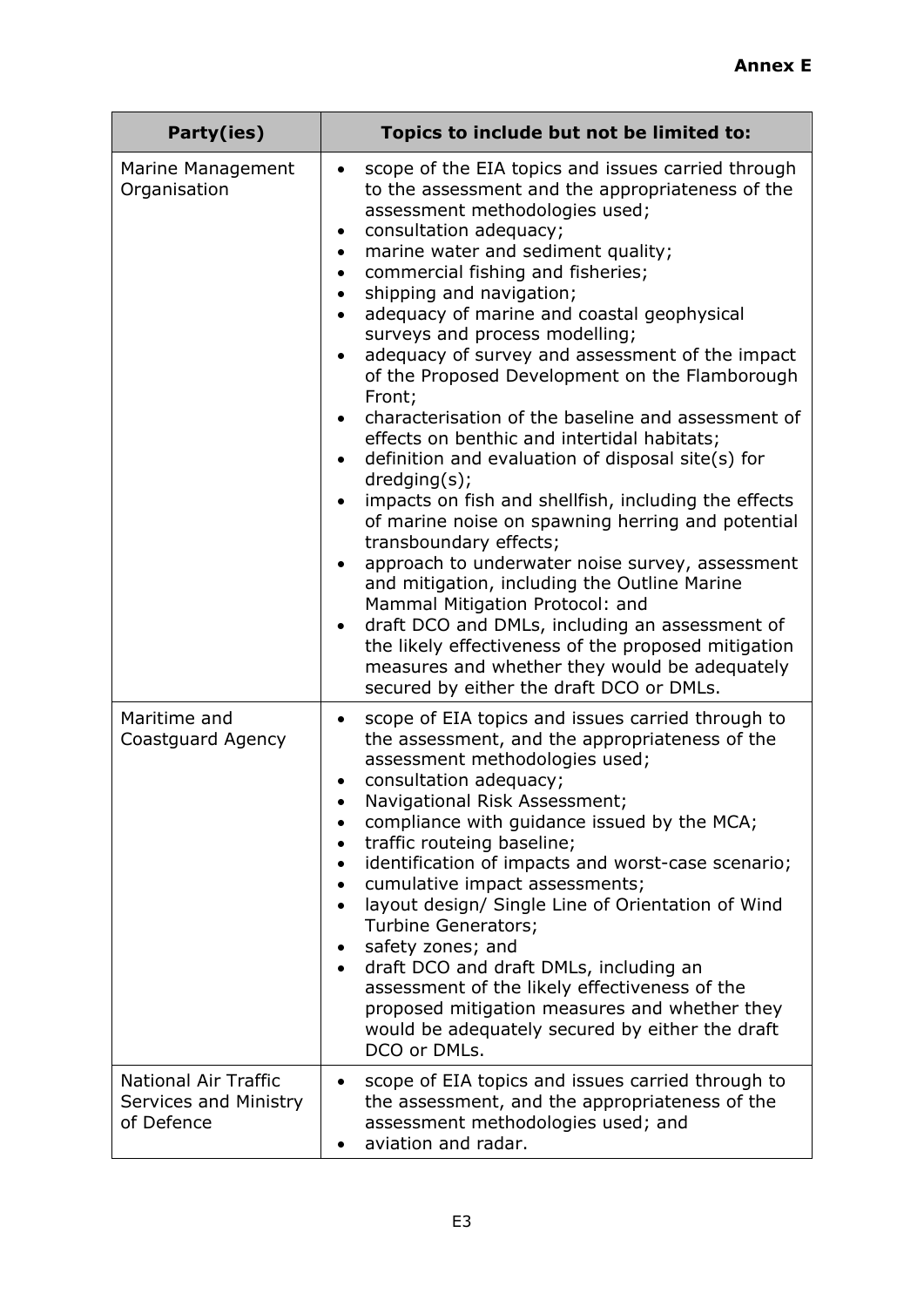| Party(ies)                                                    | Topics to include but not be limited to:                                                                                                                                                                                                                                                                                                                                                                                                                                                                                                                                                                                                                                                                                                                                                                                                                                                                                                                                                                                                                                                                                                                                                                                                                                                                                                                                                                                                                                                                                                                                                                                                                   |
|---------------------------------------------------------------|------------------------------------------------------------------------------------------------------------------------------------------------------------------------------------------------------------------------------------------------------------------------------------------------------------------------------------------------------------------------------------------------------------------------------------------------------------------------------------------------------------------------------------------------------------------------------------------------------------------------------------------------------------------------------------------------------------------------------------------------------------------------------------------------------------------------------------------------------------------------------------------------------------------------------------------------------------------------------------------------------------------------------------------------------------------------------------------------------------------------------------------------------------------------------------------------------------------------------------------------------------------------------------------------------------------------------------------------------------------------------------------------------------------------------------------------------------------------------------------------------------------------------------------------------------------------------------------------------------------------------------------------------------|
| <b>National Farmers</b><br>Union                              | scope of EIA topics and issues carried through to<br>$\bullet$<br>the assessment, and the appropriateness of the<br>assessment methodologies used; and<br>land use and agriculture.<br>$\bullet$                                                                                                                                                                                                                                                                                                                                                                                                                                                                                                                                                                                                                                                                                                                                                                                                                                                                                                                                                                                                                                                                                                                                                                                                                                                                                                                                                                                                                                                           |
| <b>National Federation</b><br>of Fisherman's<br>Organisations | scope of EIA topics and issues carried through to<br>$\bullet$<br>the assessment, and the appropriateness of the<br>assessment methodologies used;<br>consultation adequacy;<br>assessment methodology;<br>Cumulative Impact Assessment;<br>Navigational Risk Assessment; and<br>safety zones.<br>$\bullet$                                                                                                                                                                                                                                                                                                                                                                                                                                                                                                                                                                                                                                                                                                                                                                                                                                                                                                                                                                                                                                                                                                                                                                                                                                                                                                                                                |
| Natural England                                               | scope of EIA topics and issues carried through to<br>٠<br>the assessment, and the appropriateness of the<br>assessment methodologies used;<br>adequacy of marine and coastal geophysical<br>surveys, baseline characterisation, identification of<br>sensitive receptors and process modelling;<br>adequacy of survey and EIA of the Proposed<br>$\bullet$<br>Development on the Flamborough Front;<br>screening and assessment conclusions for the<br>$\bullet$<br>Marine Conservation Zones assessment;<br>approach to underwater noise survey, assessment<br>and mitigation, including the Outline Marine<br>Mammal Mitigation Protocol;<br>approach to the assessment of impacts on<br>$\bullet$<br>bottlenose dolphins;<br>assessment of marine mammal disturbance and<br>collision impacts from vessels moving to and from<br>port;<br>approach to the characterisation of benthic<br>habitats;<br>consideration of cumulative and in-combination<br>effects, including benthic ecology;<br>identification and assessment of the disposal of<br>$\bullet$<br>dredged sediment and drilling spoil;<br>assessment and mitigation of the potential<br>impacts on herring;<br>Electro Magnetic Field impacts on fish and<br>$\bullet$<br>shellfish;<br>the approach to the analysis of the baseline<br>$\bullet$<br>offshore ornithological characterisation data and<br>the consequent reliability of density and<br>abundance estimates;<br>the approach to assessment of effects on seabird<br>populations, including seasonal definitions,<br>seasonal variation in the use of the affected sea<br>areas, collision risk modelling, barrier effects, |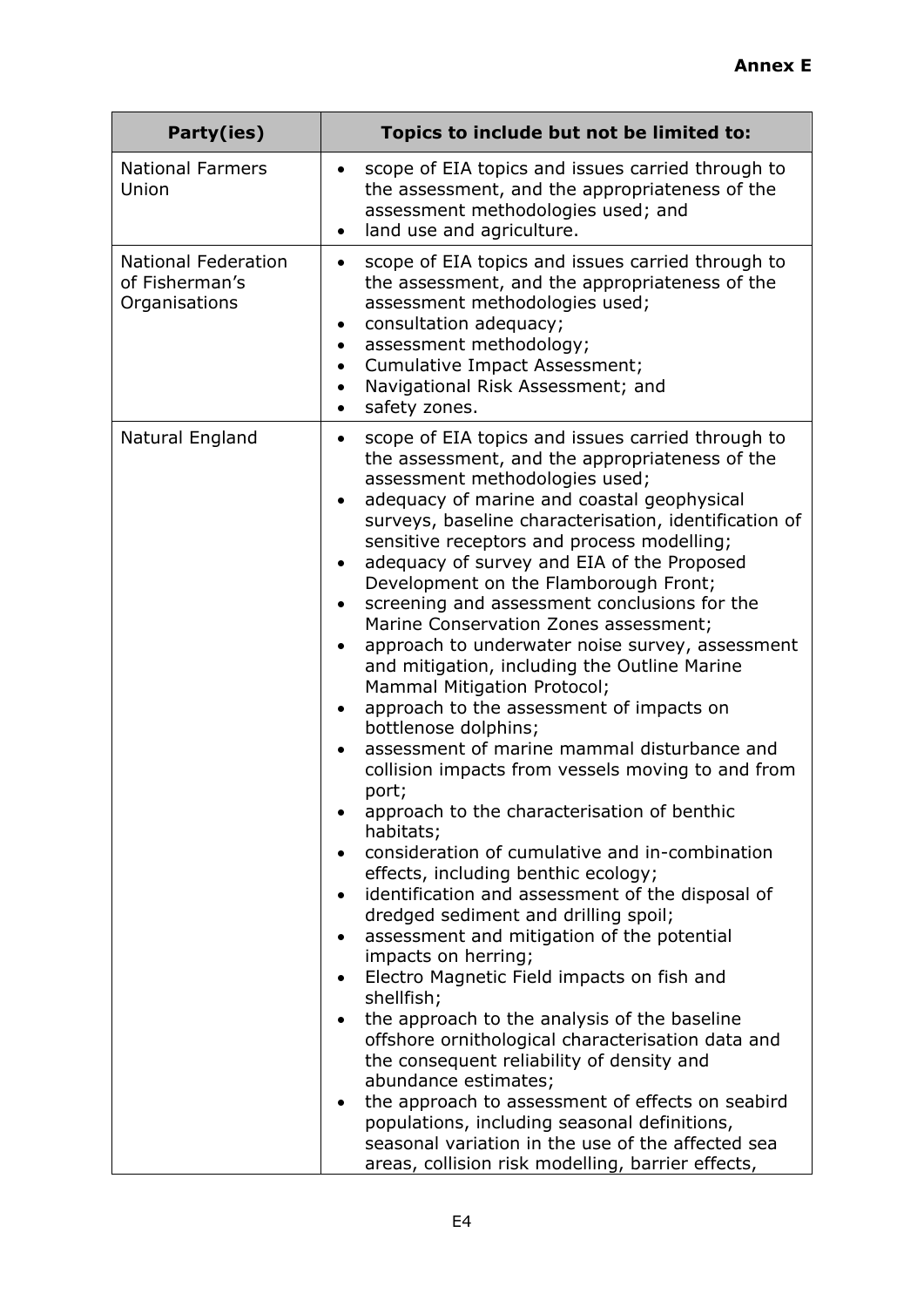| Party(ies)                                                                                                                                                                                                                                   | Topics to include but not be limited to:                                                                                                                                                                                                                                                                                                                                                                                                                                                                                                                                                                                                                                                                                                                                                          |  |  |
|----------------------------------------------------------------------------------------------------------------------------------------------------------------------------------------------------------------------------------------------|---------------------------------------------------------------------------------------------------------------------------------------------------------------------------------------------------------------------------------------------------------------------------------------------------------------------------------------------------------------------------------------------------------------------------------------------------------------------------------------------------------------------------------------------------------------------------------------------------------------------------------------------------------------------------------------------------------------------------------------------------------------------------------------------------|--|--|
|                                                                                                                                                                                                                                              | population viability analysis, age structures and<br>apportionment to Special Protection Area (SPA)<br>flocks;<br>cumulative effects on offshore bird populations;<br>the approach to the assessment of indirect effects<br>on seabirds as a result of impacts on their prey<br>species;<br>the approach to, and findings of, the Applicant's<br>shadow Habitats Regulations Assessment (RIAA);<br>the Applicant's without prejudice derogation case;<br>$\bullet$<br>the nature, definition, suitability and likely<br>effectiveness of the Applicant's without prejudice<br>compensation proposals; and<br>the assessment of effects on onshore ecology,<br>including the likely effectiveness of any mitigation,<br>enhancement and biodiversity net gain measures<br>that have been proposed. |  |  |
| Network Rail<br>Infrastructure                                                                                                                                                                                                               | the effect on existing railway infrastructure and<br>$\bullet$<br>services with particular reference to level<br>crossings; and<br>Protective Provisions.<br>$\bullet$                                                                                                                                                                                                                                                                                                                                                                                                                                                                                                                                                                                                                            |  |  |
| Northern Endurance<br>Partnership, National<br>Grid Carbon Ltd,<br>Drax Power Ltd and<br><b>Equinor New Energy</b><br>Ltd                                                                                                                    | The effect of the Proposed Development on the<br>$\bullet$<br>Endurance Aquifer, the proposed east coast<br>cluster for carbon capture and the Humber Low<br>Carbon pipeline; and<br>Protective Provisions.                                                                                                                                                                                                                                                                                                                                                                                                                                                                                                                                                                                       |  |  |
| Northern Gas<br>Networks Ltd,<br><b>National Grid</b><br>Interconnector<br>Holdings Ltd,<br><b>National Grid Gas</b><br>PLC, National Grid<br>Electricity<br><b>Transmissions PLC</b><br>and Northern<br>Powergrid (Yorkshire)<br><b>PLC</b> | impact on existing apparatus;<br>٠<br>any connection issues; and<br>Protective Provisions.                                                                                                                                                                                                                                                                                                                                                                                                                                                                                                                                                                                                                                                                                                        |  |  |
| Royal Society for the<br>Protection of Birds                                                                                                                                                                                                 | scope of EIA topics and issues carried through the<br>$\bullet$<br>assessment, and the appropriateness of the<br>assessment methodologies used;<br>the application of the model used to analyse the<br>$\bullet$<br>baseline offshore ornithological characterisation<br>data and the consequent reliability of density and<br>abundance estimates;<br>the approach to assessment of the effects on<br>seabird populations, including seasonal definitions,                                                                                                                                                                                                                                                                                                                                       |  |  |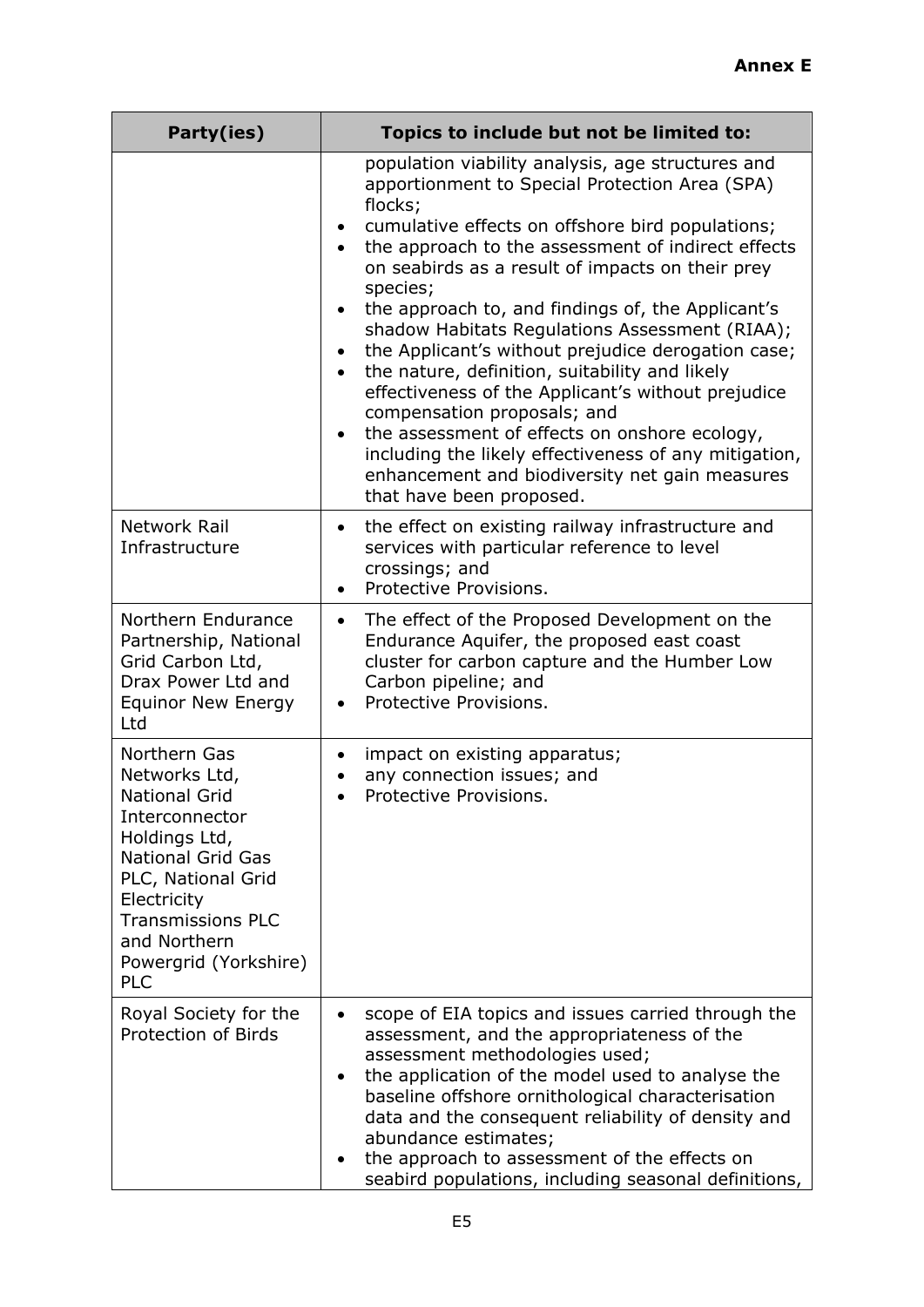| Party(ies)                | Topics to include but not be limited to:                                                                                                                                                                                                                                                                                                                                                                                                                                      |
|---------------------------|-------------------------------------------------------------------------------------------------------------------------------------------------------------------------------------------------------------------------------------------------------------------------------------------------------------------------------------------------------------------------------------------------------------------------------------------------------------------------------|
|                           | collision risk modelling (gannet avoidance rates),<br>population viability analysis, age structures and<br>apportionment of SPA flocks;<br>the Applicant's without prejudice derogation case;<br>and<br>the nature, definition, suitability and likely<br>effectiveness of the Applicant's without prejudice<br>compensation proposals.                                                                                                                                       |
| <b>Trinity House</b>      | scope of EIA topics and issues carried through to<br>٠<br>the assessment, and the appropriateness of the<br>assessment methodologies used;<br>consultation adequacy;<br>baseline environment;<br>assessment methodology;<br>identification of impacts;<br>Navigational Risk Assessment; and<br>$\bullet$<br>mitigation and management.<br>$\bullet$                                                                                                                           |
| UK Chamber of<br>Shipping | scope of EIA topics and issues carried through to<br>$\bullet$<br>the assessment, and the appropriateness of the<br>assessment methodologies used;<br>consultation adequacy;<br>baseline environment;<br>assessment methodology;<br>Cumulative Impact Assessment;<br>identification of impacts;<br>route deviations;<br>Navigational Risk Assessment; and<br>mitigation and management.<br>$\bullet$                                                                          |
| The Wildlife Trusts       | scope of EIA topics and issues carried through to<br>$\bullet$<br>the assessment, and the appropriateness of the<br>assessment methodologies used;<br>underwater noise and impacts of the Proposed<br>Development on marine mammals and the<br>associated European sites;<br>impacts on benthic and intertidal ecology; and<br>the Applicant's without prejudice derogation case<br>and compensation proposals for any Adverse<br>Effects on the Integrity of European Sites. |

**In addition, all of the SoCGs listed above should cover the Articles and Requirements in the draft Development Consent Order**. Any Interested Party seeking that an Article or Requirement is reworded should provide in the SoCG the form of words which are being sought.

Where a particular SoCG cannot be agreed between the parties or in so far as any local authority position represents an officer level view only, draft versions of the SoCG are requested to be submitted by **the Applicant by Deadline 1.**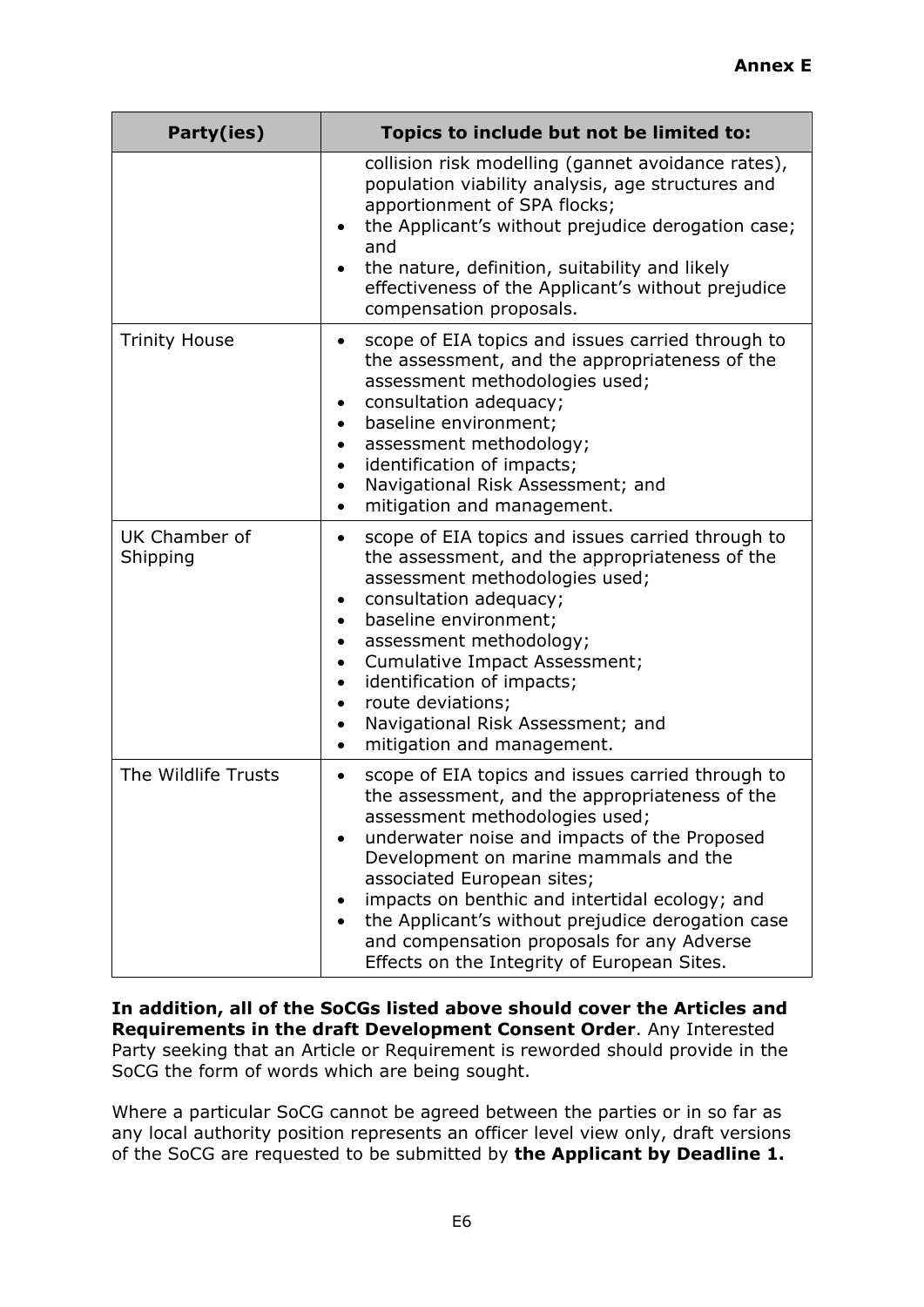The position of the relevant Interested Parties should then be confirmed during the course of the Examination and by no later than **Deadline 7**.

The content of SoCGs will help to inform the ExA about the need to hold any Issue Specific Hearings during the Examination, and to enable the ExA and the Applicant to give notice of such hearings at least 21 days in advance of them taking place.

In addition, the ExA requests that at the relevant deadlines set out in the draft Timetable, the Applicant provides a Statement of Commonality of Statements of Common Ground to provide an update on progress with SoCGs, an overview of where the areas of agreement and dispute between the Interested Parties are, and a likely timescale for submission.

# **2. Guide to the Application**

The ExA request that at each deadline the Applicant provides an updated Guide to the Application document to provide a list of the most up to date documents that are before the ExA. A final version must be submitted **by Deadline 7**. This document should form part of the certification of plans identified in the draft DCO.

# **3. Compulsory Acquisition**

The ExA requests that, where requested in the timetable, the Applicant provides a Compulsory Acquisition Schedule which provides the most up to date information regarding the negotiations on voluntary agreements with Affected Persons and Statutory Undertakers in respect of Compulsory Acquisition and Temporary Possession. A final version of this schedule must be submitted at **Deadline 7**.

# **4. Local Impact Reports**

The ExA requests a Local Impact Report (LIR) from the East Riding of Yorkshire Council as the host authority and welcomes LIRs from any other local authorities that may wish to submit one. All LIRs are to be submitted into the Examination by **Deadline 1**.

# **5. Additional Submissions**

The ExA made a Procedural Decision on the 7 January 2022 to accept a submission from Hull City Council [AS-001] and the following updated documents from the Applicant:

- Book of Reference Revision 2 (clean) [AS-002];
- Book of Reference Revision 2 (tracked) [AS-003]; and
- Book of Reference Schedule of Changes Revision 2 [AS-004]

In response to the s51 advice [PD-003] issued on the 26 October 2021, the Applicant submitted a set of documents [AS-005 to AS-022] which consists of: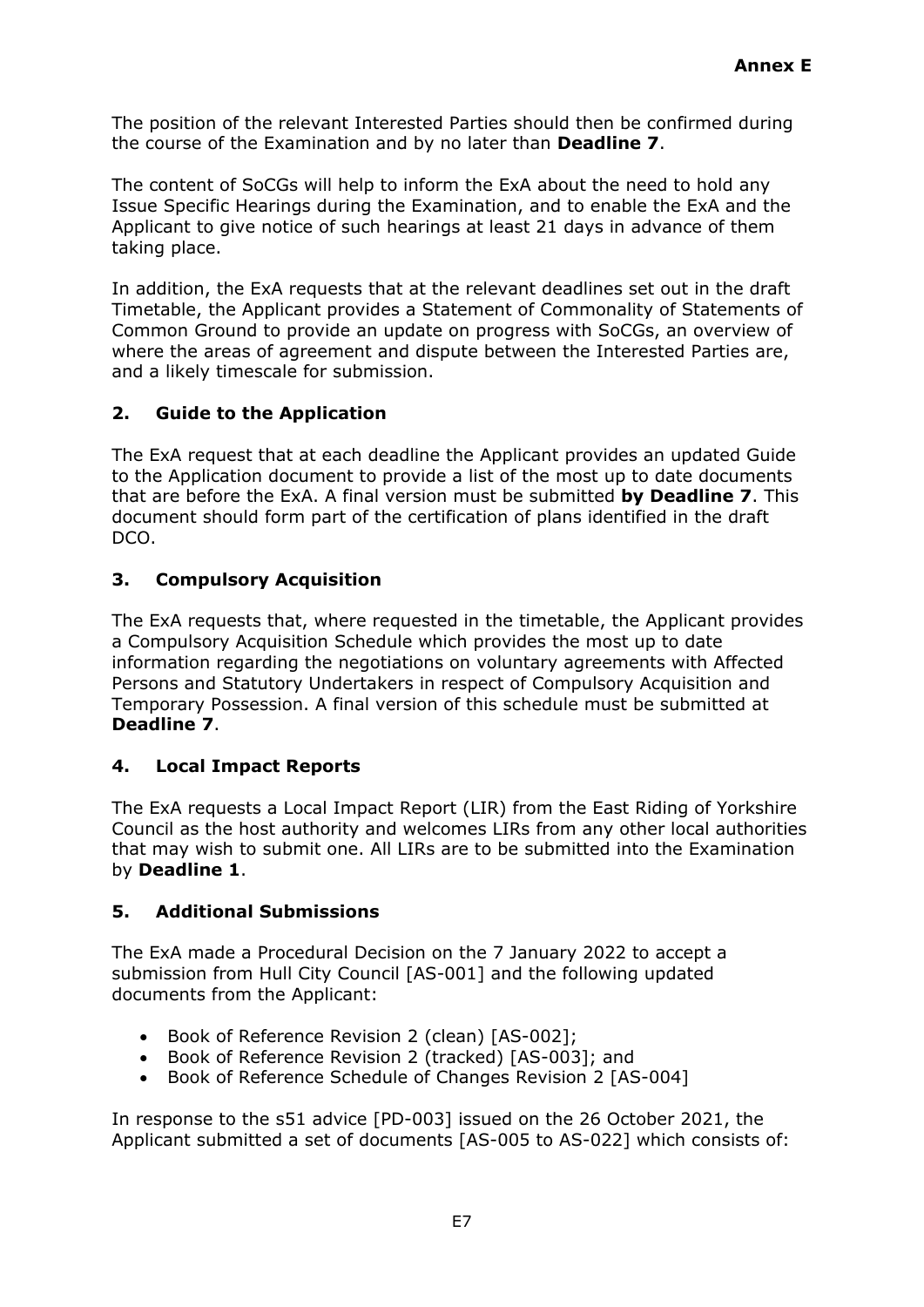- a cover letter [AS-005] and a report detailing the Applicant's response to the s51 advice [AS-021];
- four documents in response to the s51 advice of which two are updates to application documents [AS-011 and AS-012/013] and two are new documents which supplement application documents in response to the s51 advice [AS-019 and AS-020]; and
- 11 Schedule of changes to application documents [AS-006, AS-007, AS-008, AS-009, AS-010, AS-014, AS-015, AS-016, AS-017, AS-018 and AS-022].

The ExA made the procedural decision to accept these documents on 17 January 2022.

These documents are available on the project page of the National Infrastructure [website.](https://infrastructure.planninginspectorate.gov.uk/projects/yorkshire-and-the-humber/hornsea-project-four-offshore-wind-farm/)

Interested Parties are asked to submit any comments they may have on any of these documents by **Deadline 1**.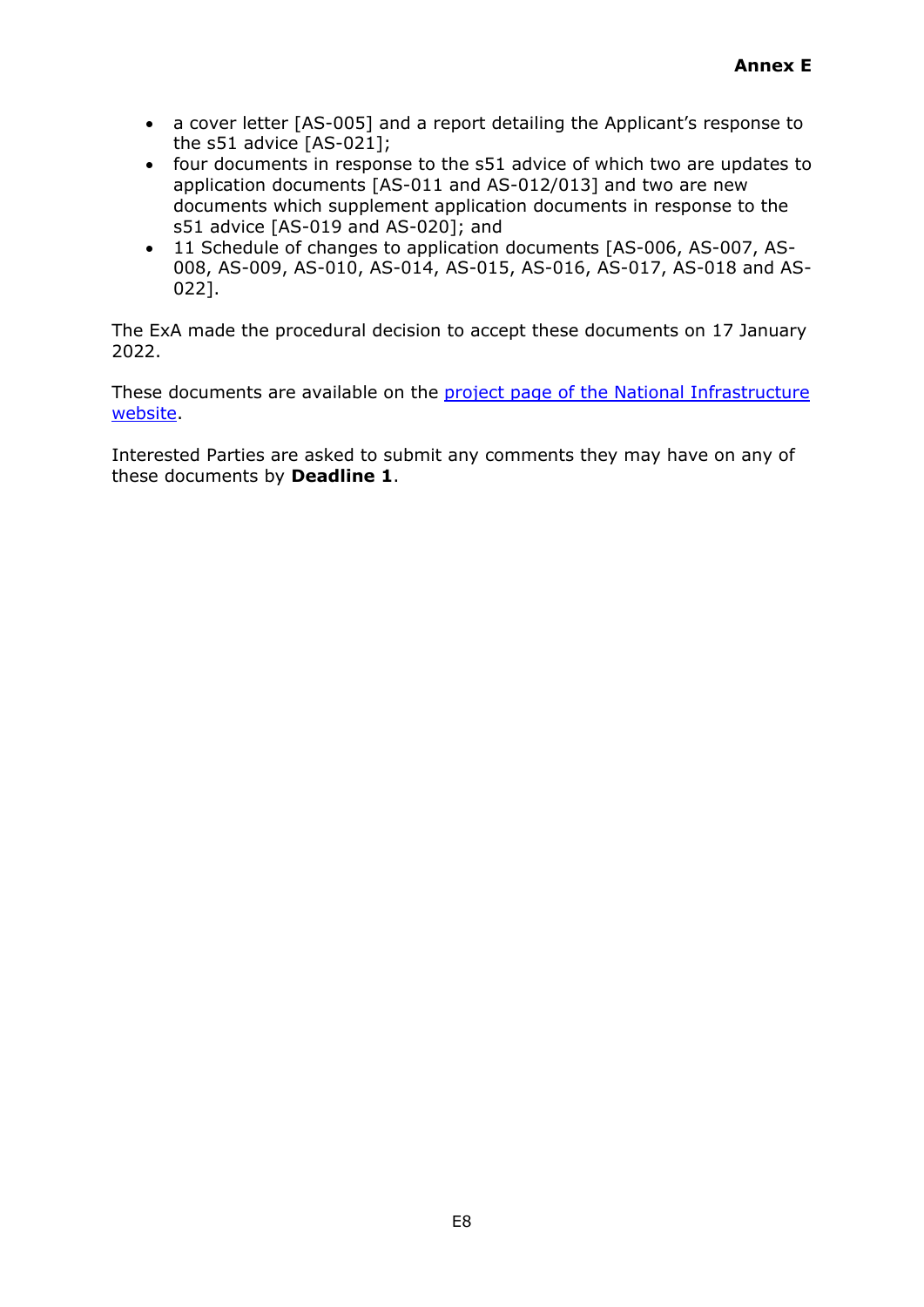# **Availability of Examination Documents**

The application documents and Relevant Representations are available on the [project webpage on the National Infrastructure Planning website.](https://infrastructure.planninginspectorate.gov.uk/projects/yorkshire-and-the-humber/hornsea-project-four-offshore-wind-farm/)

All further documents submitted in the course of the Examination will also be published under the **Documents** tab at the above location.

#### **The Examination Library**

For ease of navigation, please refer to the Examination Library (EL), which is accessible by clicking the blue button under the 'Documents' tab. The EL is updated regularly throughout the Examination.

The EL records and provides a hyperlink to:

- each application document;
- each representation made to the Examination; and
- each Procedural Decision made by the Examining Authority.

Each document is given a unique reference which will be fixed for the duration of the Examination. A hyperlink to each document on the project webpage is also provided. **Please use the unique reference numbers applied in the EL when referring to any Examination Documents in any future submissions that you make**.

#### **Electronic deposit locations**

Documents can be viewed electronically, free of charge, at the electronic deposit locations listed in the table below. No identification is needed to access the internet.

The opening hours and availability of information technology set out in the table below may be subject to changes or limitations to address public health requirements as a result of Coronavirus (COVID-19). Bearing in mind the availability of the documents on the National Infrastructure Planning website and the effect of public health restrictions, please consider your need to attend these locations with care. Please check the current circumstances with the relevant locations before you attend.

| <b>Venue</b>               | <b>Address</b>     | <b>Opening hours</b>   |
|----------------------------|--------------------|------------------------|
| <b>Beverley</b>            | 7 Cross Street,    | Monday: 9:00am- 5pm    |
| Customer<br>Service Centre | Beverley, HU17 9AX | Tuesday: 9:00am- 5pm   |
|                            |                    | Wednesday: 9:00am- 5pm |
|                            |                    | Thursday: 9:00am- 5pm  |
|                            |                    | Friday: 9:00am- 4:30pm |
|                            |                    | Saturday: CLOSED       |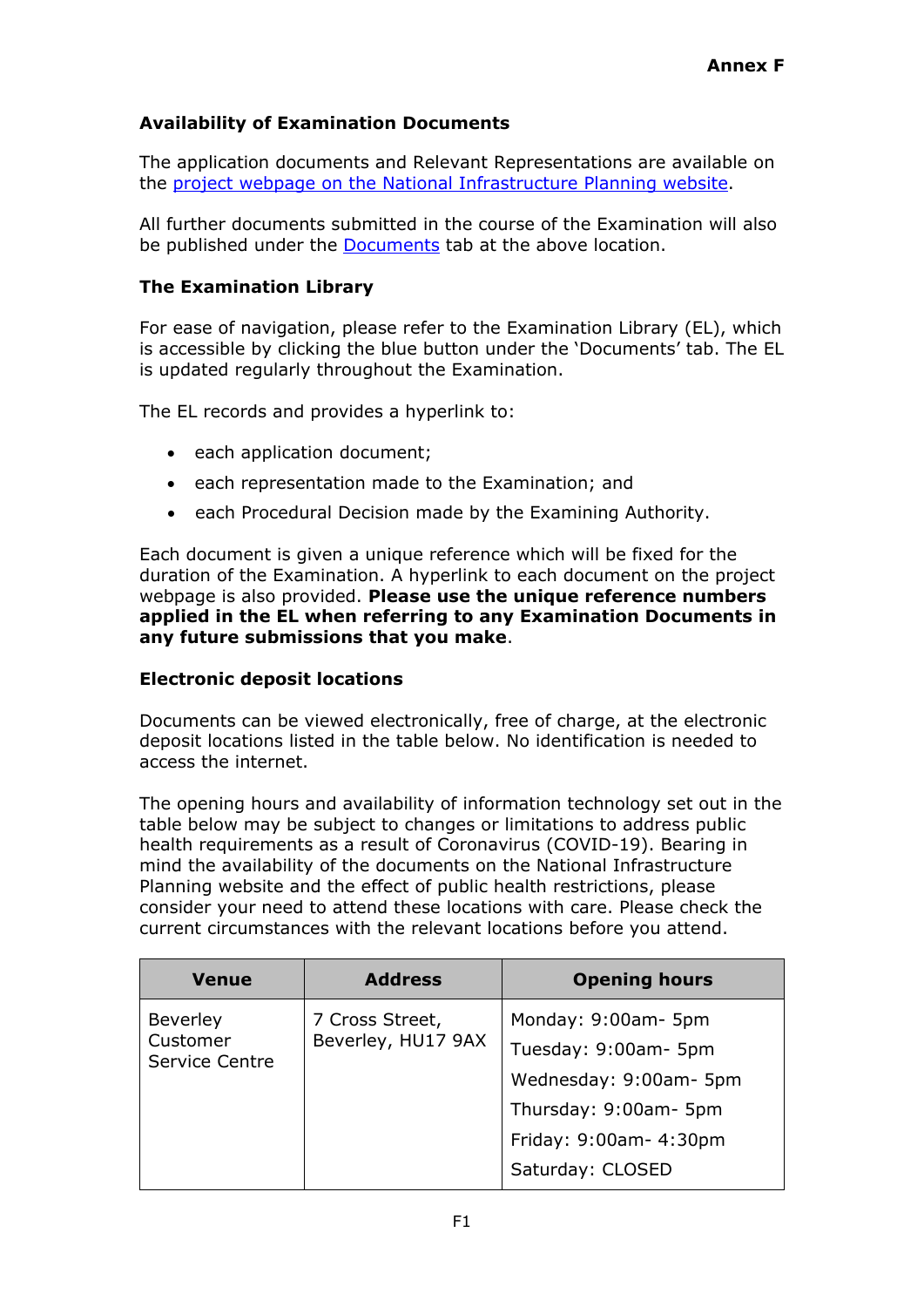|                                                  |                                                                         | Sunday: CLOSED                                                                                                                                                              |
|--------------------------------------------------|-------------------------------------------------------------------------|-----------------------------------------------------------------------------------------------------------------------------------------------------------------------------|
| <b>Bridlington</b><br>Customer<br>Service Centre | <b>Bridlington Town</b><br>Hall, Quay Road,<br>Bridlington, YO16<br>4LP | Monday: 9:00am- 4.30pm<br>Tuesday: 9:00am- 4.30pm<br>Wednesday 9:00am- 4.30pm<br>Thursday: 9:00am- 4.30pm<br>Friday: 9:00am- 4.00pm<br>Saturday: CLOSED<br>Sunday: CLOSED   |
| Cottingham<br>Centre                             | Market Green,<br>Cottingham, HU16<br>SQG                                | Monday: 9:30am- 4.30pm<br>Tuesday: 9:30am- 4.30pm<br>Wednesday: CLOSED<br>Thursday: 9:30am- 6:30pm<br>Friday: 9:30am- 1:00pm<br>Saturday: 9:30am- 12:30pm<br>Sunday: CLOSED |
| Goole Customer<br><b>Service Centre</b>          | Council Offices,<br>Church Street,<br>Goole, DN14 SB                    | Monday: 9:00am- 5pm<br>Tuesday: 9:00am- 5pm<br>Wednesday: 9:00am- 5pm<br>Thursday: 9:00am- 5pm<br>Friday: 9:00am- 4:30pm<br>Saturday: CLOSED<br>Sunday: CLOSED              |
| Pocklington<br>Pocela Centre                     | 23 Railway Street,<br>Pocklington, Y042<br>2QU                          | Monday: 9:30am- 4:30pm<br>Tuesday: 9:30am- 6:30pm<br>Wednesday: CLOSED<br>Thursday: 9:30am- 4:30pm<br>Friday: 9:30am- 1:00pm<br>Saturday: 9:30am- 12:30pm<br>Sunday: CLOSED |
| Hornsea<br>Customer<br><b>Service Centre</b>     | Council Offices, 75<br>Newbegin, Hornsea,<br><b>HU18 1PA</b>            | Monday: 9:30am- 4:30pm<br>Tuesday: 12:30pm- 6:30pm<br>Wednesday: CLOSED<br>Thursday: 9:30am- 1:30pm<br>Friday: 9:30am- 4:30pm                                               |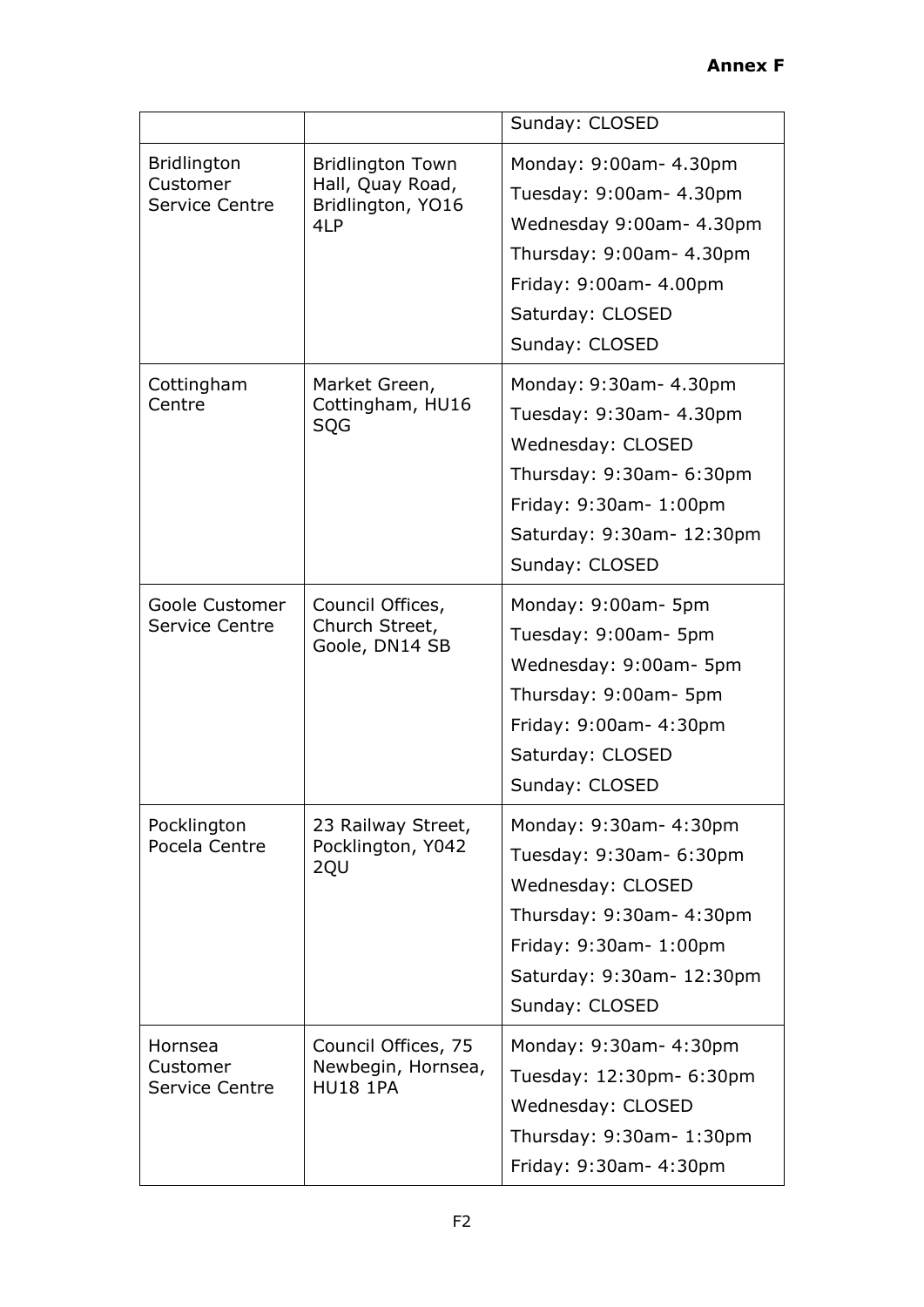|                                                                                                                                                                                               |                                                                                                                       | Saturday: 9:30am- 12:30pm<br>Sunday: CLOSED                                                                                                                                        |
|-----------------------------------------------------------------------------------------------------------------------------------------------------------------------------------------------|-----------------------------------------------------------------------------------------------------------------------|------------------------------------------------------------------------------------------------------------------------------------------------------------------------------------|
| Withernsea<br>Centre                                                                                                                                                                          | Queen Street,<br>Withernsea, HU19<br>2HH                                                                              | Monday: 9:30am- 4:30pm<br>Tuesday: 9:30am- 6:30pm<br>Wednesday: CLOSED<br>Thursday: 9:30am- 4:30pm<br>Friday: 9:30am- 1:00pm<br>Saturday: 9:30am- 12:30pm<br>Sunday: CLOSED        |
| The Treasure<br>House                                                                                                                                                                         | Champney Road,<br>Beverley, HU17 8HE                                                                                  | Monday: 9:30am- 4:45pm<br>Tuesday: 9:30am- 7:45pm<br>Wednesday: 9:30am- 4:45pm<br>Thursday: 9:30am- 7:45pm<br>Friday: 9:30am- 4:45pm<br>Saturday: 9:00am- 3:45pm<br>Sunday: CLOSED |
|                                                                                                                                                                                               |                                                                                                                       |                                                                                                                                                                                    |
| <b>Printing costs</b>                                                                                                                                                                         | <b>Black and white</b>                                                                                                | <b>Colour</b>                                                                                                                                                                      |
| • Cottingham Centre<br>• Goole Customer Service Centre<br>· Pocklington Pocela Centre<br>• Hornsea Centre<br>• Withernsea Centre<br>• The Treasure House<br>Free computer access is available | • Beverley Customer Service Centre<br>· Bridlington Customer Service Centre<br>No ID is needed to access the internet |                                                                                                                                                                                    |
| A <sub>4</sub>                                                                                                                                                                                | Single-sided: A4<br>black and white<br>page (self-service):<br>£0.20                                                  | Single-sided: A4 colour (self-<br>service): £0.50                                                                                                                                  |